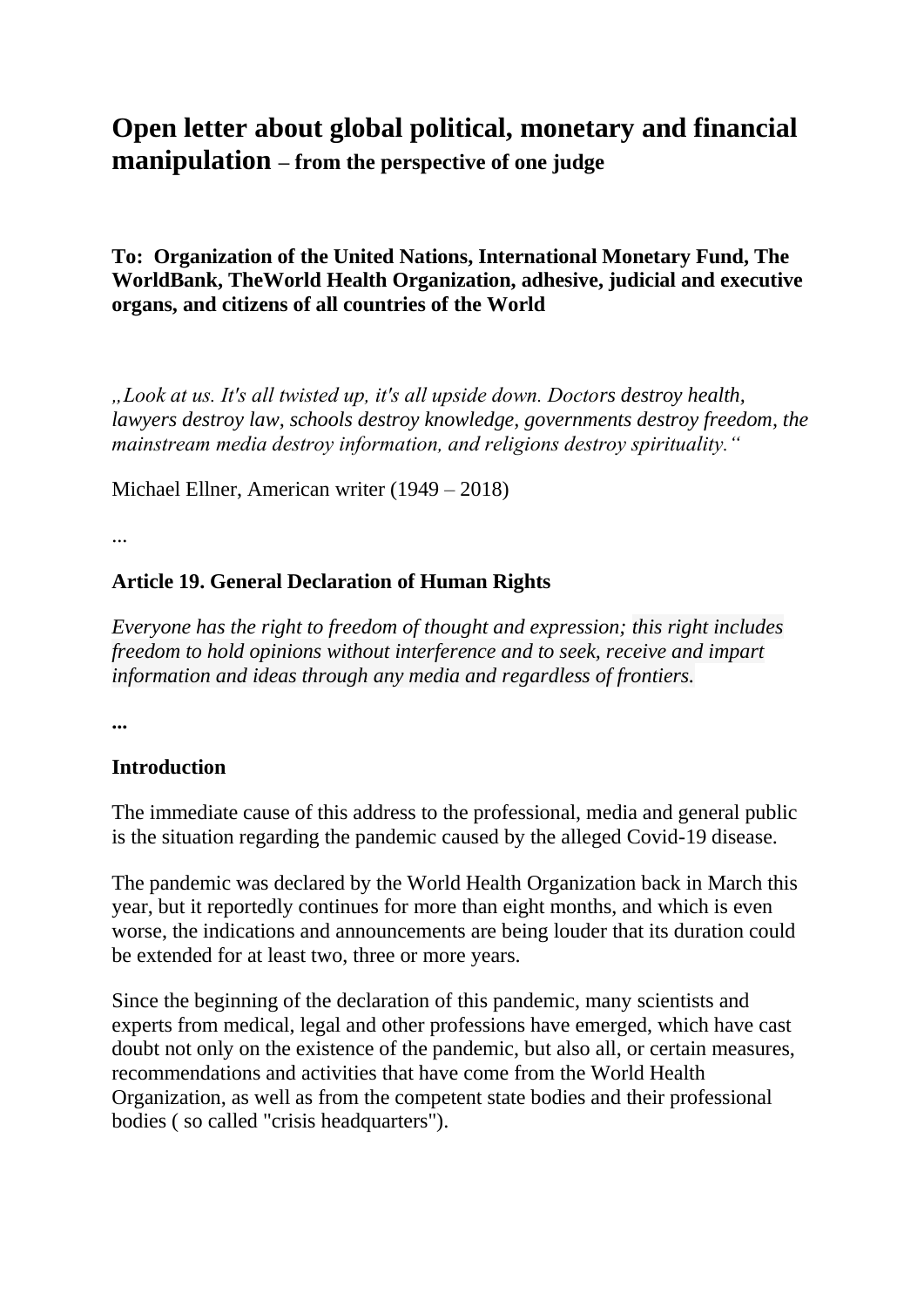These numerous and increasingly powerful voices present an abundance of professional, serious and logical arguments, many of which are based on professional, scientific and other studies, research and observations, claiming that the measures taken so far, which are orchestrated around the world in connection with this pandemic, **severely damage the mental and physical health of the entire population, especially children, the elderly and sick people, and that all people are unjustifiably, disproportionately and even unreasonably, deprived, restricted or denied some of the most important human rights.**

Therefore, it is strange that the appeals of these numerous experts are persistently ignored and neglected not only by official professional bodies and other state bodies in almost all countries of the world, but, even more strangely, by almost all global and local media.

Intolerance to their criticism and opinions is present not only in television, news and other social media, but also on the Internet, video channels and all social networks.

This unwarranted, unreasonable and orchestrated boycott could be one of the reasons why current events could serve as a strong reason for the scientific, professional and wider public in all countries to finally pay much greater attention to the most controversial issues and problems concerning the existence of the world pandemic.

Even more importantly, it seems the need to finally review the increasingly vocal claims and writings of a multitude of individuals and groups who, rather argumentatively, claim that current and future developments regarding this virus are planned in advanced by a small group of individuals and conducted through influential individuals in the World Health Organization, state and international bodies and organizations, and that all this is happening as a part of a secret combat against all of humanity.

Based on the current world events and certain facts, as well as the data and information to be presented below, it seems that Ilenro's claims of the upside of the present World could be confirmed in all its bitter veracity.

And what's worse, it seems that analysis of some significant events over the last 100 years or so suggests the possibility that, behind the terrible upside and degeneration of almost all knowledge and social values, there is **a small group of financial oligarchs** who **organized the largest criminal organization** in the world; which includes the owners and managers of the largest banks and other financial organizations and institutions, owners and executives of national and international corporations from almost all fields (especially in the field of information and other modern technologies), politicians, scientists, lawyers,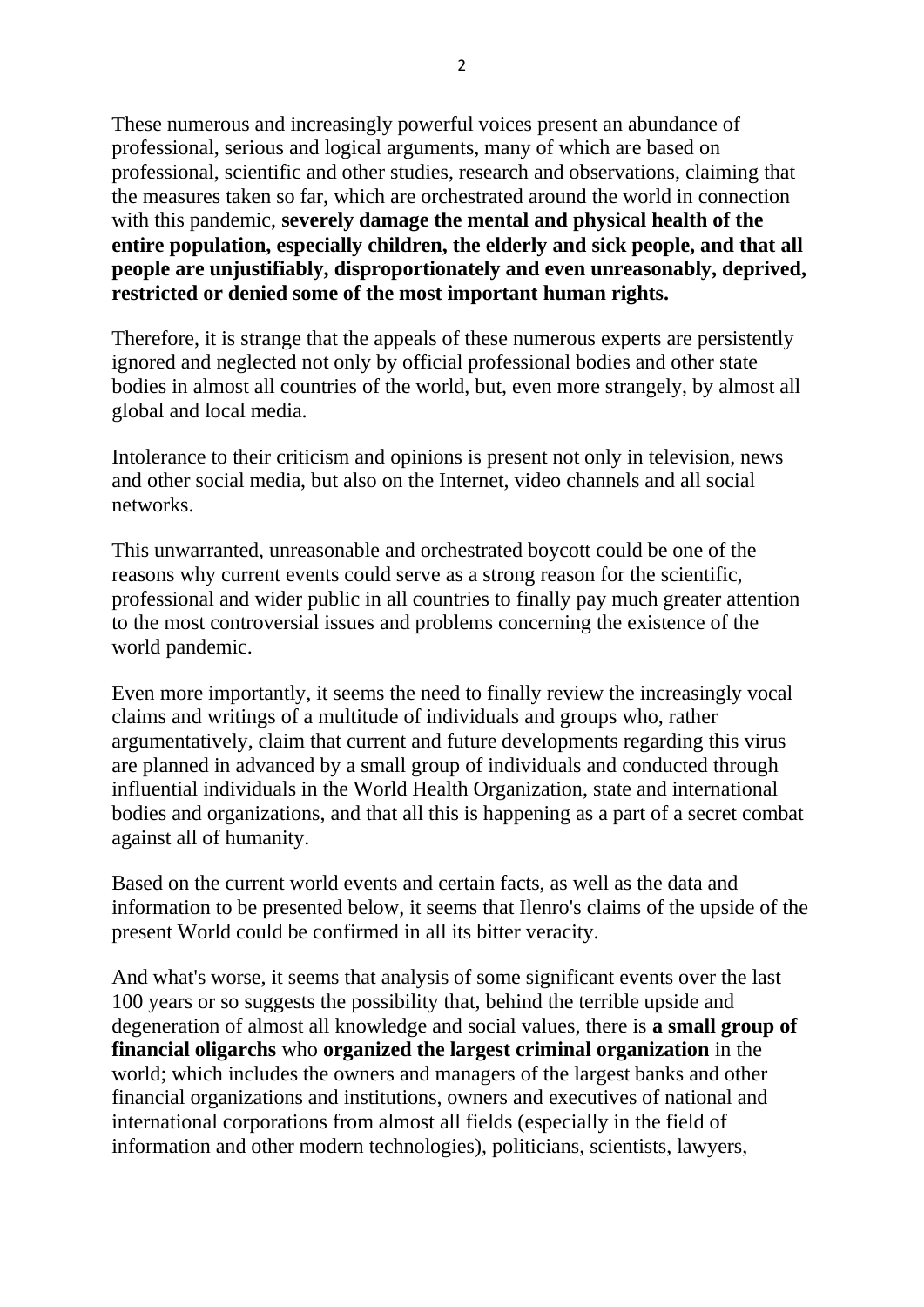doctors, media, governmental and NGOs, and many other individuals which, for some of its main objectives, has:

# 1. **financial destruction of the entire world economy**,

### 2. **biological destruction of most of humanity**,

### 3. **structural destruction of all national states** and

4. **organizing one world state**, which would be completely under their control, in which the rest of humanity would be transformed into chipping and programming robots.

Observed from the standpoint of deprivation and restriction of some of the most important human rights and freedoms, undertaken in connection with the alleged pandemic of the alleged covid-19 disease, the situation is becoming more serious, dramatic and uncertain by the day, which is why many see it as the worst state terror and the greatest crime against humanity in the entire history of mankind.

Therefore, it seems, it is the right time to initiate broader scientific and professional discussions in all the most important structures that may influence the final positive outcome of these events (legal, political, sociological, medical, media and others).

In order to make the questions concerning human rights clearer and more understandable, the following provides an author's review of several of the most important legal questions that can help answer this scourge.

These are the questions to which, interestingly, neither in theory nor in practice, there still aren't generally accepted answers:

**What is law?**

**What is justice?**

**What are "positive" and "natural" laws?**

**How does law apply properly (fairly, justly)?**

### **What is law?**

The general notion of law is greatly unknown, because neither in legal theory nor in the philosophy of law, there is a generally acceptable definition of that concept.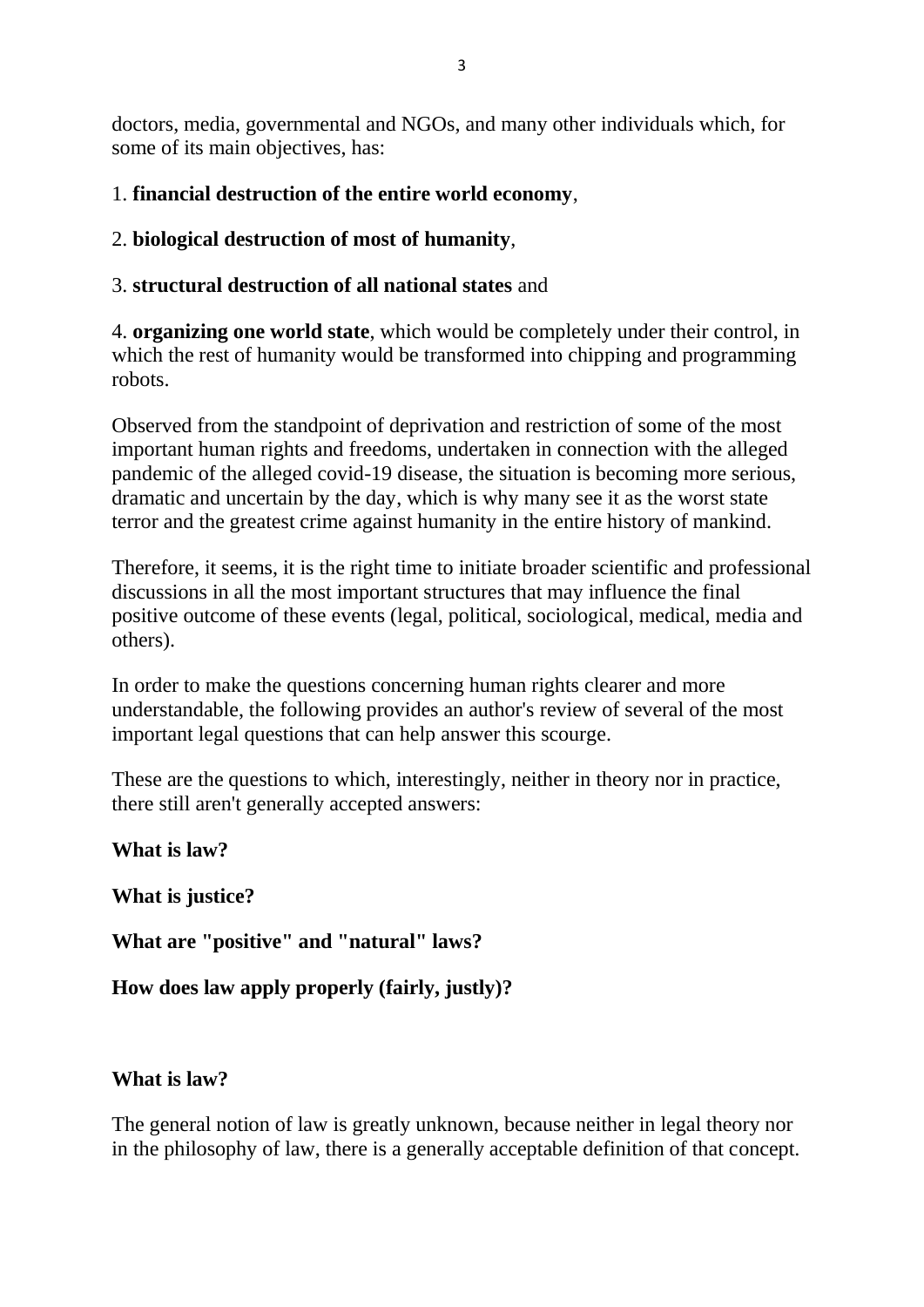Although Kant once pointed out that lawyers "are still seeking a definition for their concept of law", it seems that this seeking is still going on (although there seems to be fewer and fewer such seekers).

Nowadays, the general notion of rights is usually defined as a set of all regulations and rules governing various states, relationships and behaviors.

However, this definition is more suited to the definition of the term "legal system" or the term "positive law", but neither is the same as the law.

In addition, such a definition of law is concretised as a set of human rights and other regulations, which, if they are not just cannot constitute a right, but a nonright, i.e. unjust (bad or inappropriate) laws.

From such a definition, the goal of law is also dropped, which is probably the most important feature of the term, by which the right differs from what we might call wrong.

The main goal, and the most important characteristic of rights, is to establish or maintain justice which is why regulations and rules that do not establish and maintain justice, or that establish or sustain injustice, cannot be considered a law.

Therefore, the general notion should be tied to the general notion of justice, and thus the law could be defined as an instruction, the instruction that individuals and groups are referred to, directed and guided towards socially acceptable acts and behaviours, i.e. behaviour that establishes or maintains justice.

According to this definition, law represents a specific type of knowledge, i. e. knowledge about establishing, maintaining in the functioning of justice, which teaches knowledge to individuals and groups in a society about action and behavior that respects the rights of other individuals and groups.

Therefore, in short, the general notion of entitlement could be presented as a manual for the conduct of justice.

In this way, the adoption of laws and other regulations could be seen as an attempt by the legislative authorities, to extract, revive and concretise those rules that best explain and point to fair action and behaviour in a particular society from the abstract and ideal source of law.

Since people do not have absolute knowledge of everything necessary to prescribe a law that properly regulates certain rights, the quality of the law determines the general level of knowledge of the law and justice that currently exists in those who make laws.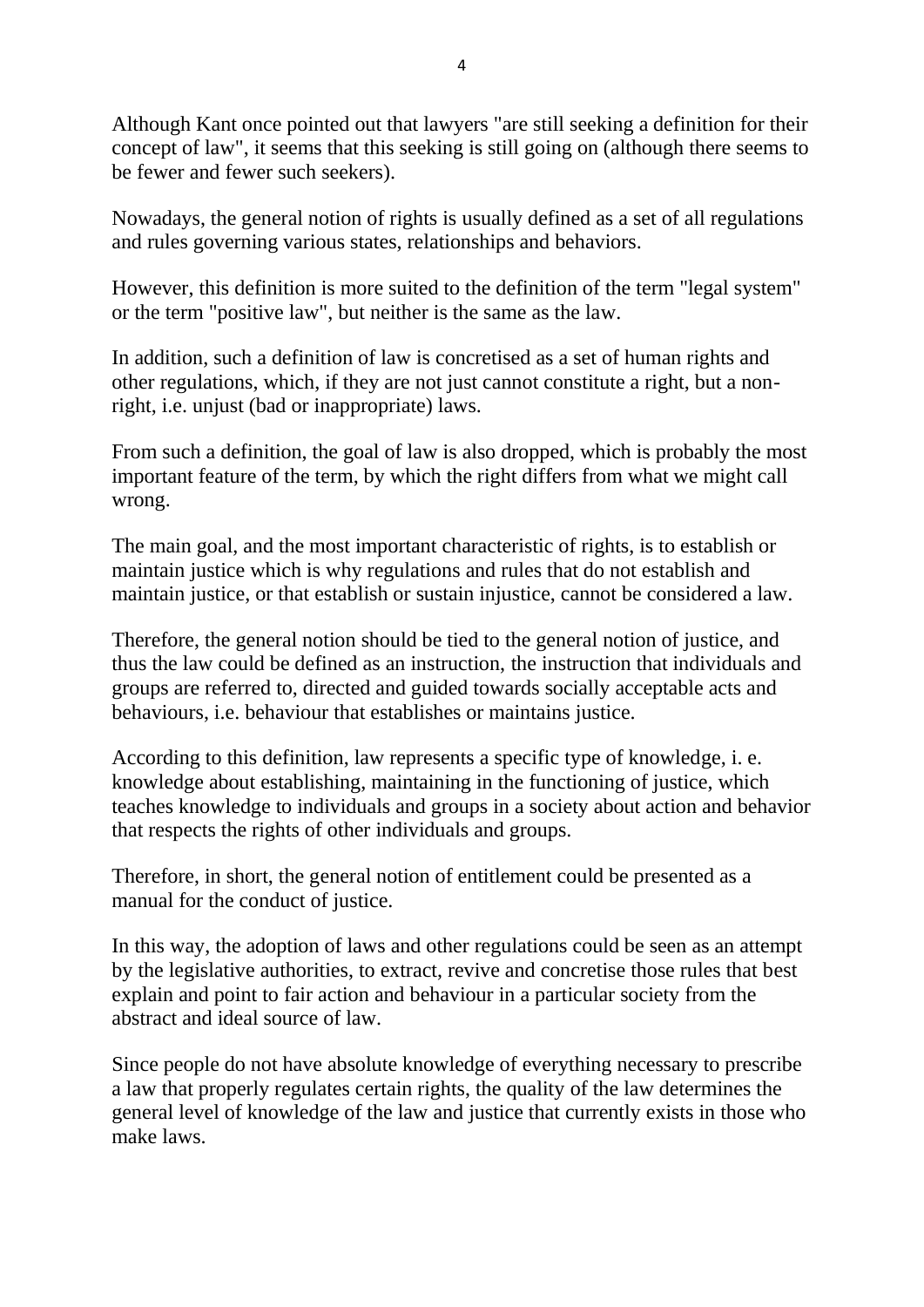If the right is such that it really encourages and enables just action and behaviour, which for individuals and society produces good and desirable consequences, then it is a true, natural or divine law, or something that is close to that.

# **What is justice?**

Here we come to a new and even bigger problem, since the general notion of justice is even more complex and abstract than the notion of laws, which makes defining justice an even more difficult and complex job than defining laws.

**Justice** is an activity (action, act or behavior) that in certain social situations is given, permitted or approved to members of society by certain regulations and rules, and by which activity in social relations they establish or maintain order, peace and harmony, and thus happiness and satisfaction.

Unlike law, which is essentially passive and in itself an inactive principle (rule, instruction, norm), justice is always active and acting, and operates by applying the abstract law to concrete situations and relationships.

In the legal area, this type of action is conducted through judicial, but also through legislative and executive bodies, although it exists in other social areas, which are not regulated by specific laws, such as friendly, fun, sports and other relations.

Thus, justice could, to put it simply, be defined as an activity that applies law, and by which social relations establish or maintain their order, peace and harmony, i. e. happiness and satisfaction.

In this case, law would be the most important tool for the fair action of all (individuals, groups, state and international organs and organisations).

The ancient Greek philosopher Plato felt that every man was born with a more or less refined sense of justice (which preserves, protects and develops what we most often call conscience), which could be the reason why, the vast majority of members of a society, mostly agree in assessing some action (judicial, legislative, executive or other) as just or unjust.

### **What are the "positive" and "natural" laws and how to differentiate the law from the non-law?**

This is where we get to the essence of the problem that stands at the heart of a valid interpretation of law and justice.

Namely, for a long time, from the ancient Greek philosophers, until the beginning of the 19th century, the law was seen as an ideal, divine or natural creation, which is why it, as such, was not equated with human laws, which were considered to be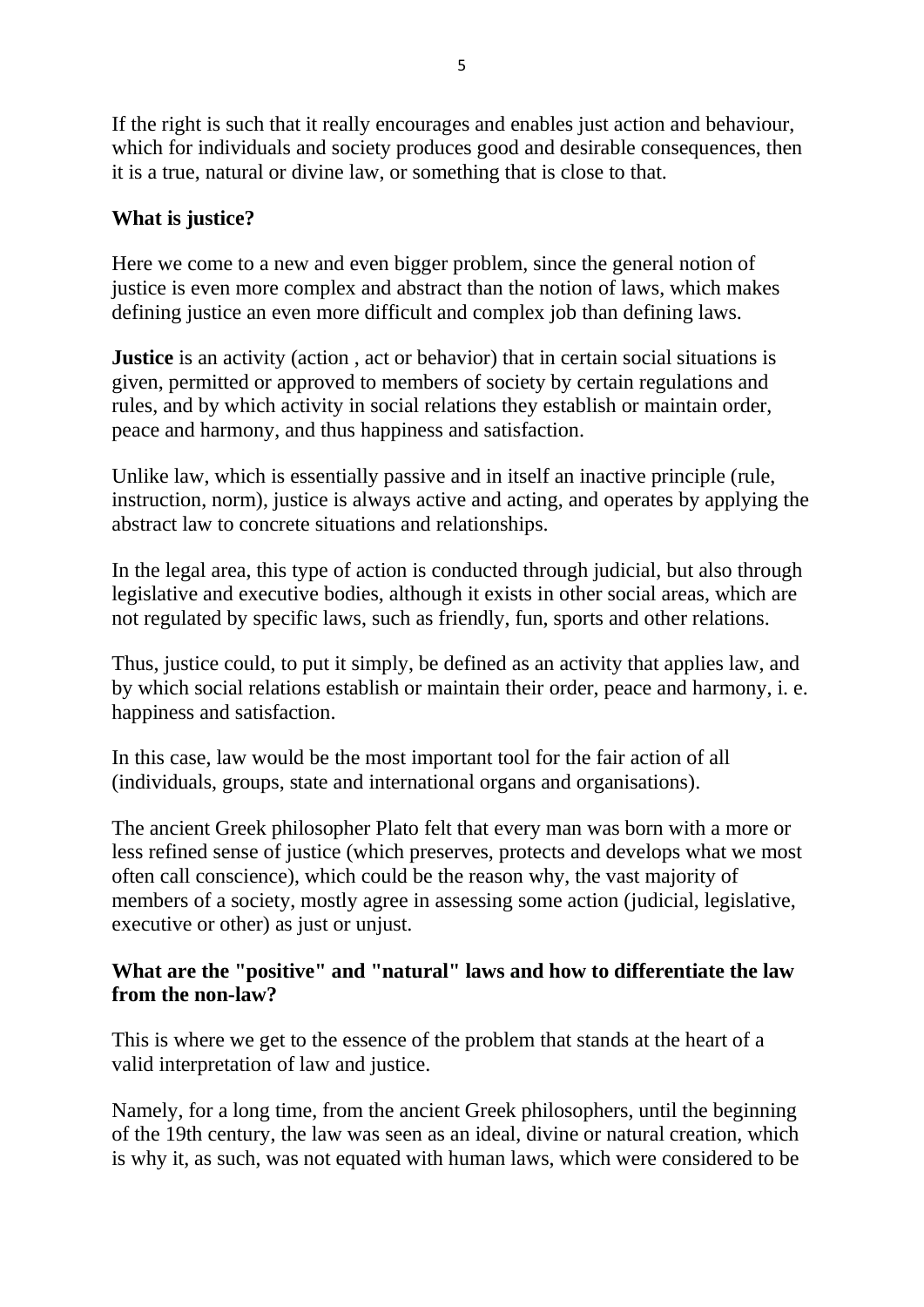imperfect and subjective, that is, to depend on who brings them, and that they can often be unjust.

Nowadays, such a view of the so-called divine law is most often known as the "natural law".

However, at the beginning of the 19th century, influenced by the most influential lawyers at the time (among whom Hans Kelsenis was considered as the most prominent) the understanding of laws prevailed as a "positive law",i.e.a set of applicable laws in a legal system.

Under positive law, courts do not have any ability to deviate from the application of the law, regardless of its apparent unfairness and harmful consequences in the form of violations of basic human rights and freedoms.

Certain laws during the Period of Nazi Germany completely exposed all possible potentials of mality, criminality, and even the possible genocidal concept of "positive law", which is why this idea in interpreting laws, by adopting the European Convention on Human Rights, ceased to be the ruling legal concept in most European countries.

If law and justice are defined and viewed in the way described here, then the law encourages and enables fair action and behaviour, which for individuals and society produces good and desirable consequences.

People can only rise to such knowledge by gaining true insight into the highest knowledge , i.e. knowledge of what we call Nature, World, Reality, Consciousness, Self, etc., which can be determined as God in the shortest word or as the Unity of All That Is.

Such a law teaches people to behave in a way that builds order, peace and harmony for them and others, which further results in individual and social happiness.

Such a law is not violent and does not impose any penalties or sanctions for unjust behavior, but teaches people knowledge of righteous behavior, by which they will for themselves and others gain desirable and acceptable consequences - good health, long and pleasant life, enjoyment, joy, happiness, ..., and, perhaps, the highest happiness and well-being (paradise), whether during this life, or after what we call death, or in some future life ..., and that due to unjust behavior they will be affected by illness, short and difficult life, suffering, sadness, depression, accident ,... and that perhaps, in the course of this life, or after what we call death, or in some future life, they will encounter even greater affliction, suffering and woe (hell).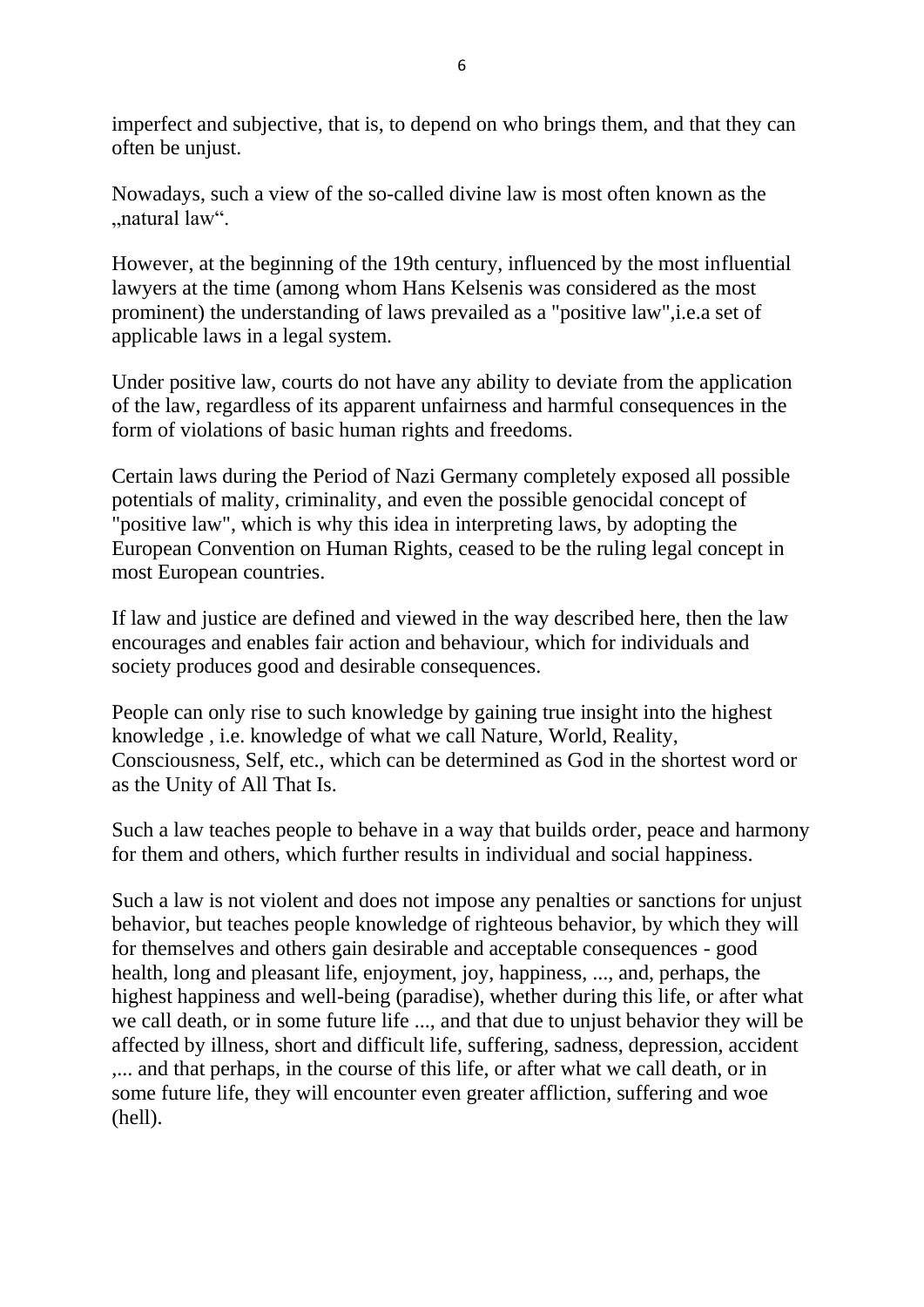Such knowledge teaches people that their righteous and unjust behavior is governed by the highest consciousness, conscience,God.

This knowledge goes far beyond the existing "scientific" notion of the world as accidentally created, unsettled and haotic universe and man created by the accidental evolution of inanimate matter, whose ancestors are human-like apes.

In communities where people are able to achieve this highest spiritual knowledge exist natural order, peace, harmony, understanding, love and happiness rule.

Such an idea of law in today's civilisation has not yet come to life, even though it existed in ancient Veda (translated into Manu's Law), when there was also a true knowledge of the true nature and essential unity of the world and the highest Jastva (God, Absulut, The Creator, ...).

In contrast, in communities where such knowledge is prevented or disabled (usually through educational and similar institutions), unnatural disorders, riots, hatred, conflicts, wars, and afflictions.

### **How does law apply properly (fairly, justly)?**

According to the highest international and national regulations, there is a very important backstop and supreme legal principle, which protects people from unjust laws and other unjust actions, when they are threatened with the most important (natural) rights, such as the right to life, health, freedom, property, etc.

This very complex legal principle is commonly referred to as the right to a fair trial, but it seems that in case law it is still not sufficiently affirmative, because it is, and occasionally, violated by even some of the highest national courts, which is why its brief clarification will be made here.

This principle guarantees a whole set of other, less important rights and principles (such as: The right to access court; The right to process equality of arms, the right to tribunal established by law, the right to independence and impartiality in the trial, etc.).

In the practice of the European Court of Human Rights in Strasbourg, as with many of the highest national courts, this principle is interpreted in a way that the application of any law must satisfy the principle of fair proportion (balance, proportionality) between the general or public interest on the one hand, and individual (or group) interests on the other.

The essence of this principle, therefore, is in symbolic weighing (hence the scale, as a symbol of fairness in illustrations depicting the Goddess of Justice) potential general benefits and potential general, group or individual damages, which, in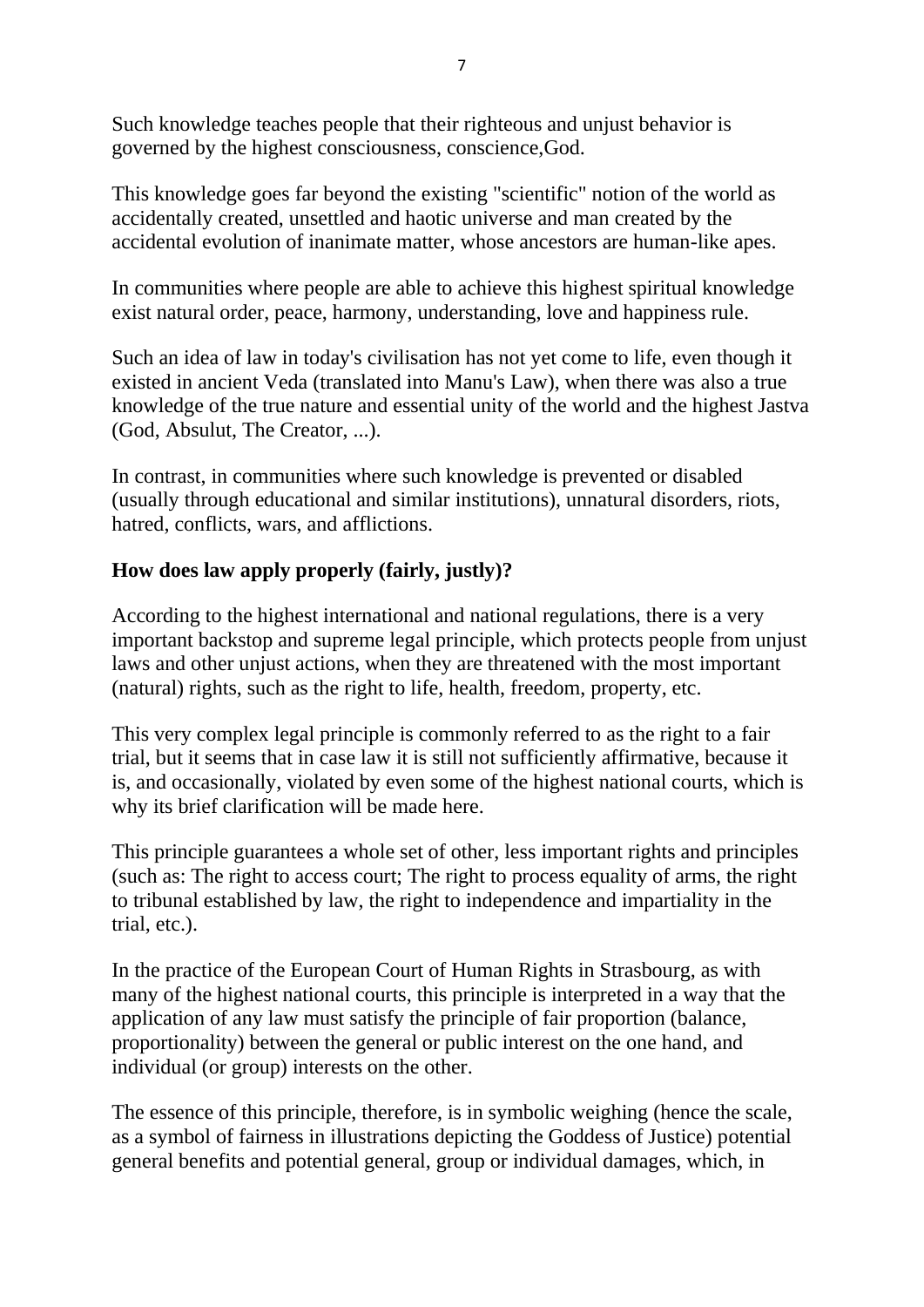some particular case, may arise by the use of a specific law or on a law based on measures.

Therefore, any specific law, or a law-based measure, can only be applied if it is assessed that their application brings more potential general benefits from potential general, group or individual damage, because only such a law, or such measure, can be considered just and allowed to be applied, which is especially important for assessing the fairness of laws and measures that have been enacted or are adopted in connection with the alleged Covid-19 pandemic.

As it will be seen in the Open Letter II, this most important legal principle is, on the occasion of this alleged pandemic, in most countries in the world violated so grossly and unreasonably, that it is simply implausable that such a thing could have happened nowadays.

In order to take a clearer and broader view of the situation in relation to this alleged pandemic, it is necessary to pre-address the issue to be addressed by this Open Letter I.

It is an issue that, in neither scientific, professional and other public circles and gatherings, is almost mentioned, or persistently with silenced and ignored, although it is perhaps the most important issue for all individuals and nations in the whole world:

### **Is global conspiracy belittled by its labeling as a conspiracy theory?**

Although this important topic, so well hidden from the eyes of the media and the general public, has been discussed, many individuals and even two presidents of the United States of America - John Kennedy and Donald Trump (who labels the conspiracy as a "deep state"), it is still persistently avoided today not only in profession and teaching, but even in the most important media.

According to many sources, there are very serious facts and data that prove very persuasively that such a conspiracy not only exists, but also that it has been operating quite successfully for more than 150 years (according to some and much longer), and that the conspirators achieved many of their more important goals, to a greater or lesser extent, as early as the end of the 20th century.

It is therefore strange that the generality of this issue in the legal and other professions, the media and much of the public is still (though less and less) ignored and underrated, and even belittled and ridiculed by its labeling as a "conspiracy theory" (a term that, precisely for this purpose, was conceived and circulated by people who accuse themselves of participating in such a conspiracy).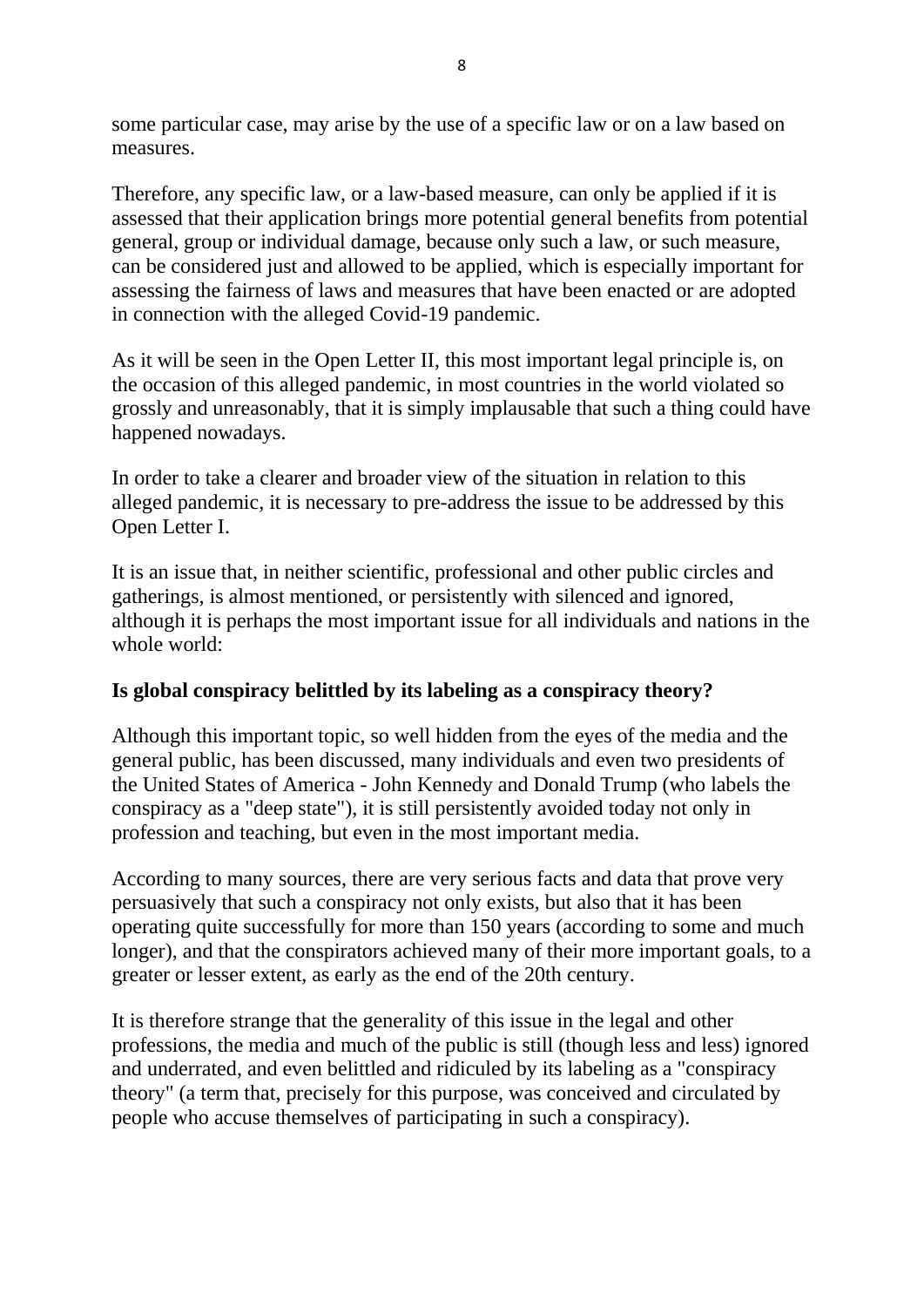This kind of behavior, especially in the legal (particularly prosecutorial) profession, could be compared to a situation in which a very concrete accusation in which serious evidence is presented about the existence of a criminal organization - an organized crime group, which wants to cause the deaths of billions of people- is rejected in advance without any questioning, with a rationale that boils down to just one "argument": it is a "conspiracy theory".

In this and the other two letters (one relating to the alleged Covid-19 pandemic and the other to vaccinations), certain information, facts, data and evidence will be presented to the professional and general public, or by no means known, and which, for themselves, or in relation to others, might indicate that humanity really has a very dangerous and invisible enemy for an adversary, but not in the form of the SARS-COV-2 virus, or one of its mutated relatives, but in the form of a small group of people, who spend their secret genocidal plans controlled by the biggest banking, technological, media and other national and international corporations.

If it were found that, even in part, only some of the numerous information contained in this and the other two letters were found to be true, it would indicate the possibility that leading people from the governments of the vast majority of today's countries, with the help of part of the medical, legal, economic and financial and other professions, and the overwhelming support of almost all media, have become or have already become aware or unaware of the global secret organization, which aims not only to destroy the most important human rights (both natural and domestic), but also the creation of a world state and one world government, as well as the biological destruction of most of today's humanity.

### **Dr. John Colleman - "Conspiracy Hierarchy - Committee 300"**

One of the extremely significant individuals who tried to answer the question of whether there is a conspiracy against humanity and who are the conspirators, whose answer seems to be given special attention (because he is perhaps the most complete, honest and clear), is the American Dr. John Colleman, a doctor of historical science and a former senior intelligence officer.

This author states that, as a student, he studied all the secret societies that conspired against humanity at the time, and that, for the sake of disclosure and exposing them, he entered the British secret service OF MI6 and the US CIA, where, as a professional high-ranking officer, he often had access to highly classified documents, which made him try to figure out which force was controlling the British and American governments and which was trying to establish control over all of humanity, so that the number of inhabitants on the planet, in many ways, would be reduced to so called **"golden billion."**

Colleman collected and elaborated the results of his long-standing field research in the book **"Conspiracy Hierarchy – Committee 300",**which was first published in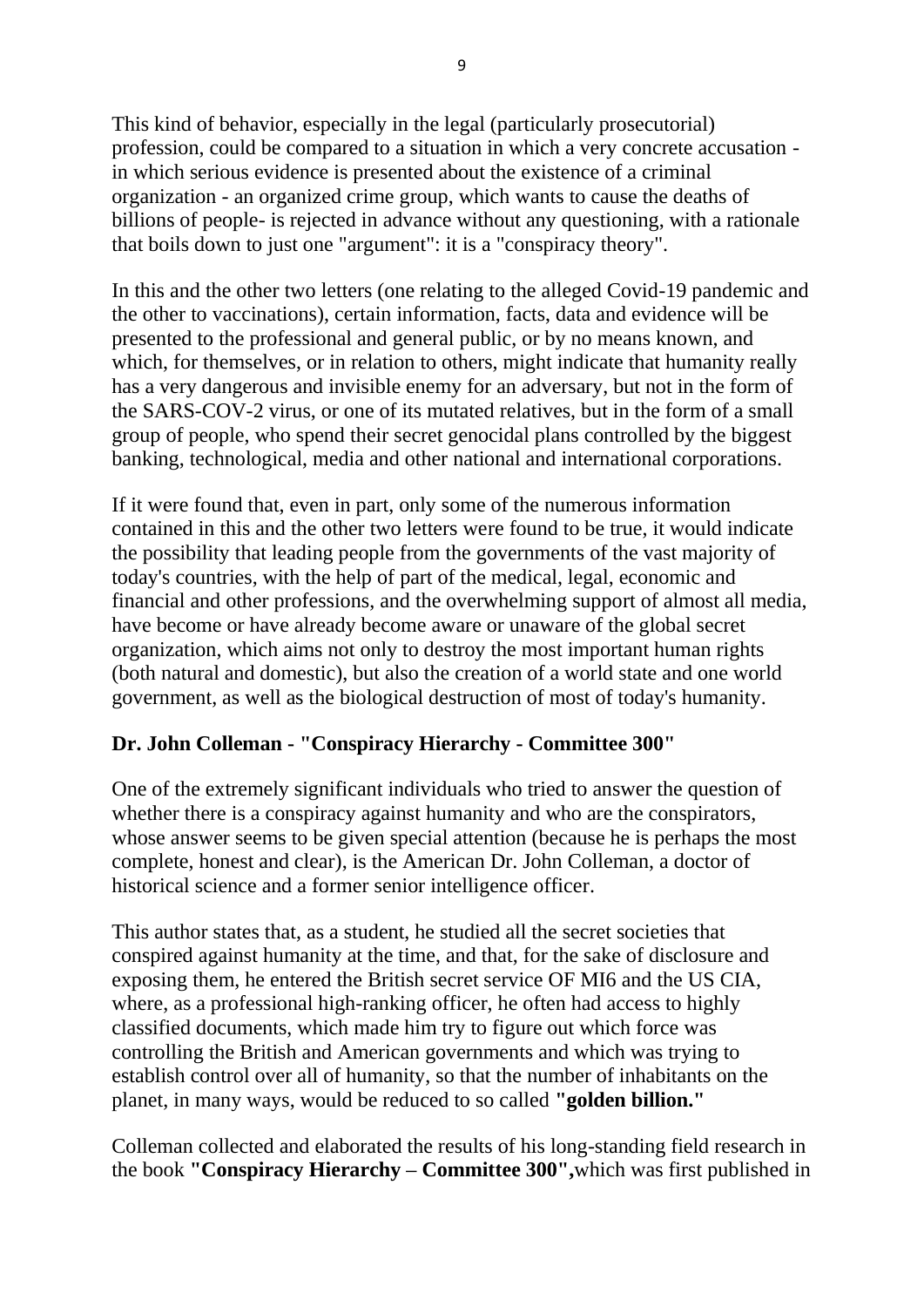the USA in 1992 (which is his first book, after which he wrote a dozen others), in which he presents such facts and evidence in detail and argument that indicates the great possibility of a worldwide conspiracy against humanity.

Colleman also describes the hierarchy of conspirators, their way of working and acting, the way their organizations and institutions work and operate, and gives the names of all the conspirators (who were alive at the moment of publishing his book) and the names of the numerous organizations and institutions they founded, or that they put under their control, or that work for their interests.

Although it was written almost 30 years ago, it is under the impression that this book has lost almost nothing on its actuality and that the events that followed its publication only confirmed the knowledge and conclusions of this author about the plans, objectives and manner of action of the conspirators.

In this book, the author argues that the core of the conspirators is made up of people gathered in an informal institution called, "Committee 300," made up of a group of 300 people, who receive orders to act from an even smaller group of individuals, and who operate through a vast number of informal and formal bodies, organs, organizations, groups, and individuals, spread around the world.

Colleman argues that "Committee 300" has been around for 150 years, and that he took his current form in 1897, but by the time the Tavistock Institute was founded, he had issued all his orders through other institutions, such as britain's Royal Institute of International Affairs.

Nowadays, this conspiracy body has a huge bureaucracy at its disposal, made up of "hundreds of brain trusts and organizations that run a whole range of private companies, and leaders in government circles."

Colleman argues that Committee 300 is under the majority rule of British monarchism- and is made up of " members of a British aristocracy that has business interests and associations in every country in the world, including the USSR" (the book was written before the collapse of the USSR).

From this extremely important book, some of his most important knowledge regarding objectives, plans, and forms and modes of action of certain individuals, organizations and institutions will be presented here, which, according to Collemanin, participate in the most monstrous criminal association and the largest (genocidal) conspiracy against humanity in all human history.

### **Committee Goals 300**

Of the numerous goals of the 300 Committee, which Colleman discovered back in 1969, here we will list only a few: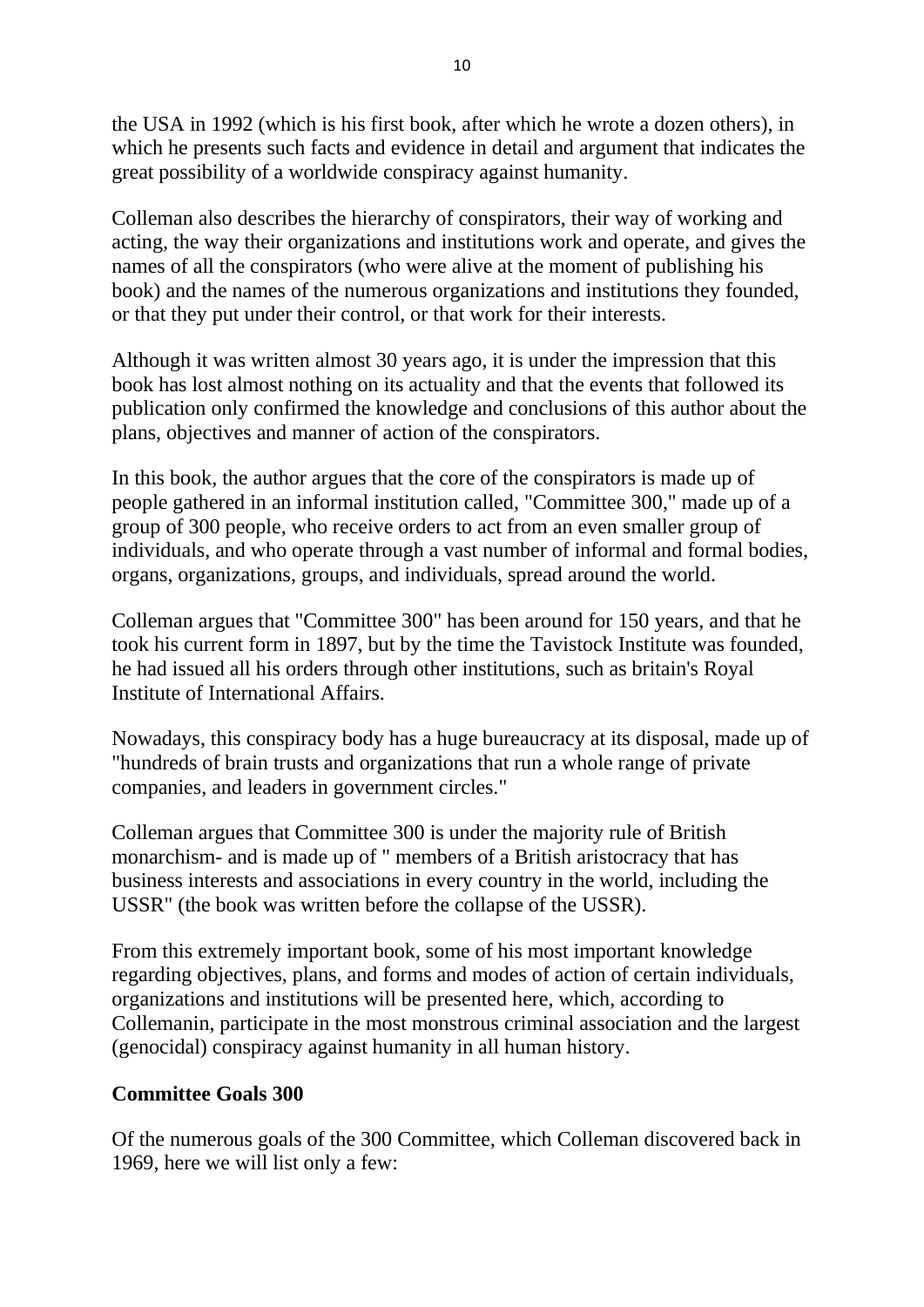-"limited wars in developed countries and starvation and spread of disease in the Third World countries will cause the deaths of three billion people by 2000", which in connection with the allegations that Committee 300 tasked Cyrus Wens to "write a paper on this topic, i.e. on the best possible way in which such genocide could be carried out" and that the work was written under the title "Global 2000 Report" and that this Report, on behalf of the United States Government, accepted and approved its implementation by then-President Jimmy Carter;

-"weaken the moral basis of the nation and demoralized members of the working class by creating a state of mass unemployment " and "zero post-industrial development", so that demoralized and discouraged workers resort to alcohol and drugs, ... and all with the aim of devaluing and destroying the family, in what sense did the Committee 300, from the Tavistok Institute, commission a project to achieve this goal, and this Institute ordered the Stenford Research Institute to take up the job under the leadership of Professor Vilis Harmon, which resulted in a report that later became known as The Aquarian Conspiracy;

"causea complete collapse of the world economy and thus create a complete political mess";

-"suspending any scientific development, exceptonethat Committee 300 considers useful";

-"give full support to supranational institutions such as the United Nations (UN), the International Monetary Fund (IMF), the International Bank for International Settlements (BIS), the International Court, and as much as possible to reduce the influence of state institutionsuntil they are shut down or brough tunder the auspices of the United Nations";

"penetrate the governments of all states and act subversively from within to destroy the sovereignty and integrity of the countries that these governments represent";

-" organize the world's terrorist apparatus";

-" total destruction of all national identity and national pride";

-'control of each individual person using the means of mind control and what Bžežinski called "technotronics";

"world government - A new world order, with one single church and one monetary system, under their rule."

#### **Committee 300 plans**

Colleman also outlines their plans for the situation in this "their" new order, from which some of the most important segments can be extracted: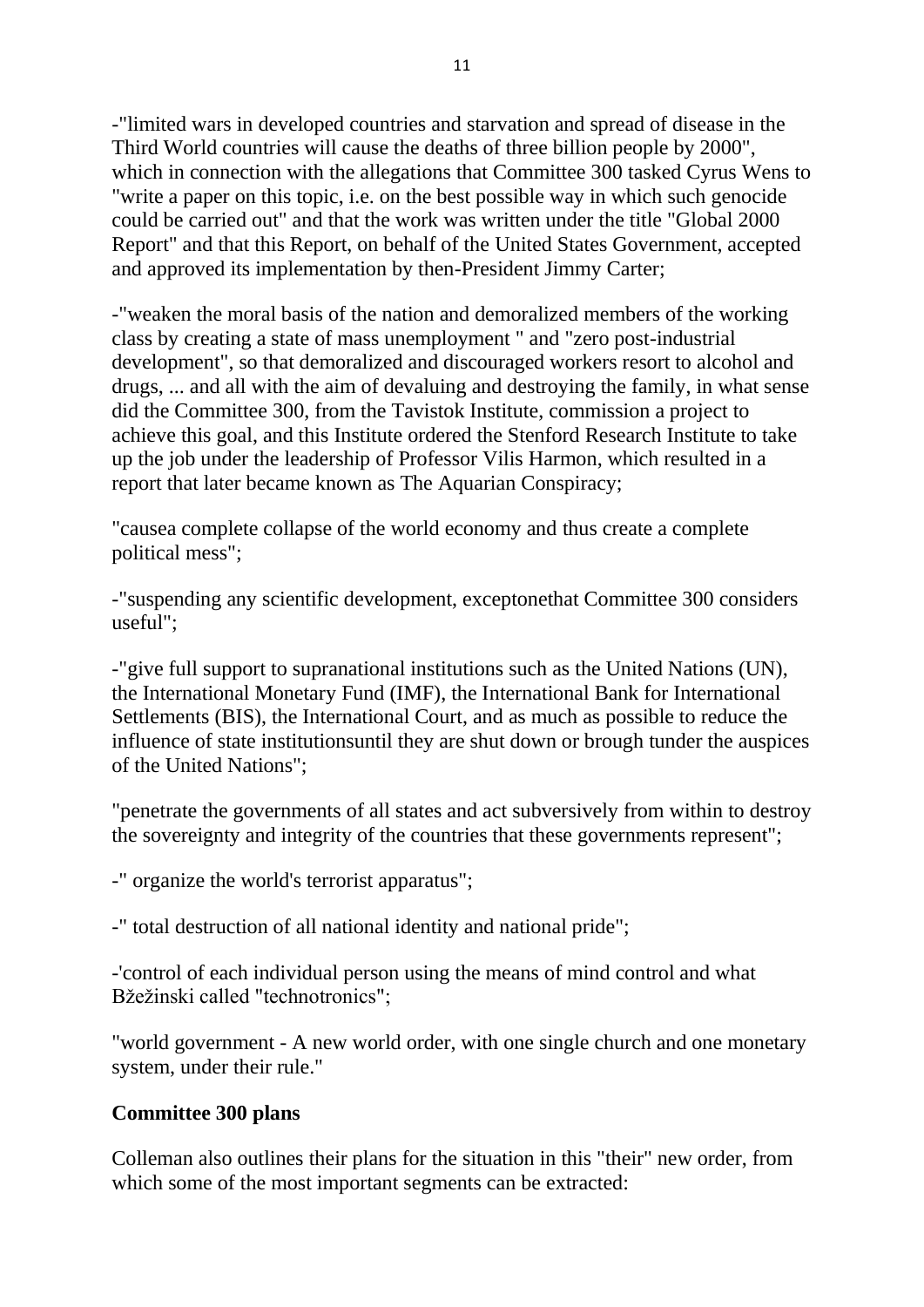· A state will be unved in which there will be no freedom of the individual or any concept of freedom. There will be no things like republicanism, sovereignty or rights belonging to the people.

· Each person will be fully indoctried, so he believes that the being belonging to the world government- with an identification number that will be clearly indicated on the person in order to be easily accessible, and that information will be in nato'smain

computer system database in Brussels - in Belgium, from which each world government agency will be able to obtain data at anymoment.

· Marriage will become prohibited by law and there will be no family life as we know it today.

· Children will be taken away from their parents at an early age and will be raised by institutions as state property. One such experiment was conducted by Erich Honecker in East Germany. The children were taken away from parents who the state deemed ineliguous citizens.

· Pornography will be promoted and mandatory in all theatres and cinemas, including homosexual and lesbian pornography.

· The use of "recreational" drugs will become mandatory and each person will receive a measure of the drug they will be able to buy in world government stores around the world. There will be an expansion of mind-controlled drugs, and its use will be mandatory. It will be fed and/or watered, without or with the knowledge of humans. Drug joints will be opened, operated by world government employees and where the slave layer will be able to spend their free time.

· The economic system will be so regulated that the ruling oligarchy layer will allow only as many productions and services as necessary for the mere functioning of mass slave camps. All wealth will be in the hands of the elite - members of committee 300.

· The industry will be completely destroyed, along with nuclear power systems. Only members of Committee 300 and their elite will be entitled to the country's natural resources. Agriculture will be exclusively in the hands of Committee 300, and food production will be strictly controlled. Euthanasia for the terminally ill and the elderly will become mandatory.

· After housing construction, the car industry, the steel industry and heavy industry are destroyed, housing will become limited, and all types of industries allowed to survive will be under the control of NATO's Roman Club, as well as all institutions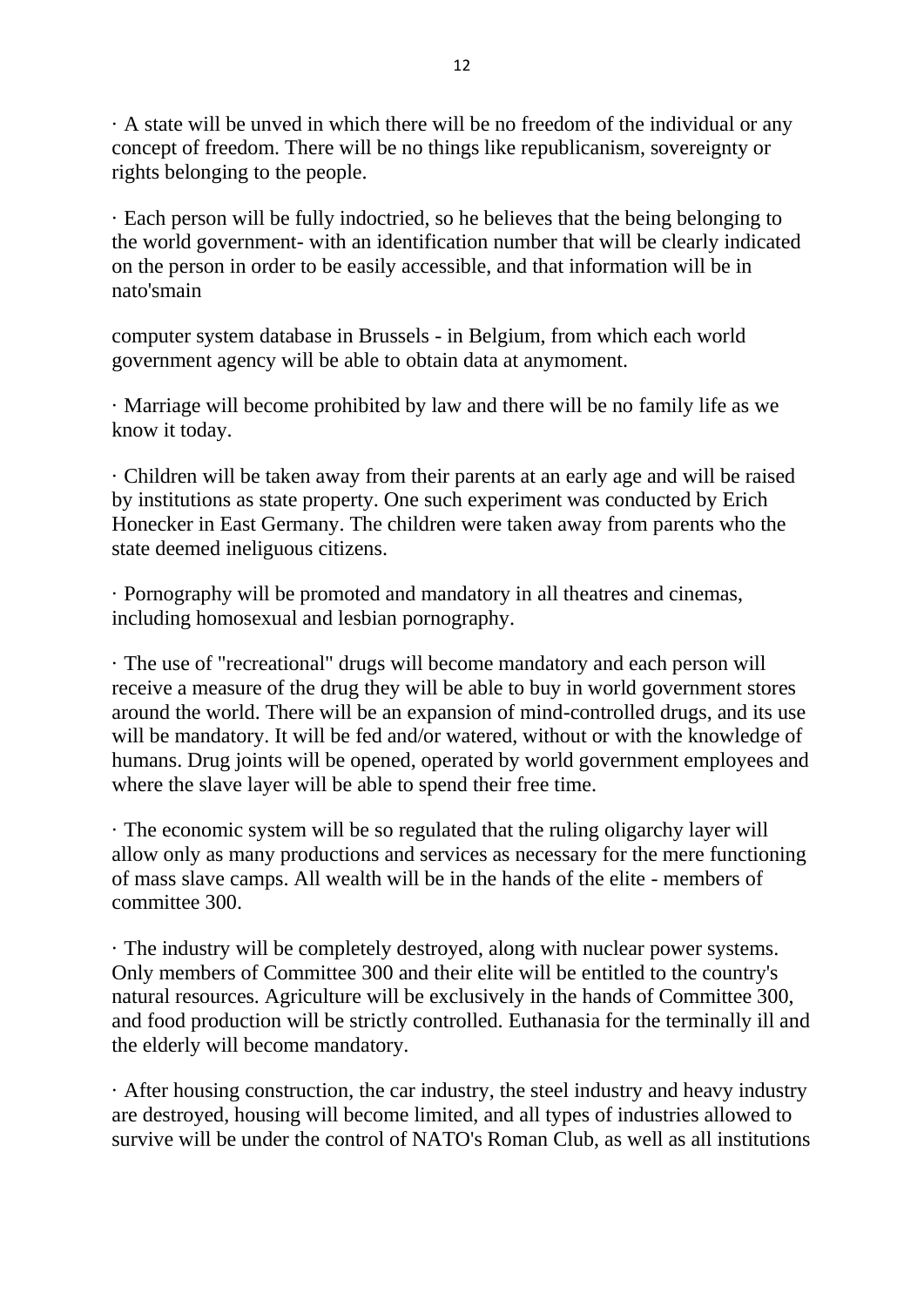for scientific and space research, which will be dealt with only by the elite, under the control of committee 300.

· All central banks, except the International Bank for Calculation and the World Bank, will be banned from operations. Private banks will become prohibited by law.

· Job fees will be paid on a predetemented scale, unique to all countries under the world government. No complaints about salaries will be allowed, nor will deviations from the standard payment scale determined by the world government. Anyone who breaks the law will be killed on the spot.

· Neelita won't have any money in her hands. All transactions will be made by card, which will have its owner's identification number. Any person who in any way violates the rules and provisions of Committee 300 will be suspended, and the duration of the suspension will depend on the type and severity of the offence. When they want to make a purchase, such people will discover that their card is black listed and all types of services will be denied.

· Attempting to sell "old" coins, that is, to sell "old" coins. silver coins of former, abolished states will be considered the most serious crime to punish death. All men will be obliged to hand over coins, rifles, guns, explosives and cars by a certain deadline. Only elites and senior officials of the world government will be entitled to private transportation, weapons, money and cars.

All information services and all news media will be in the hands of the worldgovernment. Regularly, control measures of brain washing will be applied, but in the form of "entertainment"- which in the United States has already been implemented to the extentthat it has been turned into art. Children who will be taken away from "unfit parents", will have special development, specially designed to turn into cruel people. The mole of both sexes will be trained as professional prison guards for the world government's system of forced labor camps.

#### **Methods of work before establishing the planned new order**

Before establishing the planned new order, the conspirators, according to Collemanin, will specifically "work to strengthen problems and disputes between opposing groups, such as Arabs and Jews, or among African tribes, and then allow themselves to fight wars against each other to extinction, all under the supervision of NATO and UN watchers."

These wars to extinction will be carved out in Both Central and South America, as well as on "all continents where large groups of people such as The Sik, Pakistani Muslims and Indian Hindus.", with the first "increasing and accelerating their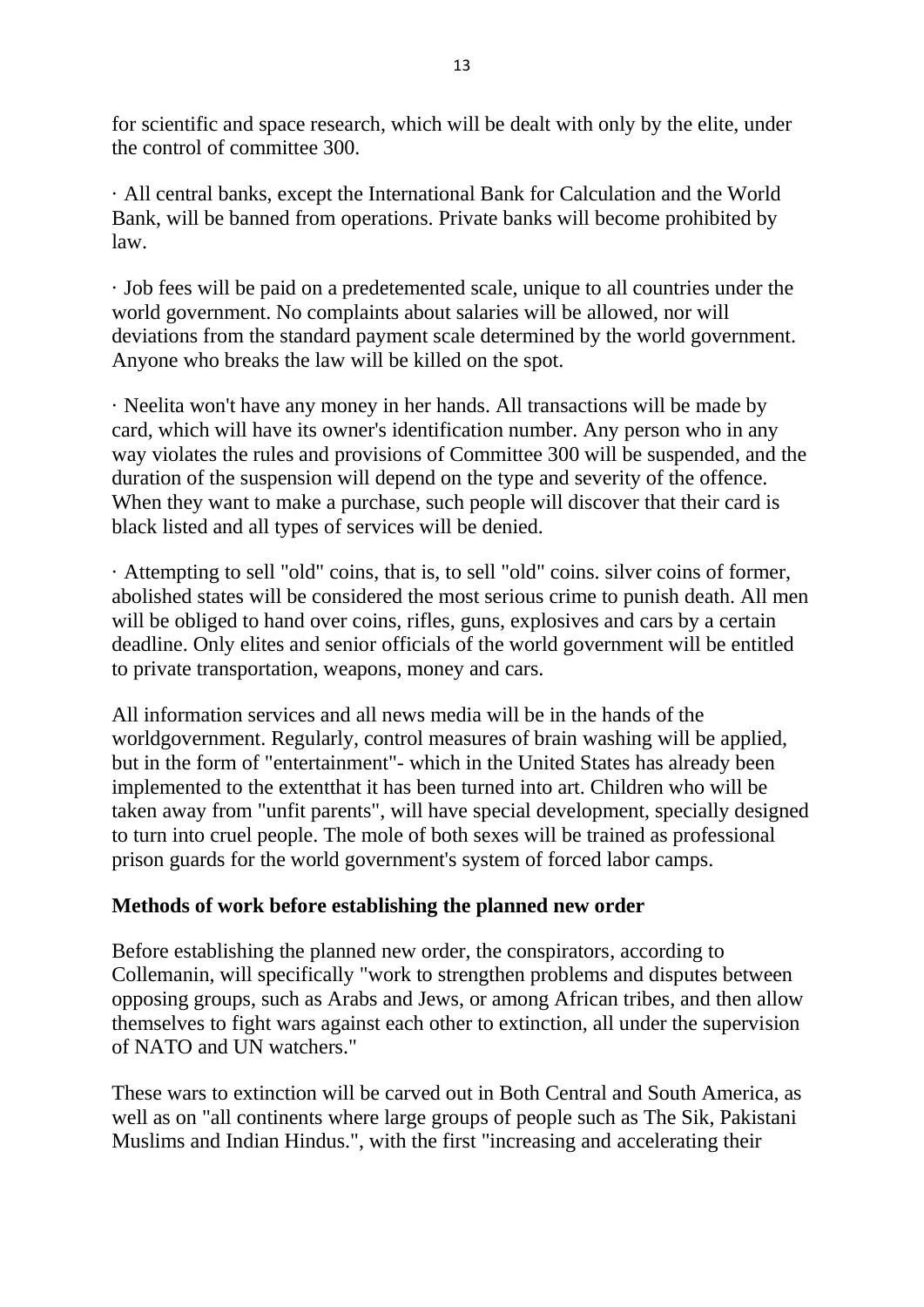ethnic and religious quarrels, after which bloody conflicts will be enshrined to"resolve" these disputes.

According to Colleman,their plan is that the destruction of the world's population should start with the white race, so that the total number of all the planet's inhabitants is eventually down to onebillion, half of which will be made up of Chinese and Japanese, because "these people have been living in regimes that require a high level of discipline for centuries, so they areaccustomed to obedience without question".

### **Organizations and institutions participating in a conspiracy against humanity**

### **Tavistok Institute**

When it was decided in Committee 300 that the Europu should overseeone podity, then britain's Royal Institute of International Affairs established the TavistockInstitute for this purpose , which is the main creator of the establishment of the NATO military alliance(which colleman says was funded for the first five years by the German Marshall Fund).

Colleman also claims that, by methods devised by the Tavistok Institute, the United States of America was drawn into World War II, And that, after its founding, NATO ordered The British Sasex University to establish a resident brainwashing center, which became part of the British Bureau of Psychological Warfare, while the Tavistok Institute produced most of the detailed programs that led to the establishment of the Navy Secret Service Office (Office of Neval Intelligence, for short ONI) - the number one secret service in the United States, which surpasses the CIA in size and reach.

Colleman points out that the United States government has entered into billions of dollars worth of contracts with the Tavistock Institute, that the planners of this Institute make most of what the Pentagon uses, even nowadays, to defend our system, even to this day, and that this Institute in the US has more than 30 scientific institutions (which he detailed in the chart at the end of the book), some of which have "evolved into giant monsters, which have penetrated all the agencies of our government and taken power in deciding".

According to Collemanat Tavistock, the Institute is owned and controlled by the Royal Institute of International Affairs, and under its control is the "EagleStar Group" (which atthe end of WorldWar II changed its name to " GroupofStars"), consisting of the largest international companies whose areas of business overlap and overlap with: 1) insurance, 2) banking, 3) real estate, 4) entertainment, 5) high technology, including cybernetics, electronic communications, etc.

### **Banks**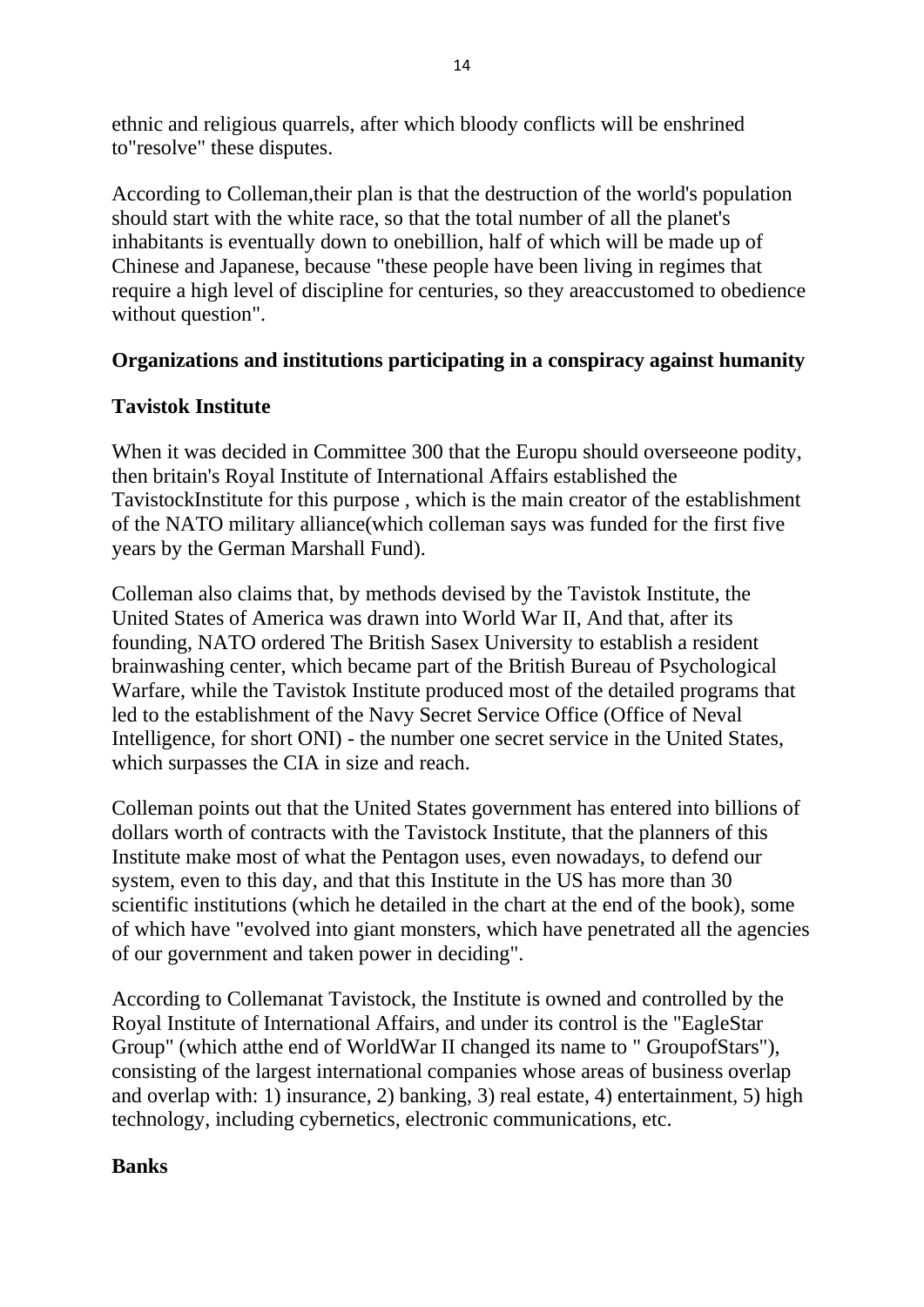The major banks (which Colleman claims are "accounting houses and launderettesof drug money"are: the Bank of England, the US Central Bank (Federal Reserve Bank), the International Bank of International Settlement (BIS) in Switzerland, the World Bank (The World Bank) and Hong Kong and Shanghai Bank (Hong Kong and Shanghai Bank), Bank of America Express (Bank of America). Bank), which is used for "recycling drug money",

Italian Commerciale d'Italia, Dutch Bank (Netherlands bank), Bank of England Barclays (Barclavs Bank), Colombian Bank (Banco del Colombia), Ibero-American Bank (Banco de Ibero-America), Italian Swiss bank (Banca della Svizzera Italiana, BSI), which conducts capital outflow operations in the U.S. and the U.S., and others, with each of these banks connected and/or controlled by "hundreds of thousands of large and small banks around theworld".

### **Companies**

As some of the most important companies under the control of Committee 300 Colleman lists: Rank Organization, Xerox Corporation, ITT, IBM, RCA, CBS, NBC, BBC and CBC in communications, Ravtheon, Textron, Bendix, Atlantic Richfield, British Petroleum, Royal Dutch Shell, Marine Midland Bank, Lehman Brothers, Kuhn Loeb, General Electrics, Westinghouse Corporation, United noting that all three of the most important US television networks at the time were supervised by the UK, that all information marketed to Americans " goestoLondon firstfor approval", and that the secret documentof Tavistok, written by the Stanford Research Institute, known as the Aquarius Conspiracy, was funded by donations from the three television networks, which have representatives on Committee 300 and are related to the vast mass communication

#### **Other institutions and organisations under the authority of Committee 300**

Among other institutions and organizations under the authority of committee 300 Colleman lists a multitude of special foundations, interest groups, associations and other forms of organizing (such as: Asian Research Institute - Institute for Asia Research, Bertrand Russell Peace Foundation - Bertran Rasel Peace Foundation, Caribbean-Central American Action Group - Caribbean-Central American Action Group, Chinese People's Institute of Foreign Affairs - Chinese People's Institute for Foreign Affairs, Council of South America - Council e for South America, Endangered People's Society - Society of EndangeredPeoples, International Red Cross - International Red Cross, Christian Association - Christian Association - Christian Youth Association, American Bar Association - American Lawyers Association, etc.)

Among the most important U.S. entities under the control of committee 300 Colleman cites the University of Masačusets Institute of Technology - Faculty of Management Alfred P. Sloan, which operates in the following areas: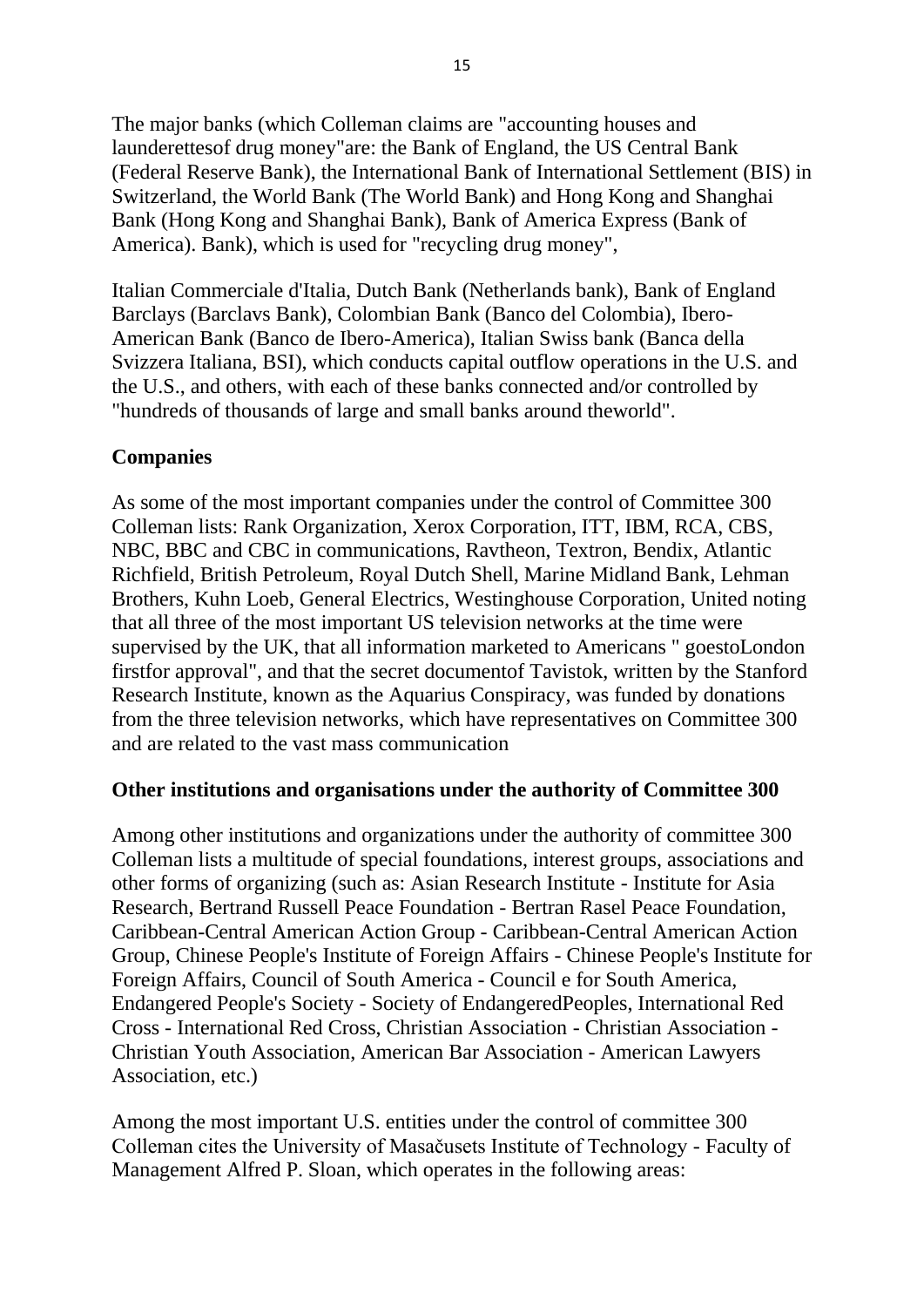· modern technology,

- · industrial relations,
- · Levin's psychology group,
- · Laboratories for computer research nasa-erc,
- · group of the Navy's Office for Research and Psychology,
- · System dynamics.

As some of the service providers from this institution Colleman states:

- · American Management Association,
- · Committee for Economic Development,
- · Institute for Defense Analvsis (IDA),
- · NASA;
- · National Academv of Sciences,
- · U.S. Army,
- · The U.S. Department of Foreign Affairs,
- · U.S. Navy,
- · The U.S. Treasury Department,
- · Volkswagen company.

Colleman states as the main Tavistok institutions in the US, which are in charge of brainwashing at all levels, including the Government, military, business world, religious organisations and education:

· Brookings Institution,

- ·Hudson Institute,
- · Institute for Political Studies,
- · Massachusetts Institute of Technology,
- · Rand Research and Development Corporation,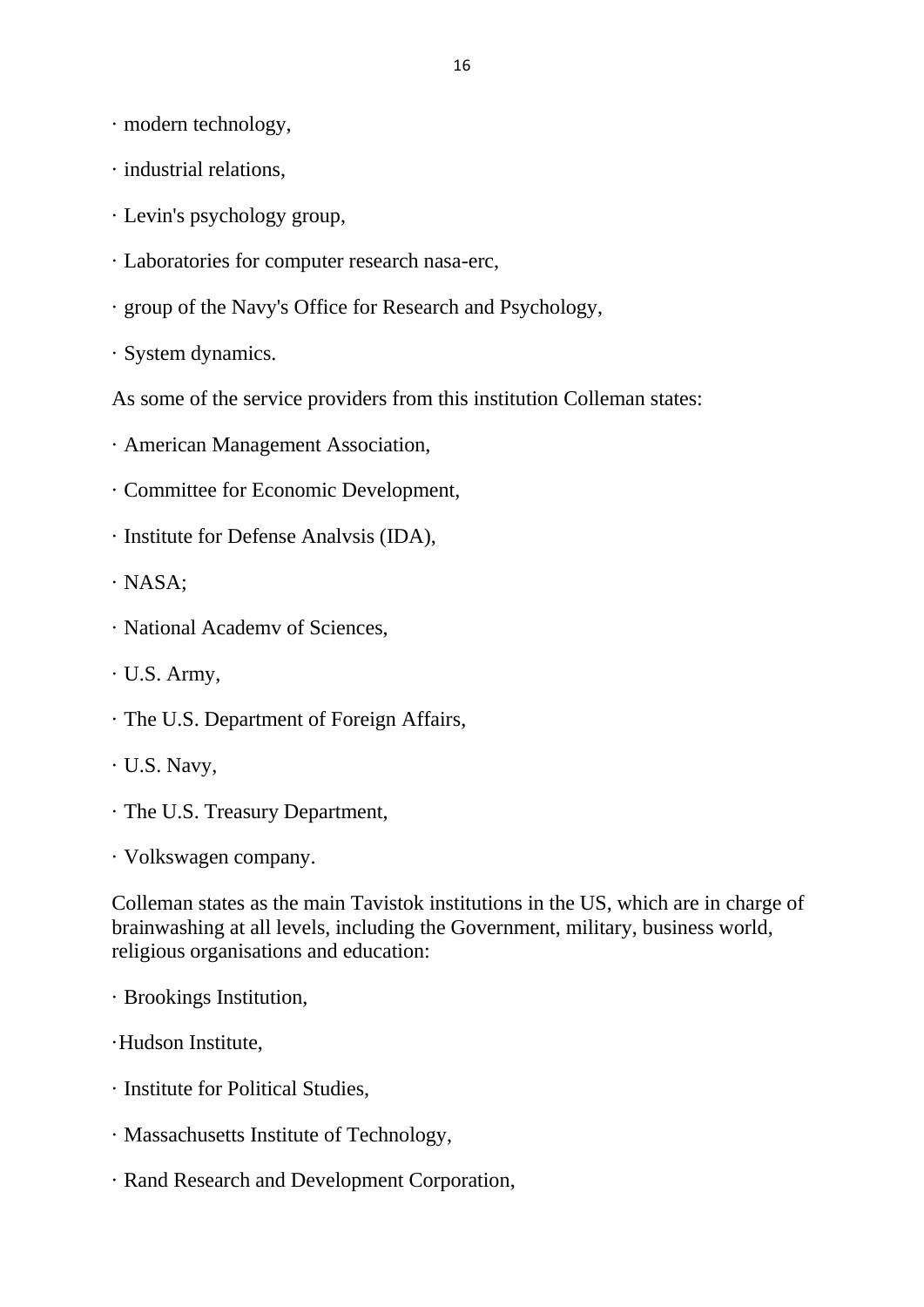- · Stanford Research Institute
- · University of Pennsylvania Wharton School.

Colleman goes on to list a whole host of larger committee 300 institutions and organizations operating globally, including:

- · Bilderberg group,
- · The Hermetic Order of the Golden Dawn,
- · Canadian Institute for In Ternational Affairs,
- · The Atheist Club,
- · The Fourth State of Consciousness Club,
- · The Royal Institute for In ternational Affairs, RIIA,
- · International Institute for Strategic Studies,
- · Watergate Committee,
- · Order of Skull and Bones,
- · Poor Knights of the Templars,
- · Socialist International,
- · World Council of Churches,
- · Trilateral Commission,
- · Universal Freemasonrv,
- · Universal Zionism,
- · Council on Foreign Affairs, New York,
- · Warren Commission, etc.

Colleman's scheme of major organizations and institutions working for Committee 300:

Some of the most important Collemanof these observations and conclusions from the book Committee 300 (quotes)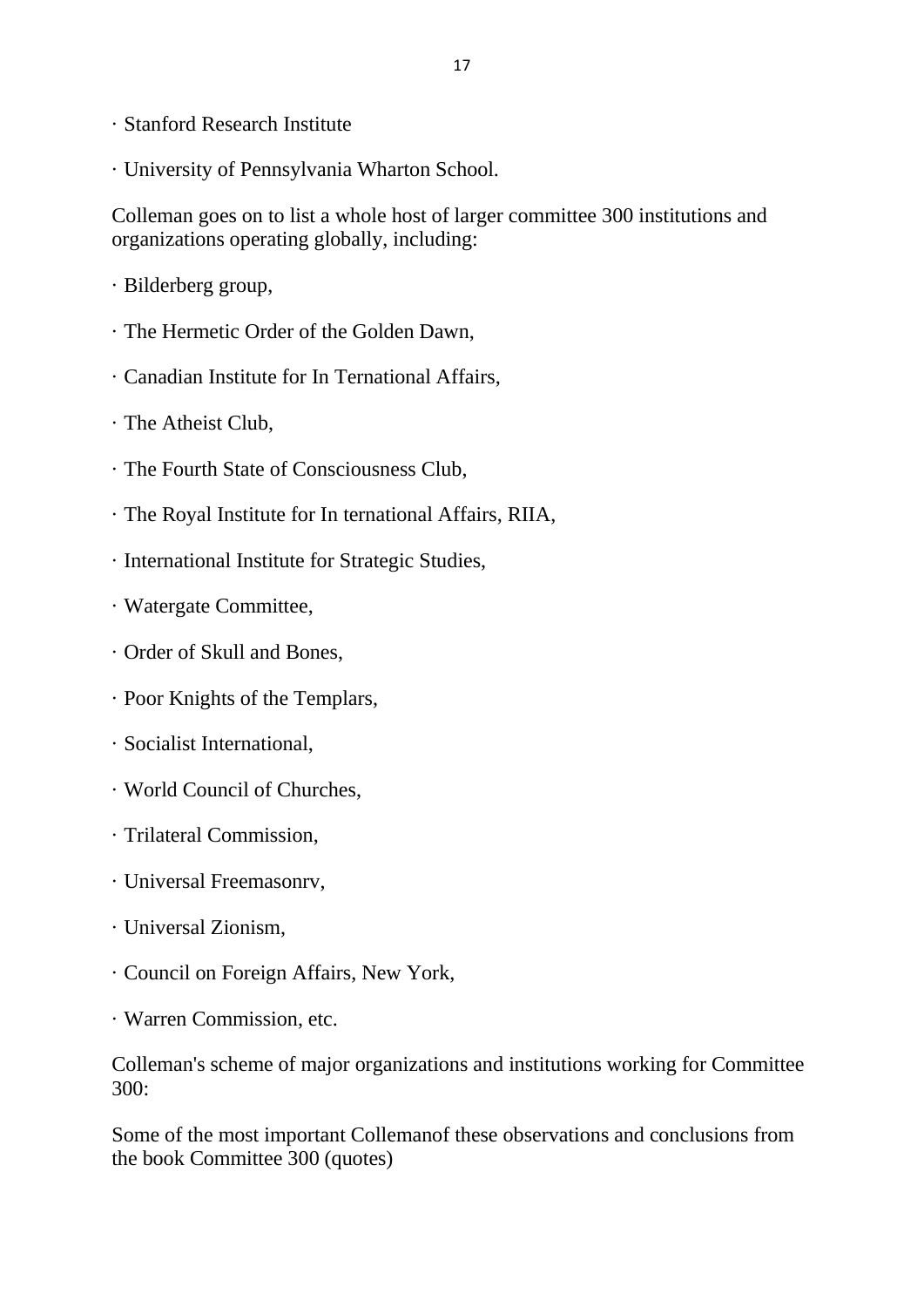"Brzezinski has written a book to be read by every American citizen who is interested in the future of America. The book bears the title The Technotronic Era, commissioned by the Roman Club. This book is an open announcement of the ways and methods that will be applied in controlling the United States of America in the future. He also refers to cloning and "robotoids," i.e. cloning. People who act and look like people, but they're not. Speaking to Committee 300, Brzezinski said the United States is entering "an era that is different from all previous ones; we are heading towards a tehnotron age that could easily become a dictatorship." I covered the book The Tehnotron Era in detail in 1981 and mentioned it repeatedly in its newslettes.

Brzezinski also said that our society is "now in an information revolution that is based on the focus on entertainment and spectacle for viewers (continuous television coverage of sporting events), as opium for the growing aimless masses"."

...

...

"Brzezinski constantly mentions the need to control the "masses". In one place, it slipped out:

At the same time, the possibility of social and political control of the individual will increase greatly. It will soon be possible to establish control over all citizens, collect and enter the latest data, which with the usual data will contain the most personal details about each person's health and personal behavior. These databases will have to be currently available to authorities. Power will be in the hands of those who control the information. Our existing institutions will be replaced by pre-crisis management institutions, tasked with identifying possible social crises in advance and developing a programme to address them.

(This explains the structure of the FEMA institution, which was established much later.) This will fuel a penchant for the technotron era, dictatorship, over the next few decades, which will leave even less room for political procedure as we know it today. At the end of the century, the possibility of biochemicalmind control and genetic repair/improvement of humans - including beings that will function ashumans, to think like humans - could lead to some difficult questions" (J. Edgar Hoover stressed). K.).

Brzezinski did not write all this as an ordinary citizen, but as President Carter's national security adviser, as a leading member of the Roman Club and Committee 300, as a member of the Council on Foreign Affairs (CFR) and a member of the old Polish black nobility. His book discusses how America must give up its industrial base and enter what he claims is a "whole new historical age".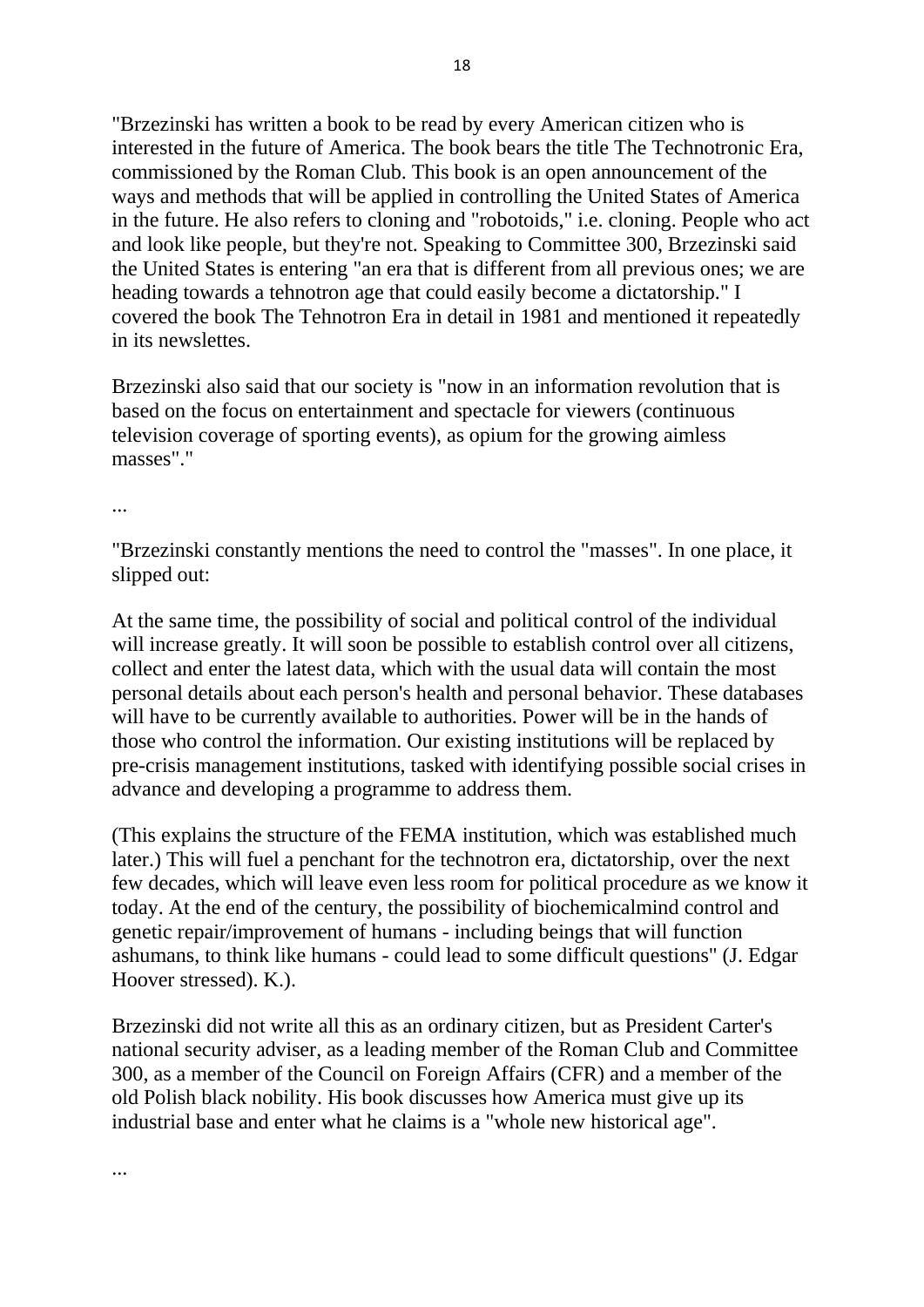In one chapter of the book, The Technotron Era, the author describes how this technology will lead to strong conflicts that will eroticise social peace and world peace in general. That's funny, but we're already in a lot of tension over surveillance. Lourdes in Cuba is one of the places where that's exactly what's happening. Another such place is NATO headquarters in Brussels, Belgium, where a giant computer is located, code-name "666",which can store all kinds of data Brzezinski mentions and has such a large capacity that it can store data on several billion more people than there are on planet earthtoday - if ever that is achieved. But in light of the genocide of the Global 2000 report, such a large memory will never be needed.

In the United States, such data will be easy to obtain, as the number 666 will simply be added to the Social Security number or driver's license number, allowing control over each person, as announced by Bžežinski and his colleagues on Committee 300."

...

"Today, when the United States of America has failed spiritually and morally, when our industrial base has been destroyed and 30 million have lost its job, when the big cities look like spooky acclaimed atrocities, when the murder rate is nearly three times higher than in any other country, with 4 million homeless, when corruption of power reaches endemic measures, who will renege on the claim that the United States is ready for internal destruction? ready to fall into the hands of the world government of the new Middle Ages?"

...

### **Joseph Stiglic - "IMF's Four Steps to Doom", or how the IMF is destroying national economies**

Allegations of global financialdestruction ofnational economies - which are also conducted through the International Monetary Fund (IMF) - havebeen widely reported. IMF), directly confirmed by the world bank's former chief economist and winner of the 2001 Nobel Prize in Economics. In 2012, he was a professor of economics at Stanford American University, and a former adviser tothe president's council and Bill Clinton, Dr. Joseph Stiglitz.

This most edgy economist of the 20th century gave an interview that, under the original headline "IMF's Four Steps to Damnation"("IMF's Four Steps to

Damnation"),publishedinthe British magazine The Observer, 29 April 2001. It's the first time i'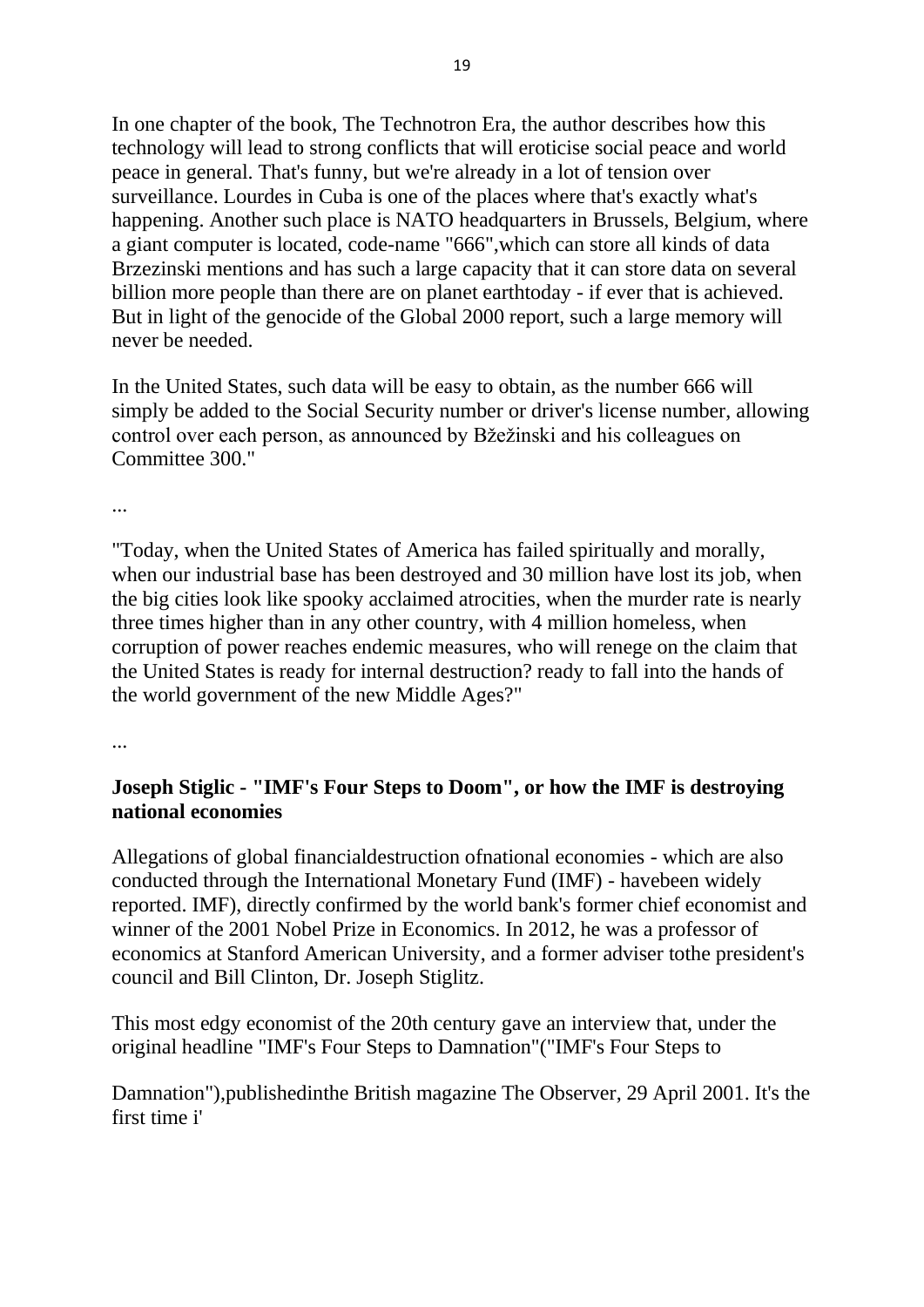In this article, Stiglic cites how the tkc. Third world countries are financially and economically destroyed in four simple steps, in a unique pattern:

The economy and personnel situation of the state seeking financial assistance are recorded and analysed in detail, after which the government of the country concerned is handed a typed programme containing four mandatory steps.

# **Step 1 – privatization**

The first thing the victim-country government needs to spend is the corrupt privatisation of large and key state-owned enterprises that bring major revenues to the state.

According to Stiglica, in such a "privatisation" (robbery), individuals from the government receive large commissions for the huge reduction in the value of state assets being privatised.

# **Step 2 - Liberalisation**

The second step follows the enactment of a regulation on liberalisation of market capital, which allows investment capital to enter and exit the country sea sea, with very few real investments entering the victim country, while disproportionately large amounts are draining outside.

After the capital outflow, the IMF asks the country's government-victims to drastically raise interest rates to 30, 50 or even 80%, which completely destroys the country's economy.

# **Step 3 - Market pricing**

Inflation is followed by a dramatic rise in the prices of food, energy, water and everything else, while wages and pensions stagnate or fall realistically.

The bad situation is followed by an IMF protest leading the country-victim to total economic destruction.

### **Step 4 - "free trade"**

The move introduces "free trade" under the conditions of the World Trade Organisation and the World Bank, which trades Stiglic to the famous opium wars, noting that today the World Bank can order a financial blockade that is just as effective and even more dangerous than the military blockades used during the opium wars.

In this article, The Stiglica regarding the IMF and the World Bank worry about two things: that their plans are defined secretly, and absolutistly, without debate, and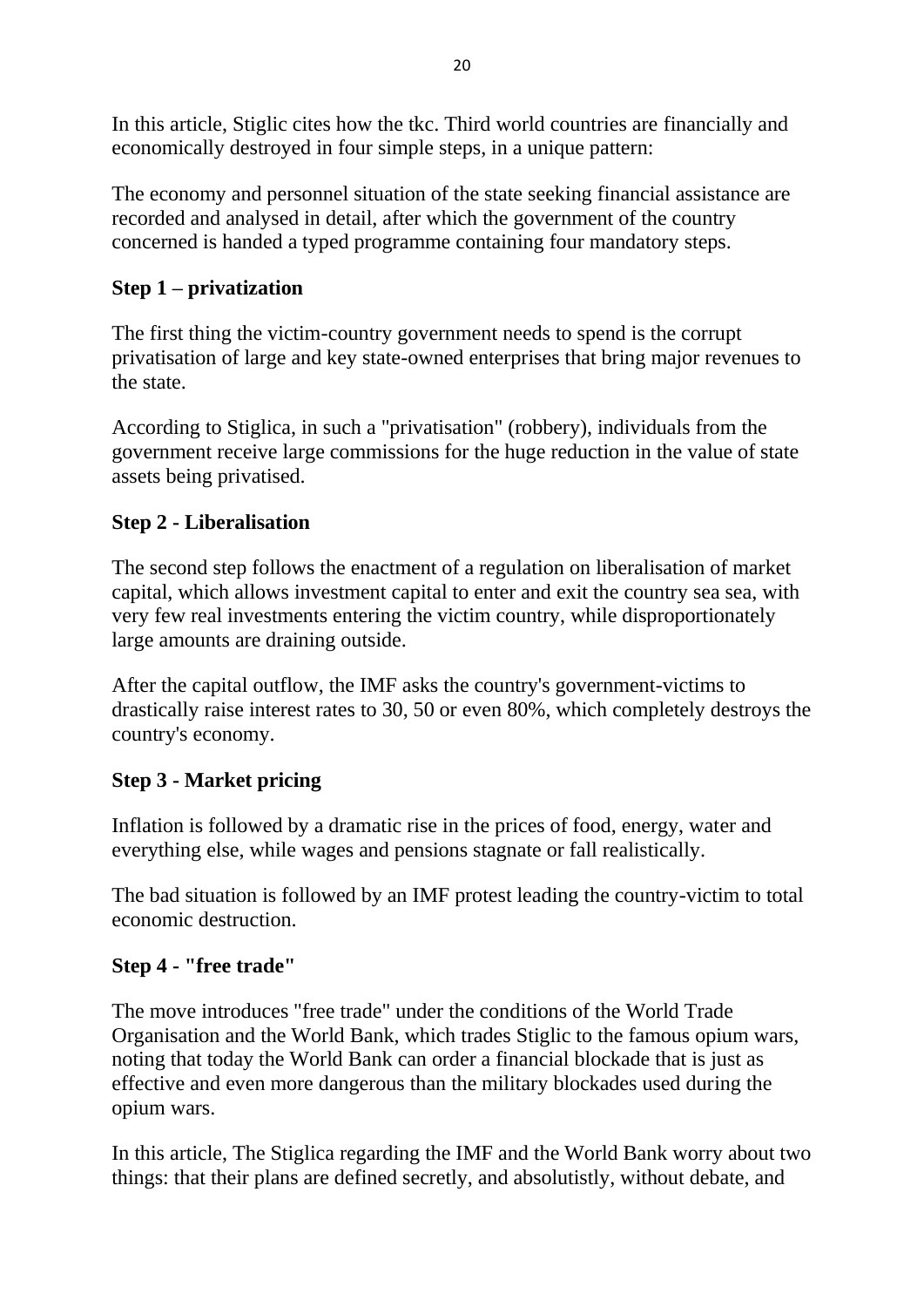worse, which never work in practice (in terms of a positive result), but rather bring completely opposite effects (stating that under IMF "structural assistance" Africa's revenues have fallen 23%.

As the only country to escape this disastrous scenario, Štiglic mentions Bocaana, who succeeded thanks to the imf's exile.

### **Who are they and what are they doing, "economic killers"**

The financial and economic destruction of many nations by the financial and corporate oligarchy is witnessed by american John Perkins,who in his book "Confessions of an Economic Killer", reveals how, in developing a strategy to impose loans on other countries, bankers have devised a whole repertoire of legal but also criminal methods, as well as a new occupation: economic killer.

In the same book, Perkins writes, "The undercover economic killer is a top professional, a mercenary in the fusion of big capital, and the goal of his work is to convince third world countries that they are strategically important to the U.S. economy and should accept loans in billions of dollars."

He also argues:"Economic killers are extremely well-paid professionals who take thousands of billions of dollars from countries around the globe. They direct money from the World Bank, USAID (the U.S. Agency for International Development - USAID) and other foreign organizations to "help" the wallets of large American "international" corporations and pockets of members of several wealthy families that control planetary natural resources. Their tools include falsified (fabricated) financial statements, rigged elections, bribery, extortion (blackmail), sex and murder. They play a game that has existed since empires existed, with the difference that the current game, in this time of globalisation, has been further perfected and moved to an even higher terrifying level."

Perkins dedicated this book to two presidents who were his "clients", whom, he says, he respected and considered soul mates: Jaime Roldos - president of Ecuador and Omar Torijos, president of Panama.

Both men claim to have died in plane crashes that were not accidental, namely that they were killed because they "stood up to the brotherhood of corporations, governments and bank heads whose aim was a global empire".

According to Perkins, there are three steps in a "business" involving economic killers.

In the first step, they emerge and convincing the leading people in a state to borrowbillions of dollars in loans for a corporate project - a project that is not of interest to that state, but for a particular US ormultinational corporation.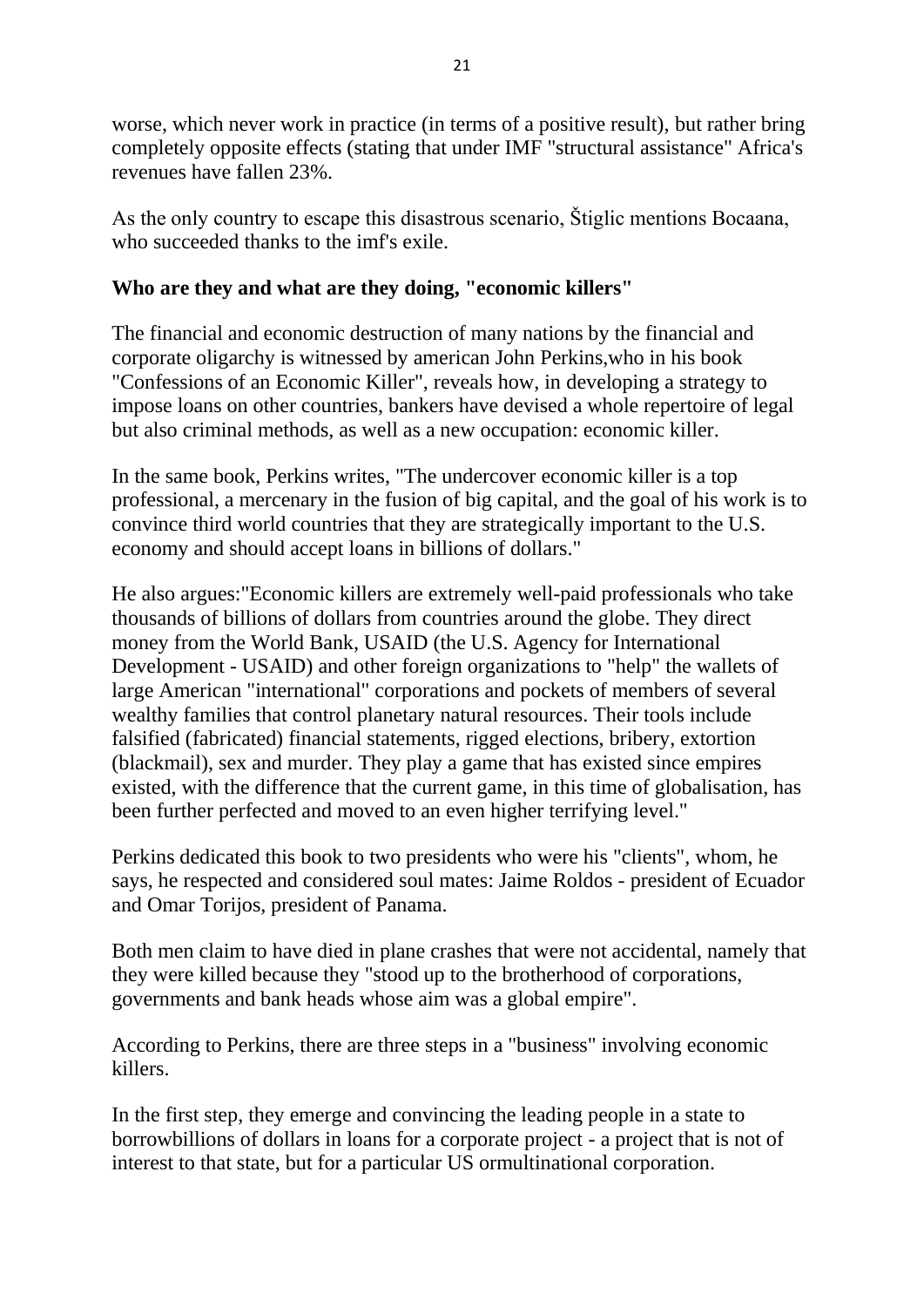The money is deposited into the corporation's account, and the loan and interest are resused by the victim state.

For consent to such a "job" the leading people of the victim country receive a certain percentage of the value of the loan, with a warning that, in the event of a deduction, they will be killed.

If a statesman rejects the offer, "jackals", as Perkins calls them, or people professionally trained to kill in various covert ways (in traffic or other accidents, etc.), thus activating the second step.

If they succeed, then the injured party usually agrees to the offer, and otherwise military aggression against that state follows, as a third step.

### **What Archbishop Carlo Maria Vigano says about the plot against humanity**

This former apostolic nuncio and Vatican ambassador to the US from 2011 to 2016, in an open letter to US President Donald Trump, written on 25.10.2020, regarding the alleged Covid-19pandemic, reads:

"On a daily basis, we anticipate the reproduction of attacks by those who want todestroy the very foundationof society : natural family, respect for human life, love of the country, freedom of education and business. We see that the heads of nations and religious leaders agree to this suicide of Western culture and its Christian soul, while the basic rights of citizens and believers are denied in the name of an urgent health situation that is increasingly revealed as key to establishing non-human idle tyranny."

#### **About banking, money and bankers from the perspective of some well-known historical figures**

The quotes below of the letter were taken from the online edition of "Bankers Against Humanity - Find Out How We Are Being Cheated and Robbed and How to Stop Them" by Ans and Eva Jargi.

**Josiah Stamp**, (1880-1941), svojevremeno direktor Bank of England

#### **Banking was conceived in injustice and born into sin!**

Back in 1928. In an informal conversation at Texas University, Josiah Stamp said:

"Banking was conceived in injustice and born into sin. The bankers own the World. If you take away their ownership of the World, but leave them the power to make money, they will quickly make enough money to buy it back. Nevertheless, take away their power to make money, and all those great treasures, like mine, will disappear, and they should disappear, because then the world will become a more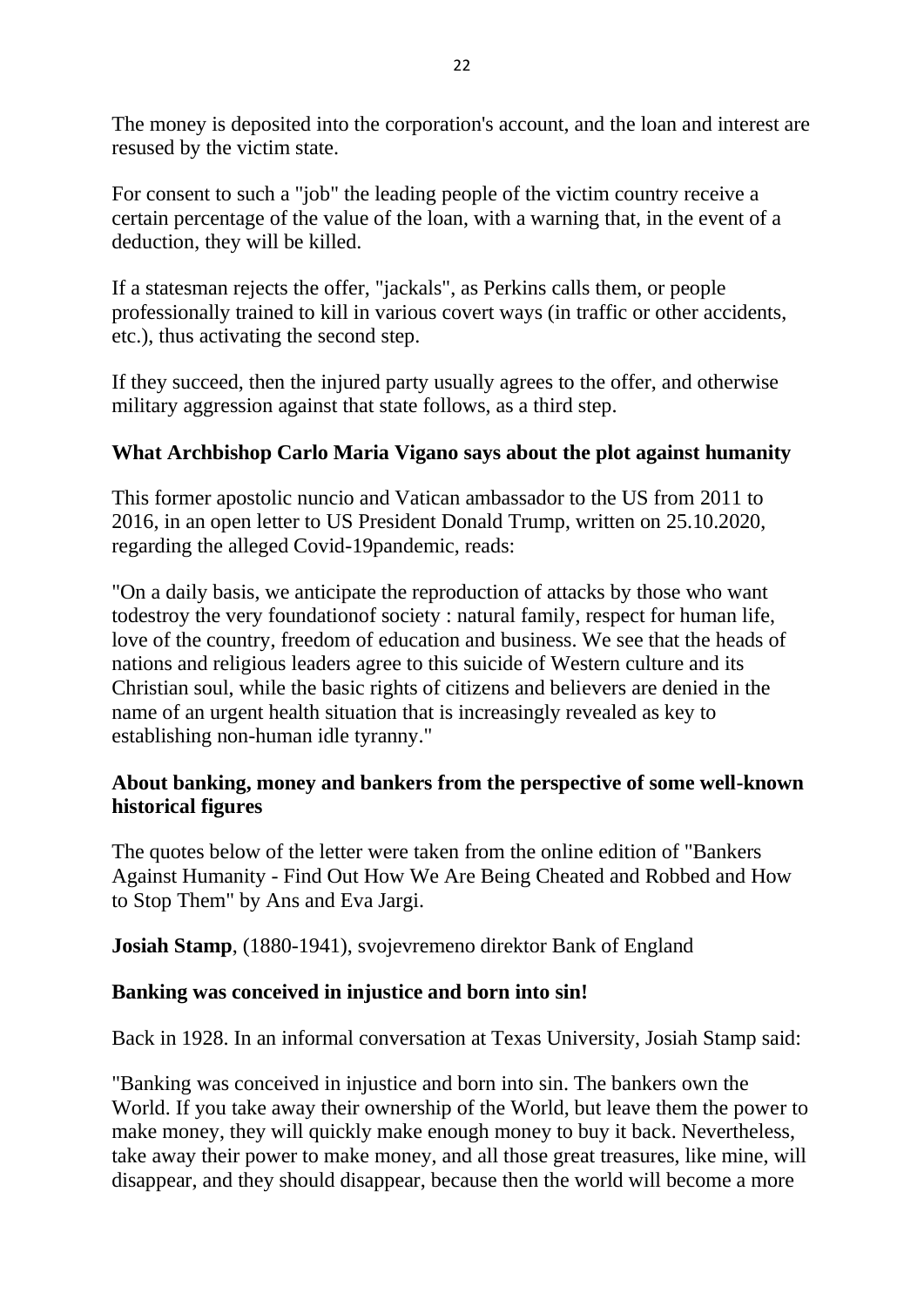beautiful place to live. But if you want to remain a slave to a banker and pay the costs of your own slavery, let them continue to make money."

http://en.wikipedia.org/wiki/Josiah\_Stamp,\_1st\_Baron\_Stamp

# **Lord John Emerich Edward Dalberg-Acton**, (1834 – 1902),

# **Centuries of problem - people versus bankers**

"The problem that has been piling up for centuries and which there will be a fight sooner or later is the people against the banks." ... "Poweraspires to corruption, and absolute power corrupts absolutely."

**James Madison Jr.** , father of the U.S. Constitution and fourth president of the United States

### **Ready for anything to keep control**

"History shows us that bankers have used every possible form of abuse, conspiracy, fraud and violence to retain their control over governments by controlling money and issuing it."

**Thomas Jefferson** (1743 - 1826), third president of the United States

Thomas Jefferson, one of the so-called "fathers" of the American nation, author of the Declaration of American Independence, one of the signatories of the constitutional convention and the third president of the United States

### **More dangerous than the army**

"I sincerely believe that banks that are allowed to issue money are much more dangerous than the military on full alert."

"If The Americans ever allow a private bank to control the issuance of their currency, first by inflation, and then by deflation, banks and corporations will grow around them and stifle all the people of their assets, while their children will wake up as homeless people on a continent conquered by their fathers."

# **Abraham Lincoln**, 16th US president

Abraham Lincoln (1809 - 1865), the 16th president of the United States of America, from 1861 until his assassination in April 1865.

### **In the hands of bankers money is the master, in the hands of the people servants**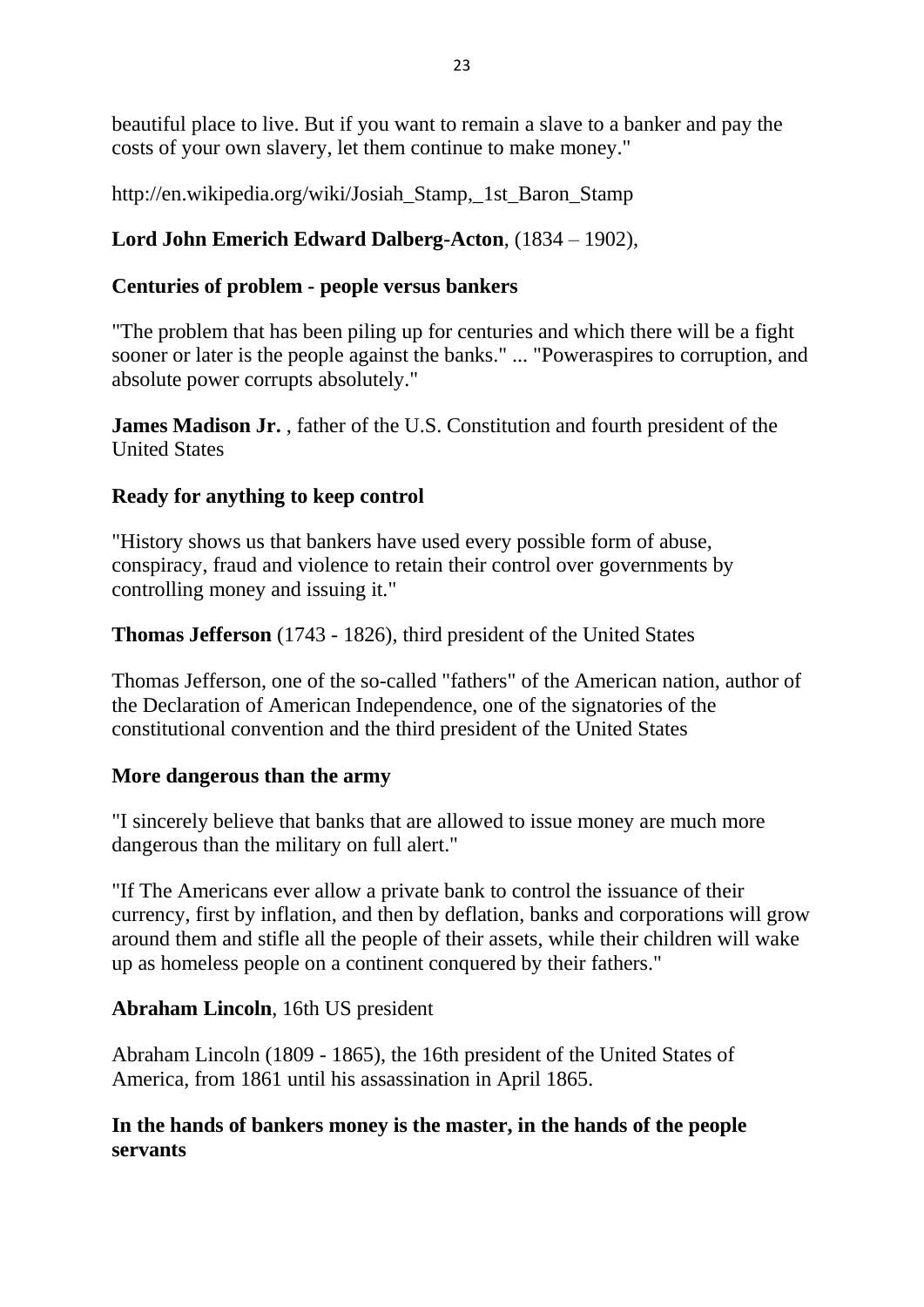"The government should create, issue and release all the money needed to satisfy government spending and the purchasing power of citizens. By embracing this principle, taxpayers will save huge amounts of interest. Money will cease to be master and become servant of mankind."

After his government printed \$400 million known as the Greenbacks (famous as "greenbacks," which, to differ from Fed dollars, had a background in green), money that wasn't emanalized as debt, he said:

"We have given the citizens of this country the greatest and most beautiful gift possible. Their own paper money with which they will be able to pay their own debts."

#### **Andrew Jackson**, 7th Us President (1767 –1845)

#### **Litter of poisonous snakes and the den of thieves**

"The shameless attempt by which this bank (think of the Second Central Bank of the United States) sought to control the government is a warning to American citizens not to show confidence in another institution like this in the future."

"Your den is a den of poisonous snakes and a den of thieves. I intend to eradicate you, and God help me, I will eradicateyou"!

When asked what his greatest achievement as president in two terms was, Andrew Jackson replied without a second thought, "I killed the Bank!" (referring to the Second Central Bank of the United States, which ceased to exist in 1836)

**Theodor Teddy Roosevelt**, 26th President of the United States (1858 -1919)

#### **Issuing money must not be in private hands**

"Issuing money should be controlled by the government, and it should be protected from Wall Street dominance. We oppose provisions that would put our currency and currency system in private hands."

"These international bankers and Rockefeller's Standard Oil control much of the press and are doing everything they can to subdue or expel official authorities who refuse orders from the powerful banking cliques that make up the invisible government."

**Thomas Woodrow Wilson** (1856 - 1924) - the man who left the dollar printing to the Fed

### **By signing the Federal Reserve bill, he inadvertently destroyed his country**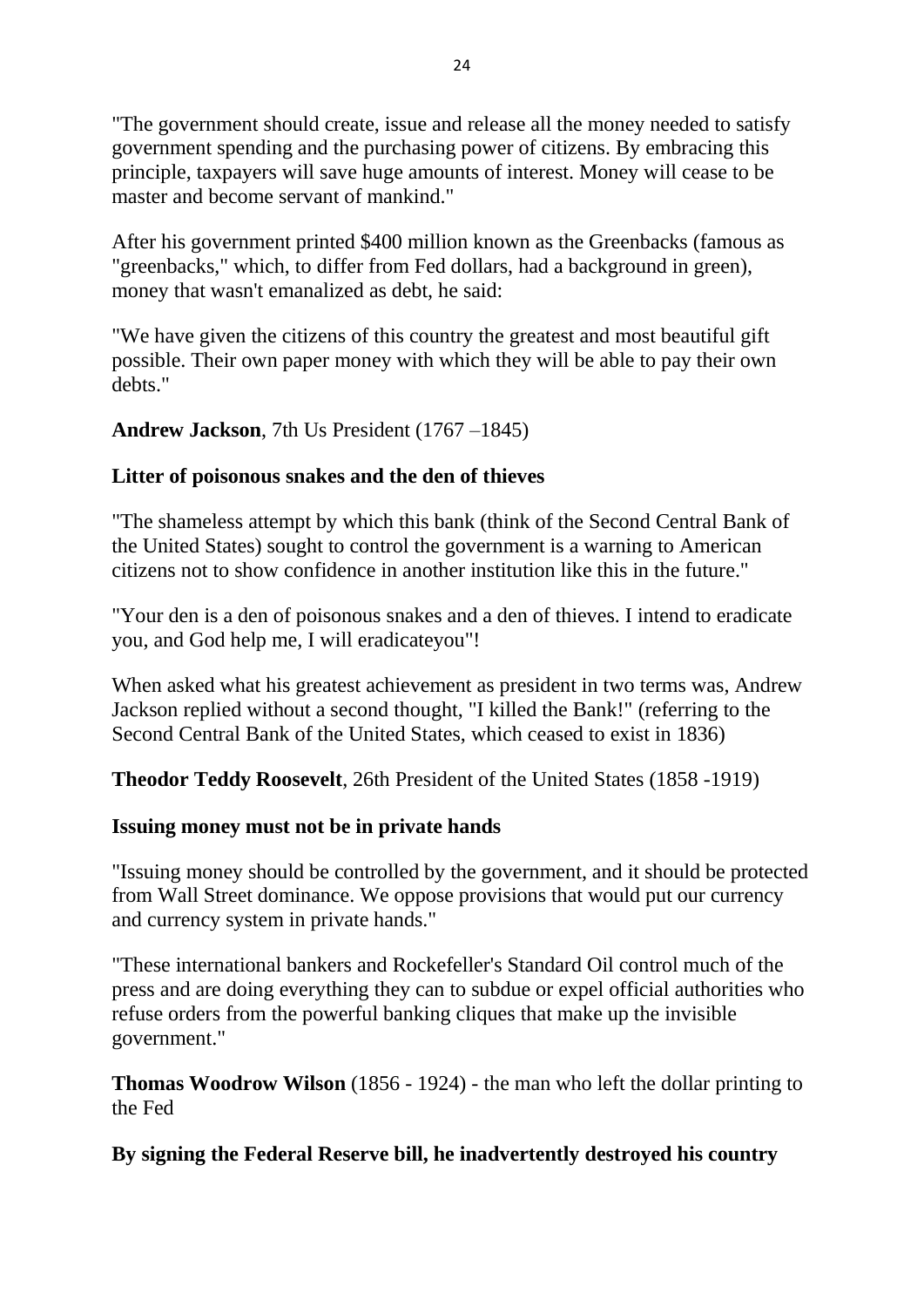A few years after the Fed Bill was signed, Wilson wrote:

"I inadvertently destroyed my country. A large industrial nation is controlled by a credit system. Our money system is concentrated in the hands of a few. The growth of the nation, and all our activities are controlled by these people. We have become one of the worst-managed, one of the world's most controlled governments - no longer a government of free opinion, no longer a government elected by the votes of a majority, but a government under the pressure of a small group of dominant people. "

**William Lyon Mackenzie King**, former Prime Minister of Canada (1874 – 1950)

### **Any nation that has no control over issuing money is destroyed**

"Until the control of issuance of money and loans is returned to the government, as its first and holy responsibility, all stories about parliament's sovereignty and democracy are futile and useless. Once a nation takes control of its loans, it doesn't matter who writes the laws of that nation. When the league takes control, every nation will be destroyed."

**John Francis Hylan**, mayor of New York city from 1918 to 1919, said he was "very sad" by the news. In 1925

#### **An invisible secret government that, like a giant octopus, covers all states and nations**

"The real threat to our Republic is an invisible government, which like a giant octopus with its sticky tentacles spreads across our cities, states and nations. To deviate from mere generalization, let me say that at the forefront of that octopus are Rockefeller - Standard Oil and a small group of powerful bankers they call international bankers. A small limited group of powerful international bankers practically outshoot the U.S. government for its own selfish ends."

"These international bankers and Rockefeller-Standard Oil control most newspapers and magazines in this country. They use columns of this newspaper as a beating to expel all employees who refuse an offer from the powerful corrupt cliques that make up the invisible government."

Hylan, like William Jennings Bryan and Charles Lindbergh Sr., argued that bankers exercise their control of the U.S. government through the Federal Reserve.

**Carrol Quigley** (1910 - 1977) profesor Georgetown univerziteta

### **Banking goal: political and economic control of the world**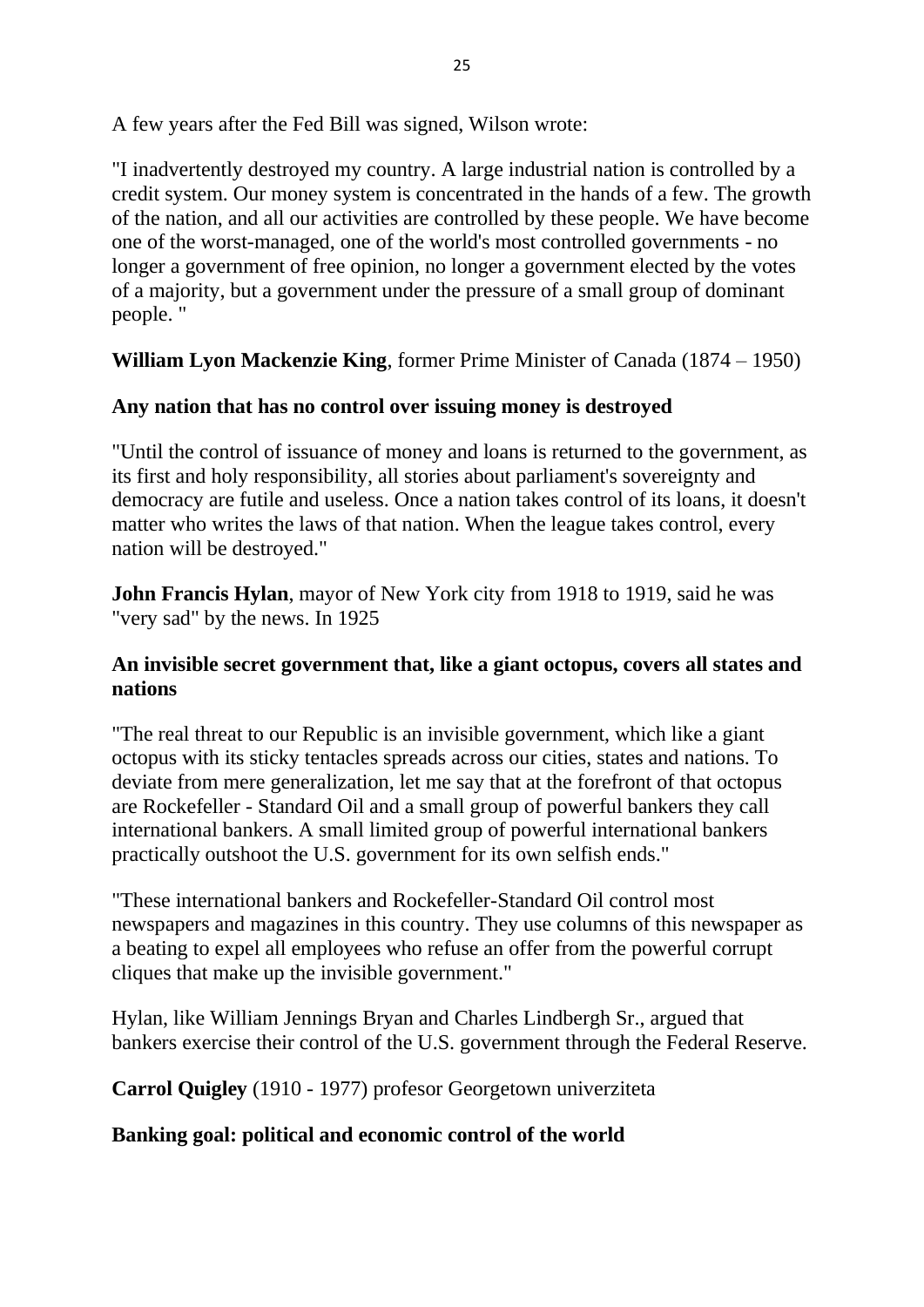"Financial capitalism has a far-reach goal: to create a world wide system of financial control in private hands, which will control the political system of every country and economy in the world as a whole, which would be controlled in a feudal manner by the world's central banks that would act under secret agreements." From the book "Tragedy and Hope"

**Bertolt Brecht**, German poet (1898 - 1956), German poet dramatist and theatre director

### **Bankers more dangerous than bank robbers**

"What is a bank robbery compared to setting up one?" - From the Opera House for Three Grapes

### **Napoleon Bonaparte**,French tsar

### **Above emperors and states**

"When the government is addicted to banking money, then bankers and not the leaders of the people control the situation, because the hand that gives is always above the hand it receives... Money has no homeland; financiers are without patriotism or decency; Their only goal is profit."

**Otto Von Bismarck** (1815-1898), German Chancellor, after Lincoln's murder

# **They're going to use america's fortunes to corrupt civilization**

"Lincoln's death is a disaster for Christianity. There wasn't a big enough man in America to take his place, and the bankers went for the wealth again. I fear that foreign bankers with their cunning and skillful tricks will establish complete control over America's vast wealth and systematically use them to corrupt civilization." http://www.themoneymasters.com/the-money-masters/famousquotations-on-banking/

**Reginald McKenna** (1863 – 1943), engleski bankar, nekadašnji predsednik Midlands Bank of London.

### **By controlling the money, the bankers control the fate of the people**

"Ordinary citizens would not like to know that banks can make money. Those who control the nation's credit policies also control the government, thus holding the fate of the people in their hands."

**Henry Ford** (1863 – 1947), American industrialist, founder of Ford Motor Company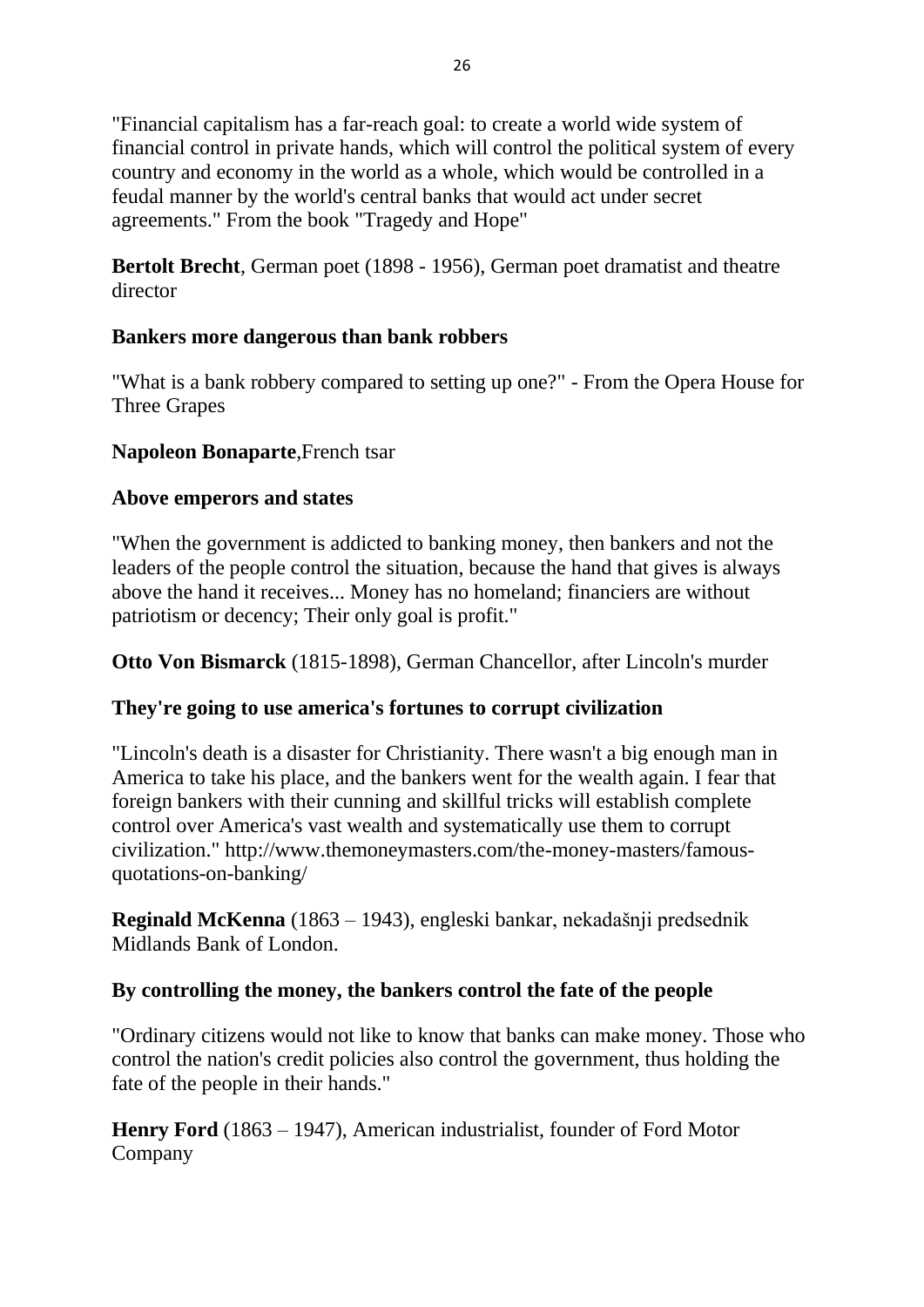#### **If the people understood banking, a revolution would break out.**

"It is good that people do not understand our banking and monetary system, because otherwise, I believe a revolution would erupt tomorrow."

**Barry Morris Goldwater** (1909 - 1998), Republican candidate for President of the United States in the 1964 election

#### **The Fed is out of congressional control**

"Most Americans do not have any real understanding of the functioning of the system of international bankers. Federal Reserve accounts have never been audited by Congress. The Fed exist outside the control of Congress and manages The United States' money."

**Charles a. Lindbergh**, US Senator (father of famed pilot Lindberg)

#### **Fed law the biggest legal crime in history**

After Congress passed the Federal Reserve Act in 1913, he said:

"This is the establishment of the largest cartel on the planet. When the President (Wilson) signs this bill, the invisible power of monetary power will become legal.... this banking and currency law is the biggest legal crime in history. From now on, depression will be scientifically created."

"To trigger high prices, the Federal Reserve will lower the redicon rate, produce loan expansion and raise the stock market; and then when business people adapt to these conditions, in the midst of prosperity they can raise interest rates arbitrarily. This can lead to a pendulum of growth and falling market interest rates moving slightly back or forward with light changes, or fierce fluctuations in large variations, but in any case they will have insider (internal, first-hand) information about future financial conditions and changes, whether rates move up or down. This is the strangest and most dangerous advantage that has ever been placed in the hands of any particularly privileged class. The system is private, conducted exclusively for the purpose of obtaining the greatest possible gain from the use of other people's money. They know in advance when they're going to create panic to their advantage. They also know when the panic will stop. Inflation and deflation work just as well for them because they control finances. " http://en.wikipedia.org/wiki/Charles\_August\_Lindbergh

**James Abram Garfield** (1831 - 1881), after Lincoln, the second President of the United States to be assassinated

### **Money controllers - absolute masters**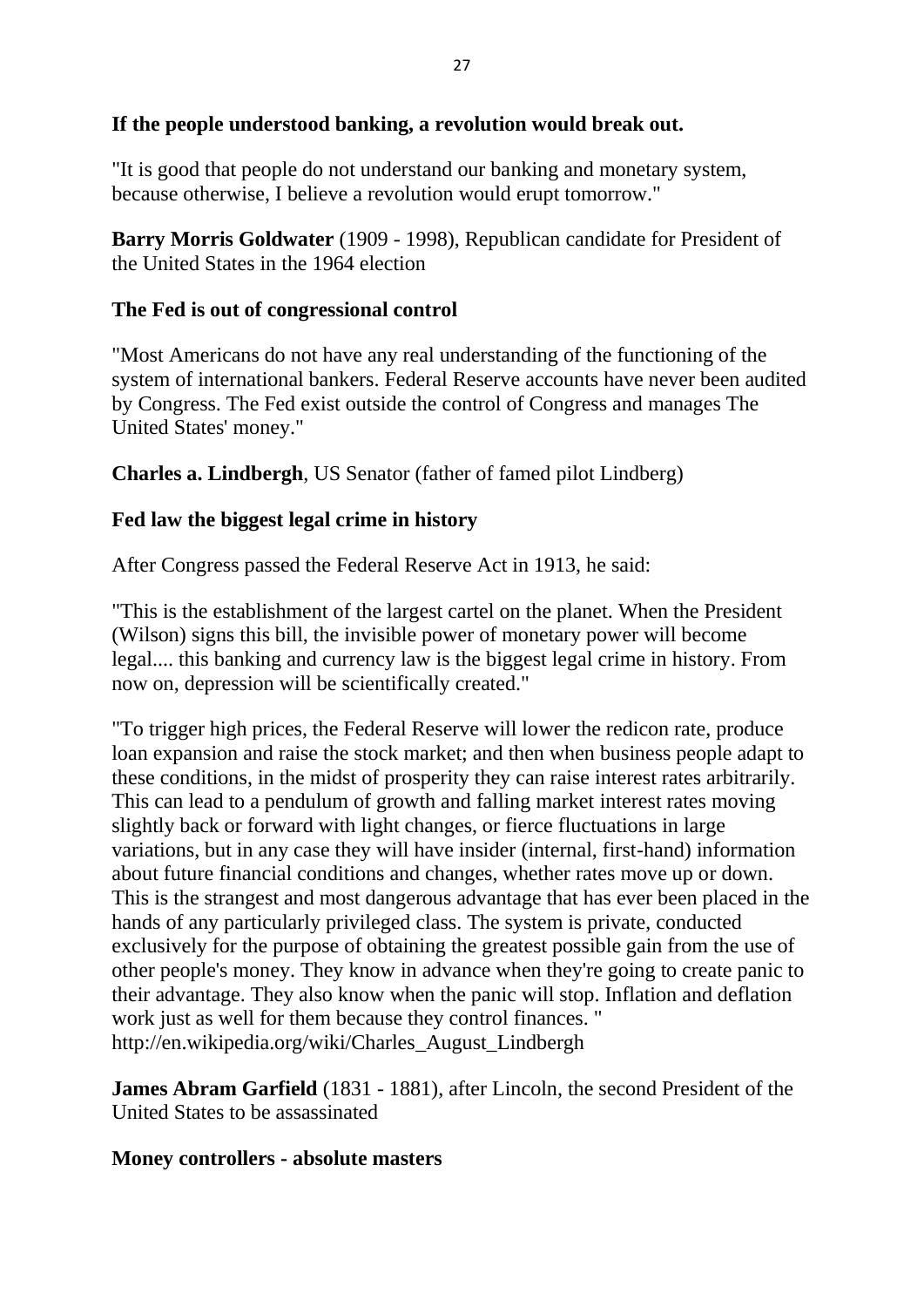"Whoever controls the amount of money in any country is an absolute master of the whole industry and trade. When you realize that the whole system is very easily controlled by a few people at the top, you won't need anyone to tell you how inflation or depression occurs. "

### **William Carr**:

#### **More dangerous than gangsters**

"Al Caponee and his gangsters are gentlemen compared to international bankers." William Gay Carr, in "Pawn in the Game"

**Vinsent Vikers**, guverner Bank of England

#### **Those who manage money emissions, manage and economy**

"Allowing the broadcast and offer of money to regulate the production and consumption of goods is the same as allowing fruit baskets to regulate the fruit offer, or if, say, a lack of bus ticket offers triggered a strike by bus drivers. And yet, the current order in our lives is guided and controlled precisely so that those who manage the emissions of money determine the production and consumption of fruit or any other goods and services. If economists from another planet or a small child of average intelligence explained the current position humanity is in, they would laugh at such nonsense."

### **John Kenneth Galbraith**

#### **Economic hinge masks the truth**

"The money-making, more than any other area in the economy, uses complexity not to reveal the truth, but to disguise it or avoid it."

"The process in which banks create money is so simple, the mind refuses to accept it." – American economist John Kenneth Galbraith

**LeoTolsty**, Russian writer:

#### **A new form of slavery**

"Money is a new form of slavery, and it differs from the old one simply by the fact that it is faceless: that there is no human relationship between slave and master."

More about financial banking and other machinations can be found in the aforementioned book "Bankers Against Humanity".

#### **The most important ways in which national economies are plundered**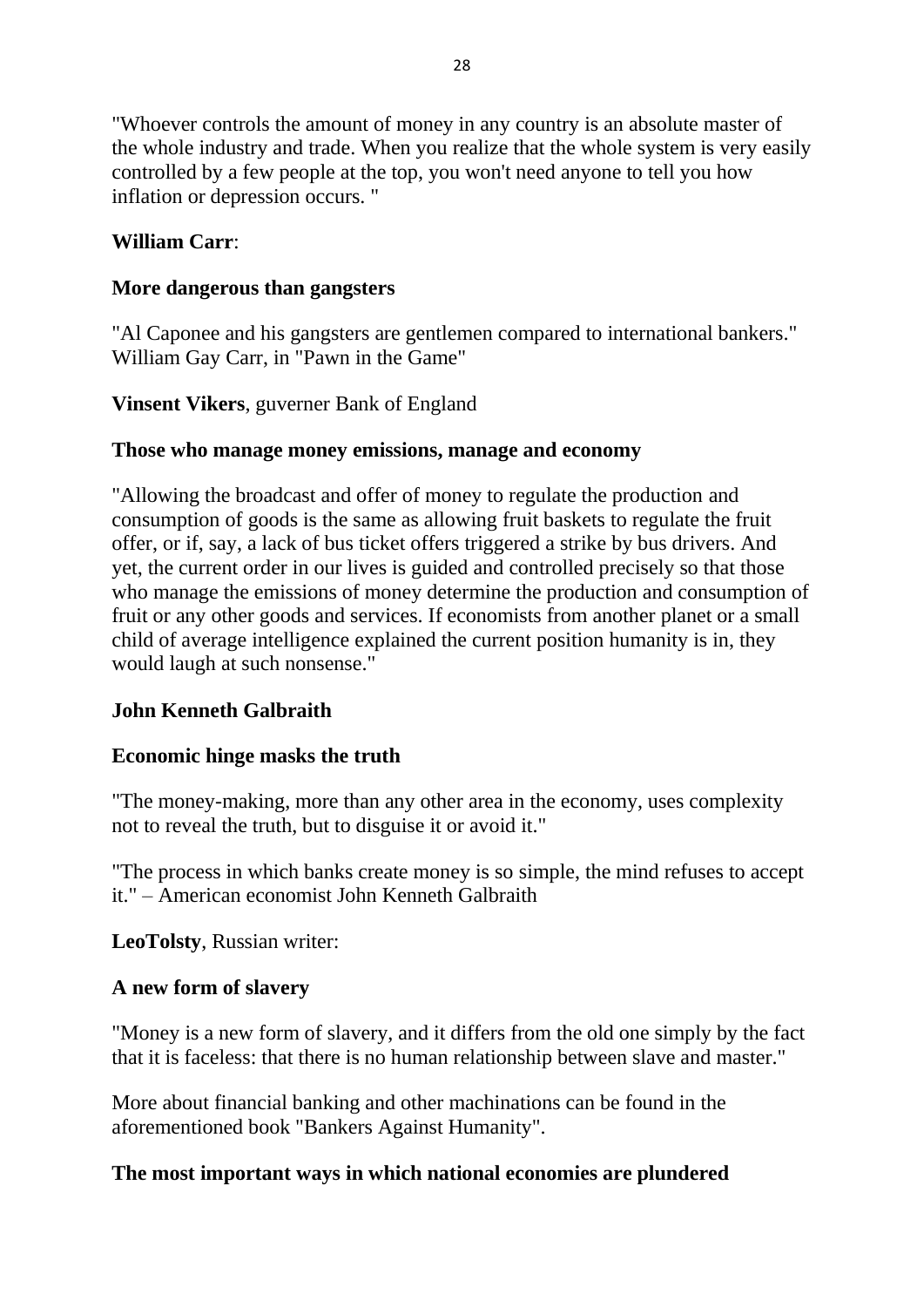Although there are many types and forms by which funds and all other assets are fraudulently confiscated from all individuals and nations of the World, some authors agree that the biggest heist is carried out in three simple ways:

#### **1. Provide real coverage for the primary money show.**

Up until the formation of the IMF, states were more or less sovereign in broadcasting their own primary emissions money.

However, after accepting imf rules, they became a necessary cover for this type of emissions in foreign exchange (most often in the dollar), gold or other values.

All other countries to broadcast their own primary money emissions, if they did not have sufficient coverage in foreign exchange and other reserves, had to either sell certain goods or perform services worth the irrigated emissionofmoney , or provide this coverage in another, least painful, way.

The most terrible and painful way was to take out loans and loans,which not only have to be repaid, but are, most often, repaid at high interestrates.

And the main entrustees for providing these loans and loans were most often, in the bottom line, the privately owned banks or institutions of this global financial and corporate oligarchy.

One of the few countries that has retained sovereignty over primary money emissions is China, which today has the strongest economy in the world.

### **2. Broadcasting the primary money show without (real) coverage**

According to reports by financial experts, several countries with the strongest and most sought-after currencies (earlier: the US dollar, british pound, German mark, French franc and Japanese dollar, and after the creation of the Eurozone: US dollar, Britishpound, Euro and Japanese currency) primary money emissions "cover" by issuing government bonds placed on the capital markets.

Although there is no solid cover behind such bonds, in any real value (except the state's promise to pay them off), they are sold on the financial market because almost all international commodity and financial transactions are made in these most sought-after currencies (mostly in dollars) and that many countries acquire them to create their own foreign currency reserves in these currencies.

Of course other countries can use this mode of primary emissions, but they resort to it rarely and to a small extent, since the demand for such bonds is rare and limited, because, for the most part, it is local in nature, which is why emissions based on such bonds at the level of global transactions are completely ignorant.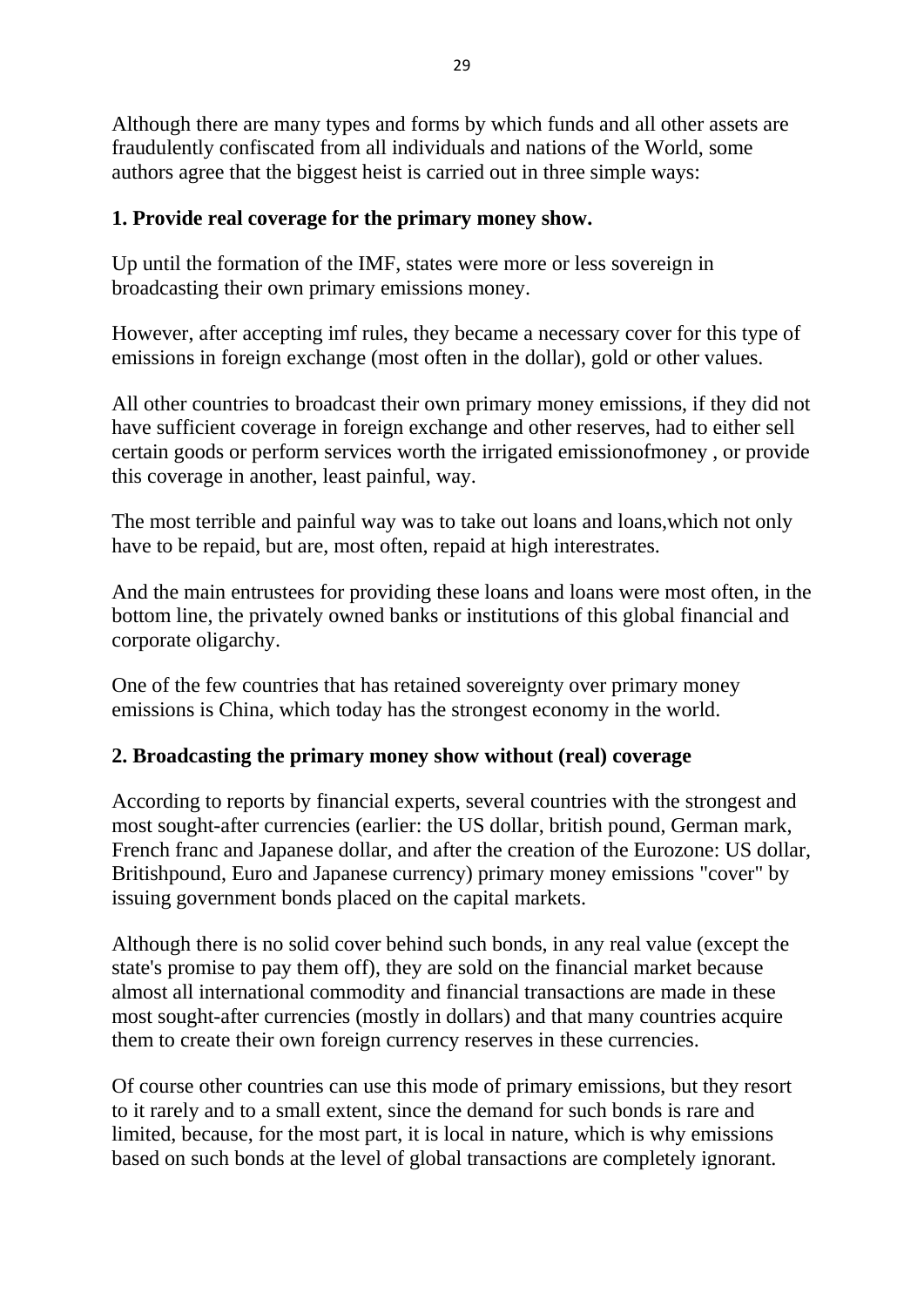Particularly clear example of issuing money without coverage could be seen in the United States during 2008. (when thousands of billions of dollars were released without coverage, to compensate for the losses of certain large private banks and corporations) and during this year 2020. (when they were also released without coverage for thousands of billions of dollars to "cover" losses caused by the Covid-19 pandemic).

What is not seen by economic and financial experts in countries outside the United States is the fact that realistic coverage for such a dollar emissions does not yield U.S. government bonds, but rather the fact that all world countries accept such bonds as a real value.

In this way, all these countries are inflicting enormous damage on their economies, and fed owners with unlimited enrichment.

### **3. Interest – usury**

There was a time when any borrowing of money at (any) interest was called lichware, which in most middle-aged countries was strictly forbidden and punishable by death (as prescribed by England's Magna carta libertatum).

In modern times, borrowing money at interest is legitimize almost everywhere in the world, and it is punishable only when the amount of interest crosses a certain limit.

Any system of emissions or borrowing of money at interest in the long term causes the economy to collapse, because the necessary amount of money in circulation, due to interest, must be constantly increased, creating a terrible evil that in economic and financial science is called inflation, by which the owners of central and largest banks rob their own population, because the burden of inflation is rearranged on all money users, where the most damage is done to all money users.

It is similar to loans taken with interest by goods manufacturers and service providers, in which case interest supplements are calculated in the prices of goods and services, paid for by consumers of goods and service users.

In such a system, owners of private central banks have at their disposal a third instrument of looting, through which, even if there are no two previous mechanisms, in the long run,

ownership of money, as well as all goods and other values, must inevitably spill over into their hands.

### **Central banks**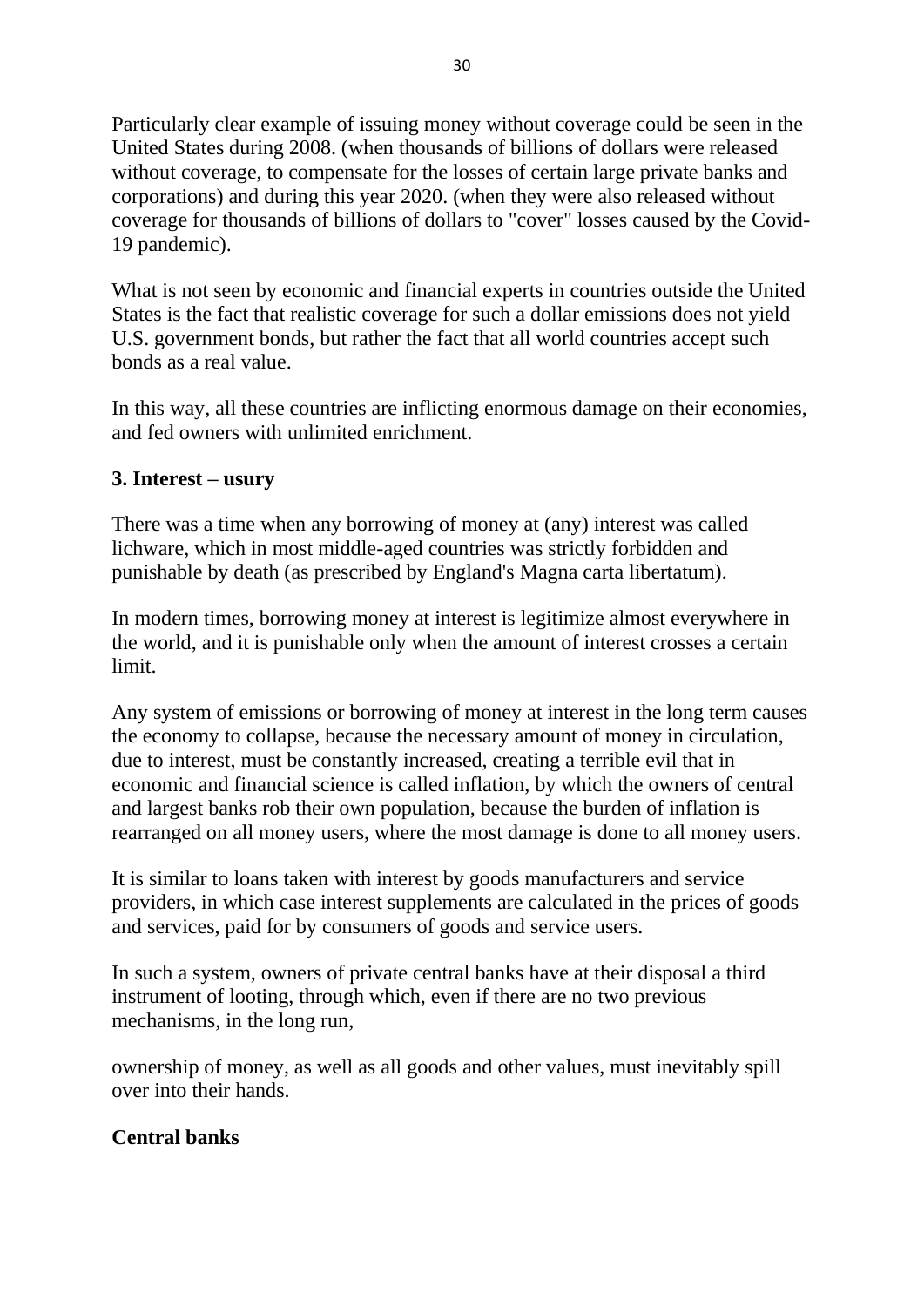Although bankers, through interest, did their clients' theft even at a time when there were no so-called central banks, by establishing private central banks, their opportunities for looting and fraud increased a hundredfold, thousands and more.

By establishing private central banks, the states that established them as the biggest thieves gave them a legal opportunity for virtually unlimited looting of the inhabitants of their states (and even everyone else who accepted their currency as a means of payment).

This opportunity has been greatly exploited by bankers and developed very sophisticated systems of legalized plunder not only of their own, but of all the nations of the world.

Because, before the establishment of central banks for the broadcast of money, i.e. giving loans and loans, they had to have some kind of coverage, after the establishment of central banks, money could be broadcast without coverage, as is evident from the founding charter of the Bank of England, which literally states: "This bank belongs to all interest gains on the money it creates from NOTHING (out of nothing)."

The first central banksin The Euro Pi, as private institutions, were established during the18th century, but by the middle of the 20th century, in all countries were nationalised (the last one was nationalised the Bank of England, in 1946, with many arguing that the nationalisation of this and other Eurocentral banks had not beenfully implemented).

### **Central Banks USA**

It is little known that, before the establishment of the current Fed (established in 1913), as private central banks of the USA, there were previously two private central banks.

The First Bank of the United States, as a private institution, operated from 1791 to 1795. Until 1811. While the second, also as a private one, existed from 1816 to 1817. Until 1836. Year.

To protect the U.S. economy, President Andrew Jackson in 1836 joined the United States. Since 1836, he has vehemently opposed the contract extension, so that from 1836 to 1845, he was a president of the United States. Until 1913. In 2013, the second central bank did business as a state.

# **Federal Reserve - FED - third private bank**

Although the first two private central banks of the USA were founded against the unconstitutional and destroyed the national economy, in 1913 for the third time in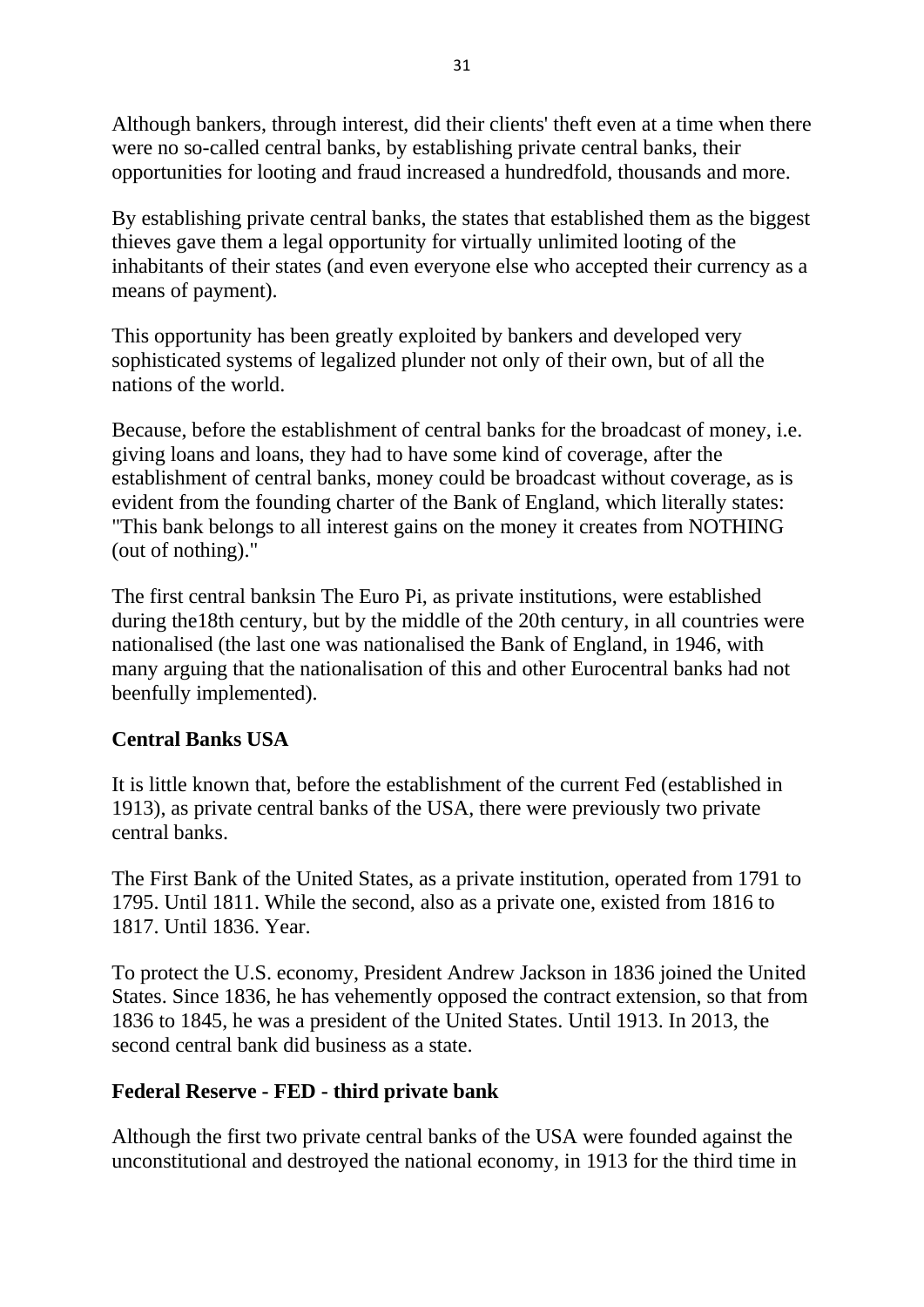America a private central bank of the Federal Reserve was established - the Fed, which, according to many, carried out the biggest heistnot only of the American, but also of all nations of the world.

### **The truth about the Fed: The Fed is a private banking corporation**

Most people in the world, including the U.S., don't know the fact that the Federal Reserve is a private banking corporation.

In the introduction to "Secrets of the Federal Reserve," writtenafter 30 years of researching Congressional Library documents, american author Eustas Mullins writes, "Will Americans rebuild our nation, ... Or will we continue to be prisoners of money, Babylonian debt in a system set up by the Federal Reserve Act of 1913 that will complete our total destruction? That's a question we have to answer, and we don't have much time for that."

### **Mullins about Rothschild family**

In the same book, Mullins writes that the founders of the Fed, back in 1910, were the founders of the Fed. In 2010, they had already taken control of private and state money and loans, so the establishment of the Federal Reserve was only the legalization of their control and allowed it to strengthen even further, but the United States did not gain real economic and financial independence, because all real power rested in London, with the main rothschild banking family, which at the time of the Fed's founding (1913) , through manipulation of gold prices and other machinations on the international market, controlled not only the US, but also the world financial market.

Below are quotes from the book "Bankers Against Humanity", based on a moved book by Eustas Mullins:

"Mullins goes on to write that Henry Clews, a well-known American banker, states in his book "Twenty-Eight Years on Wall Street," that the 1837 panic was engineered by Nathan Mayer Rothschild who was "synonymous" with the Bank of England.

In support of the claim that the Rothschild family has played a key role in international finance for the past two centuries, Mullins quotes Frederick Morton, who writes in "The Rothschild":

"Because of their success in lending not to individuals, but to nations, they have made huge profits."

And more: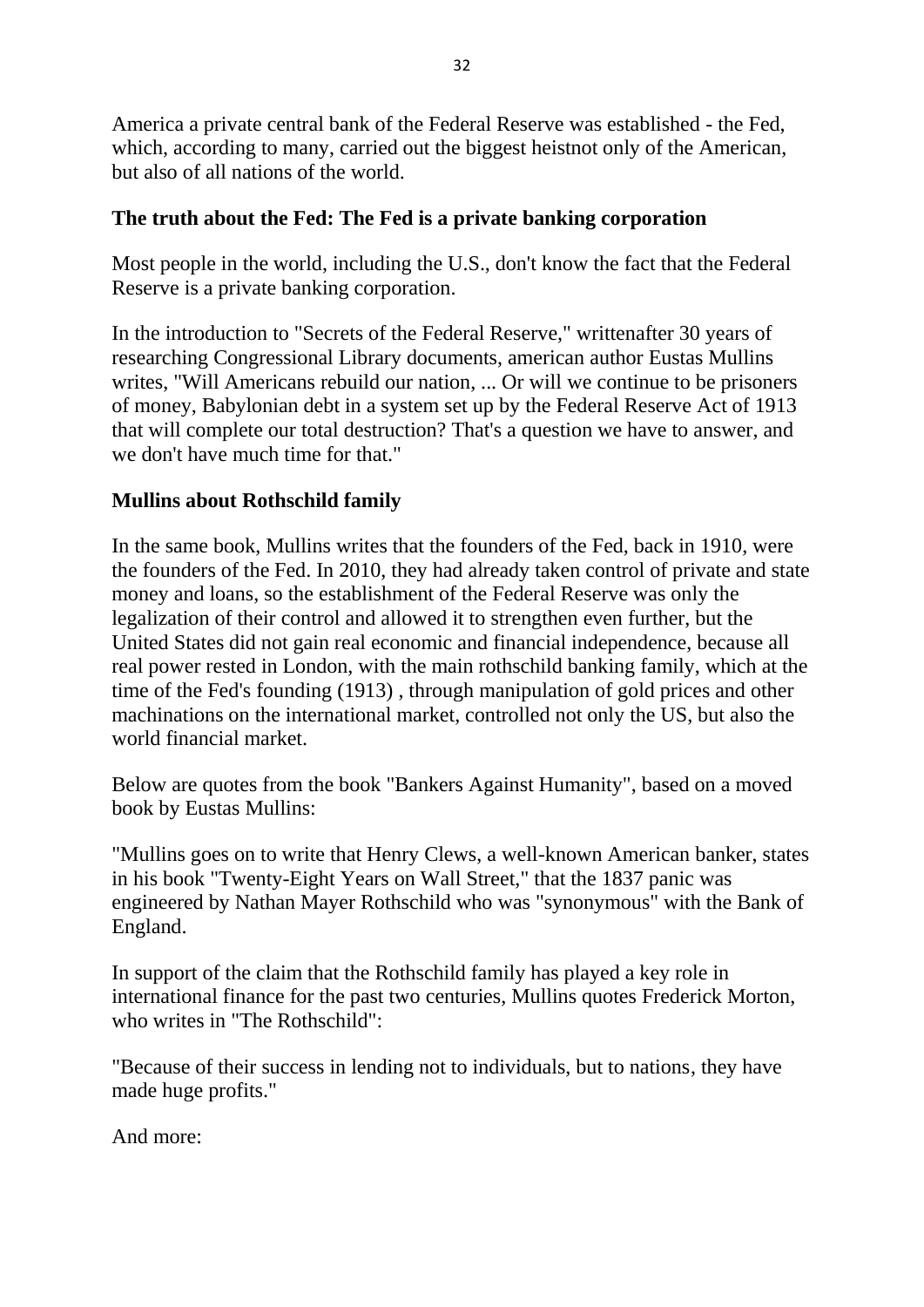"Someone once said that the fortunes of Rothschilds consisted of the bankruptcy of the people."

He goes on to quote the EC knuth, who, "In the realm of the city", writes:

"The fact that the House of Rothschild made its money in great falls lead and great wars in the lead, periods when others lost their money, is unquestionable."

Mullins also writes that Nathan Mayer, Freiherr von Rothschild (1777 (1836), known as Nathan Mayer Rothschild, the fourth son of Mayer Amschel Rothschild (1744-1812), the "founder" of the family, made his fortune spreading on the London stock exchange fake news about the outcome of the famous Battle of Waterloo. About this famous scam, in which Nathan made an incredible fortune, he wrote Ignate Balla, in "Romance about the Rothschilds" (published by Everleigh Nash, London, 1913).

In this regard, the New York Times reported on January 1st that The New York Times reported April 1915 reported that Baron Nathan Mayer de Rothschild in 1914. In 2013, he tried to suppress Ignatia Ball's book by claiming that the stories of Waterloo and his grandfather were untrue and defamatory. However, the court ruled that the story was true, dismissed Rothschild's lawsuit, andordered him to pay all the costs. In particular, the New York Times noted that in this story, the total "Rothschild wealth" is estimated at \$2 billion. After the "success" of his Waterloo scam, Nathan Mayer Rothschild gained control of the Bank of England, and then began issuing papers to other central banks in europi. For his success in his speculation, Baron Nathan Mayer de Rothschild, as he later called himself, said: "Theman who manages British money controls theBritish Empire, and I control British money. His brother James in Paris also achieved dominance in French finance. In "Barun Edmond de Rothschild,"

David Druck writes: "(James) Rothschild's fortune has reached 600 million marks. Only one man in France owned more. It was the king, whose fortune was 800 million. The total wealth of all bankers france is 150 million less than James Rothschild's."

The Rothschilds have established family ties with some imperial, royal and other influential Eurofamilies (German, British, etc.), so they use a combination of finance and politics to win more influence - a trademark of Rothschild from thevery beginning. It was only after World War I that the wider public learned through numerous diplomatic publications how strongly Alfed de Rothschild influenced the politics of the central Europe during the20 years before that war. By controlling the money, the Rothschilds also came to control the media. Mullins mentions how Kent Cooper (1880 - 1965), president of the Associated Press, writes in his autobiography that international bankers at Rothschild House had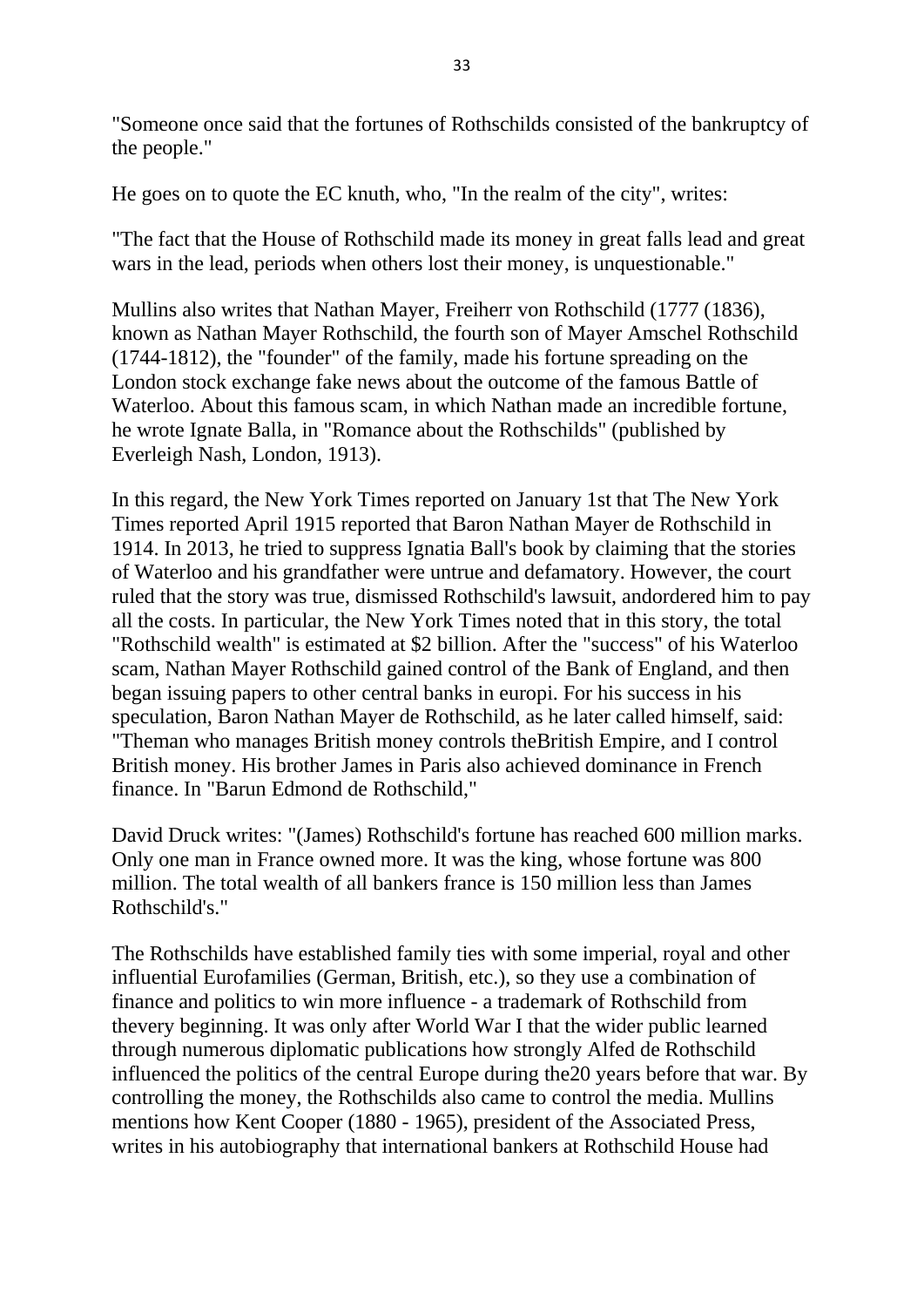already gained great influence in three leading Europress agencies at the beginning of the20th century.

So the Rothschilds bought control of the International News Agency Reuters, based in London, Havas in France and Wolf in Germany, which fully control the spread of all news in Europe.

Their pressure on the media is also discussed in the book "Media Monopoly," where author Ben J. Bagdikian (who edited the nation's most influential saturday evening post magazine until monopolies shut it down), described it as " a stunningreport on the 50 corporationsthat control what America sees, hears,reads," controlled by five London banking houses.""

### **Important facts related to the "US" dollar**

Regarding the "US" dollar, it is important to know some very important, and littleknown facts to the public:

1, starting in 1913. In 2010 (when, unconstitutionally, a current private institution known as the Federal Reserve - The Fed, which may be considered some sort of US central bank and which institution is privately owned), the US dollaris a private currency owned by the Fed - which the financial institution lends to the US state at interest.

2. that with the disastrous agreement of the 44 ally countries, reached in Breton Vuds, America in 1944, the US dollar became the only currency for which oil purchases and sales could officially be made (justified by the gold cover that existed at the time).

3. that in 1971 US President Richard Nikson abolished the dollar's gold cover , but that even after that, oil (and even all other types of goods and services), was bought and sold for dollars, except recently, when individual states try to buy and sell goods and servicesin euro, or in their national currencies.

4. To take the United States of America, Thanks to the unscrupulous fraud and looting of American citizens by the owners of the Federal Reserve, starting in 1929 they are in a swimming bankruptcy, which is maintained exclusively in this way, which, starting from the beginning of this economic crisis, Congress has steadily increased the ceiling on indebtedness above which total over-indebtedness (bankruptcy) must be declared,which, according to somedata, Congress has so far done about 70 times .

**Some other facts and developments that suggest a global conspiracy may exist**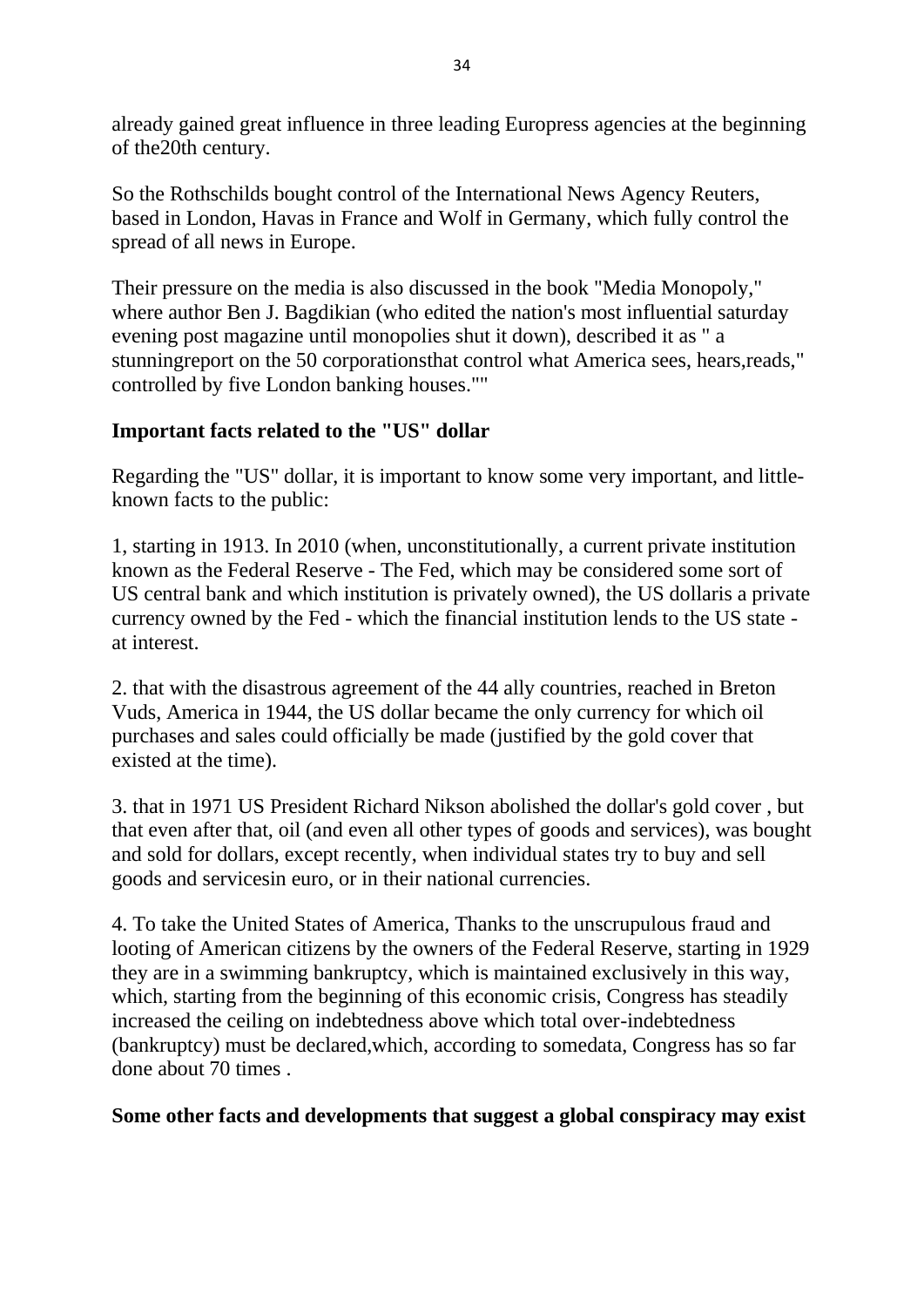Although the existence of a worldwide conspiracy is serious and argumentatively pointed out by numerous other authors, due to the extensiveness of the topic, they will not be discussed here.

The possibility of such a conspiracy can be existed and actively referred to, however, by many events and events during the 20th and 20th century.

That such a conspiracy does not represent a product of imagination tkz. The "theorists" of the conspiracy, rather than a very serious possibility, also point to two suspicious assassinations of two American presidents who seriously opposed this malign financial mafia - Abraham Lincoln and Johon Kennedy.

Lincoln was killed after, as president of the United States, he printed a certain amount of dollars (i.e. "greens"), while Kennedy not only repeated the same "crime" (giving an order to print state dollars, on the surface of silver, which was withdrawn from circulation immediately after his death), but at a press conference just months before his murder, he spoke openly about the existence of these dark conspiracy currents and called on the nation to help him fight the conspiracy.

Of all modern politicians, it seems that the existence of the conspiracy is the most, most direct and openly talked about by the president of the United States of America - Donald Trump, who, for their identification, uses the term "deep state," alluding to secret service officials and state administrations acting on the instructions of the global financial mafia, and not working for the national good (which may have affected it) president who lost the race for a second presidential term).

### **Corruption of the legislative, political and all other main structures of society**

In addition to Colleman,there are other authors who argue that the accelerated and ever-growing financial power of a small number of individuals, which in particular intensified after World War II, has enabled, in almost all modern states, to performan extra-institutional usurpation of legislative, political, police, military, judicial and all other important forms of state.

Further, this enables the management of states and international organisations, as well as decision-making in almost all major spheres of human being, from decade to decade, to be passed into the hands of an increasingly small number of the richest individuals.

This acquired power further serves as one of the main levers for establishing hidden control in education, health care, the judiciary, learn and all other important social activities.

#### **Media manipulation**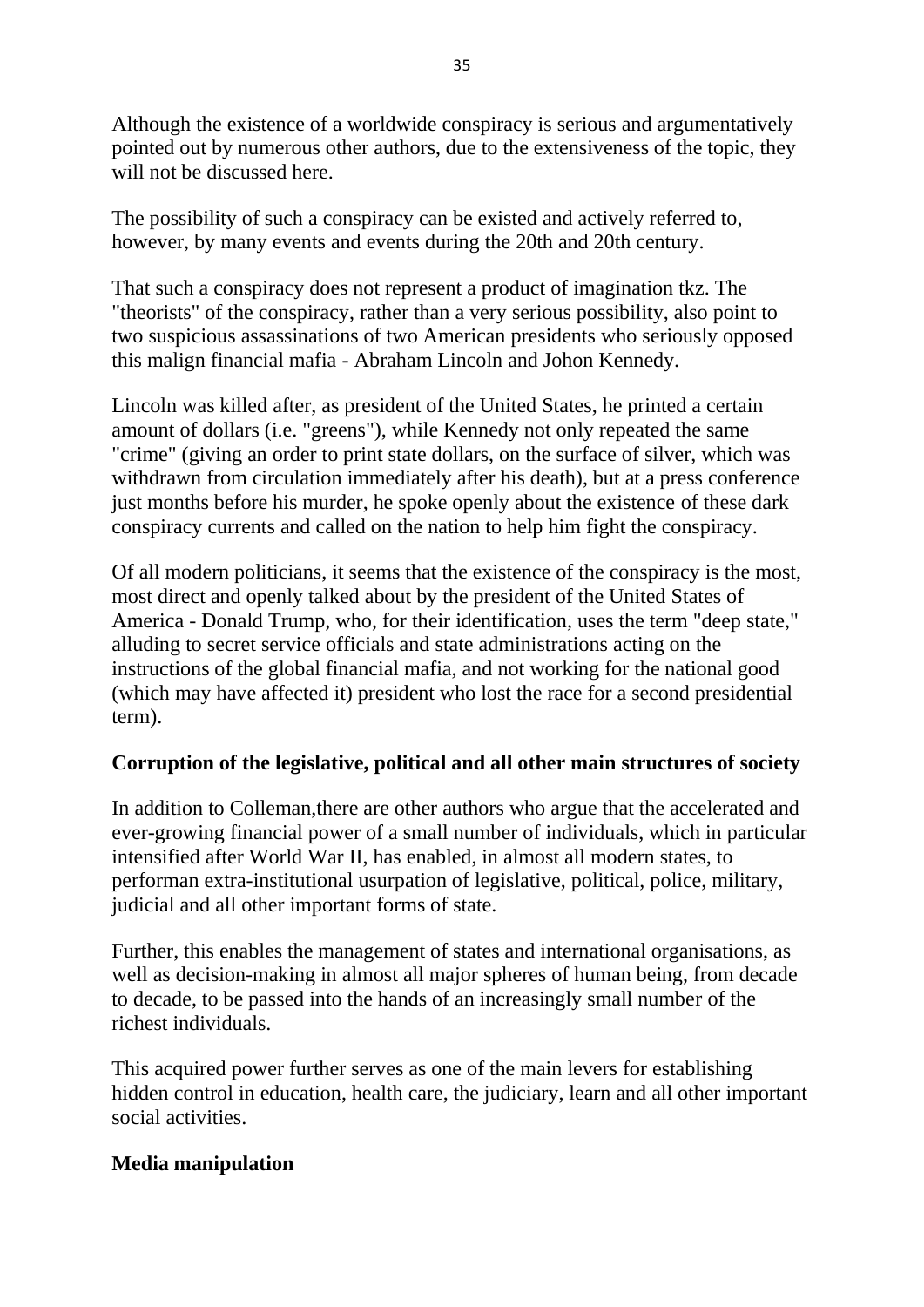The accelerated development of technical and technological science, as well as all kinds of media for mass communication, which followed World War II, led to the rapid development of the film, newspaper, radio and TV industries, which further improved the possibilities of various forms of social control.

The phenomenon of media poisoning of people's minds is negative, Immoral and violent content was once noted by Eric Fromm, a renowned German social psychologist, psychoanalyst and humanist philosopher, emphasizing how the US government, on the one hand, has an interest in actively engaging in financing the production ofweapons, and, on the other hand, on passivity, i.e. disengagement in financing media content that the human mind would enlighten and enrich.

The rapid development of artificial intelligence and information technologies, with the help of gigantic IT and other corporations and various internet and other social networks, is rapidly leading to increasing surveillance and control not only of the most important political and other social events and events, but also of behavior, desires, reflections and worldview and reality in most individuals.

Thus, we seem to have come to a situation where most of humanity is created daily by this kind of global virtual reality, which, at a given moment, corresponds exclusively to those who create and market such "reality" through the media.

#### **Financial manipulation**

Financial manipulation globally and locally, according to many authors, is a key factor in the small financial oligarchy (which is said to command both Committee 300 and all other secret and public bodies and organisations), serves to acquire the growing financial and other assets, the growing military, political, media and any other powers necessary for the gradual establishment of a new world order.

According to some data from any major war or economic crisis, they come out richer by thousands of billions of dollars because, at the end of wars and crises, almost for the bad, they buy failed and bankrupt banks and companies (there are data that tens of thousands of billions of dollars have been profited on this Covid pandemic).

Thanks to sophisticated scams primarily americanand western Evropska, but also all other national economies, which for the most part take place through primary andother money emissions, but also in various other ways, they have, by some estimates, become owners of over 75% or more of all private world assets and hold almost all of the most important banking, industrial, agricultural, technological, media and other corporations.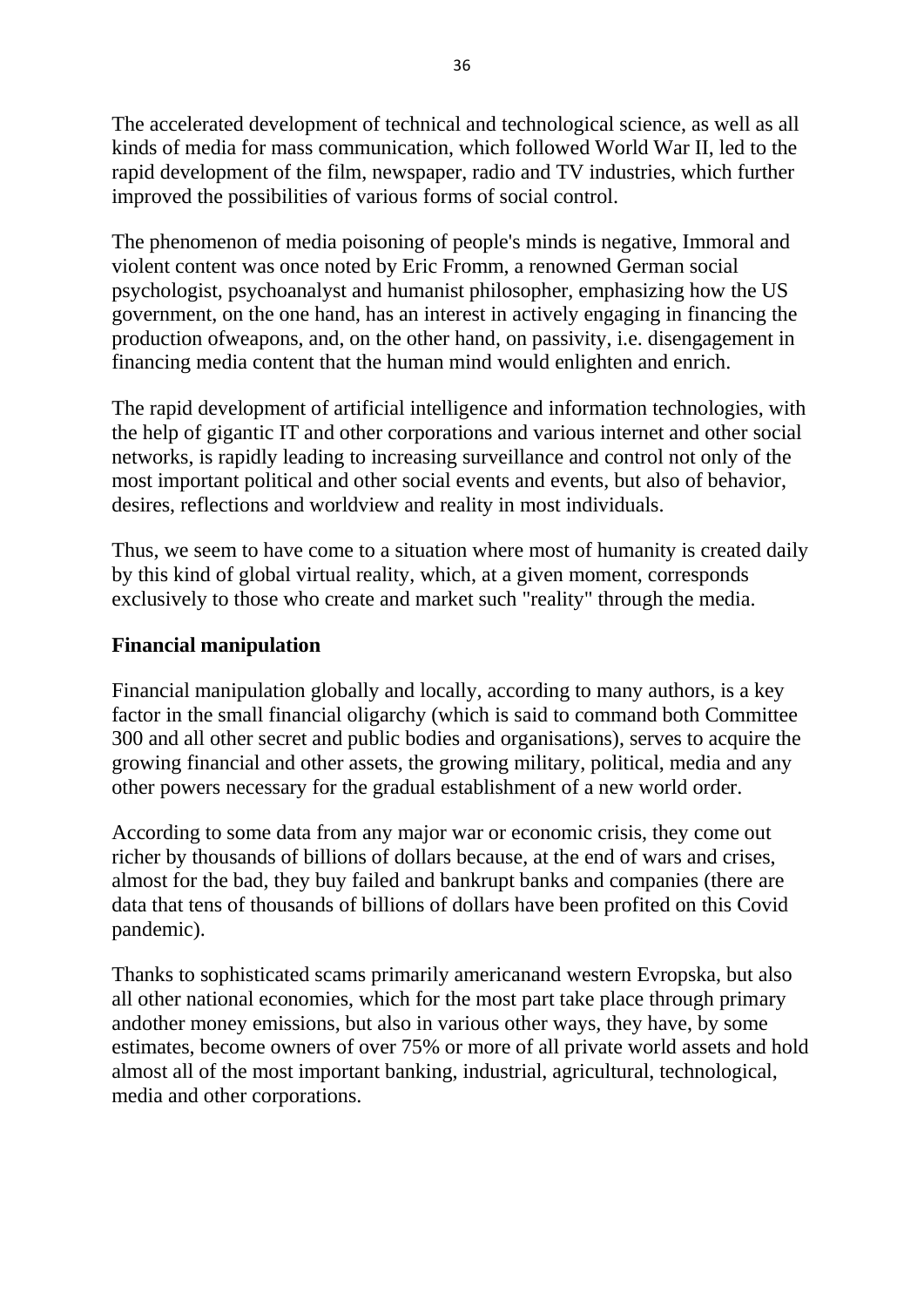The state assets of almost all countries in the world are completely devalued, so the state property of almost all states now amounts to only a few per cent of the total assets.

But that's not all.

In the last seventy years, most of today's countries have been forced into debt bondage, and they have become the main trusteesof almost all global and local debt (not only public, but also private ), the value of which, by someestimates, is hundreds or thousands of times higher than the value of the total current world assets.

### **Global Public Debt**

According to data from the Institute of International Finance ("IIF") global debt by the end of 2020. In 2014, it will be worth about \$277,000 billion.

Of these, about \$133,000 billion is debt to the United States and The Euro Zone alone ( USA - 80,000billion, Euro zone - 53,000billion), which means that the two entities are currently the world's most in debtbecause they owe nearly half of the world's total debt and have lessthan 10% of the world's population.

This suggests the possibility that the US and Euro zones may be in unadjuned bankruptcy, or that they are at least close to bankruptcy (which "covers"the constant printing of dollars and euros withoutcoverage).

This debt, however, does not include secondary debt, i.e. debt that is due through the reproduction of primary debt through the issuance of loans, issuance of valuable papers, and all types of commodities and other payments and transactions, which are 100 to 1,000 times the official public debt, according to estimates by some economists.

This means that the world's actual total public debt could be up to 1,000 times more than \$277,000 billion.

### **John David Rockefeller** (1915 - 2017)

We need a major crisis to form the St. Etical government and a new St. Etical order.

"We are grateful to the Washington Post, The New York Times, Time Magazine and other major publications whose directors have attended our meetings and honor their promises of discretion for nearly forty years ... It would be impossible to develop our plan for the world if we were subjected to the light of the public during thoseyears. But the world is now more sophisticated and ready to march towards worldgovernment. The supranational sovereignty of the intellectual elite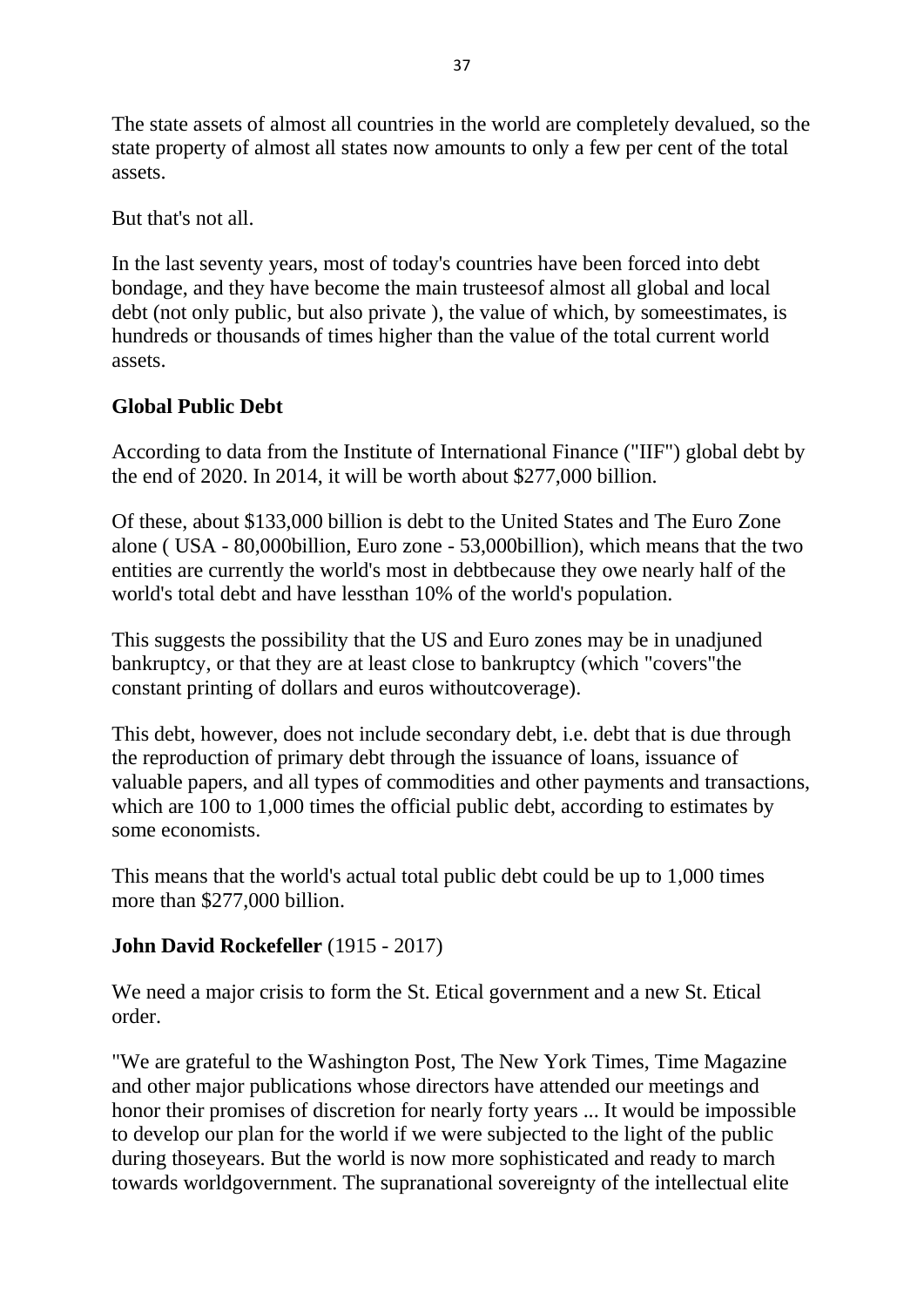and the world's bankers is certainly preferable to the national sovereignty of the past centuries."

Bilderberg meeting, June 1991. Baden, Germany

Nicholas Rockefeller - the ultimate goal of chipping all the people of the world

Aaron Russo- a film producer and former politician, after some time of close friendship with Nicholas Rockefeller- ended his friendship after Nicholas revealed their plans for humanity to him inthe 1990s:

"The ultimate goal is to install chips in all the people of the world and that these chips contain information about all their money and everything else. And then if anyone wants to rebel against what we're doing or stand up to us, let's just turn off his chip."

Russo made the announcement in a video clip still available online.

#### **More on David Rockefeller**

Given that, according to some sources, this billionaire (who died in 2017, after turning 101 and several heart transplants) is credited with funding globalist organizations – the Bilderberg Group and the Trilateral Commission - as well asone of the leading positions in the financial-oligarchic conspiratorial structure, here's something else about him, regarding the topic of conspiracy against humanity.

David Rockefeller is also credited with the following statement:

"Ideological extremists for more than a century at both ends of the political spectrum, have used my encounter with Castro for accusations against my family, as well as a messy influence on the world, and claim that we rule American political and economic institutions. Some say that we are part of a secret clique that works against the best interests of the United States and the world, accusing my family and I of conspiring with others around the world as well as building a more integrated global political and economic structure – one world, if you will call it that. If that's an accusation, I plead guilty,and even more so, I'm proud ofit becauseyes, we do!"

It is also alleged that in 1994, he was accused of trying to 100 years in prison. At the UN Business Conference, he said:

"We are on the verge of global transformation. All we need is one, a real and great crisis and the nations will accept the New World Order for themselves!"

About funding vaccines for mass sterilization of the population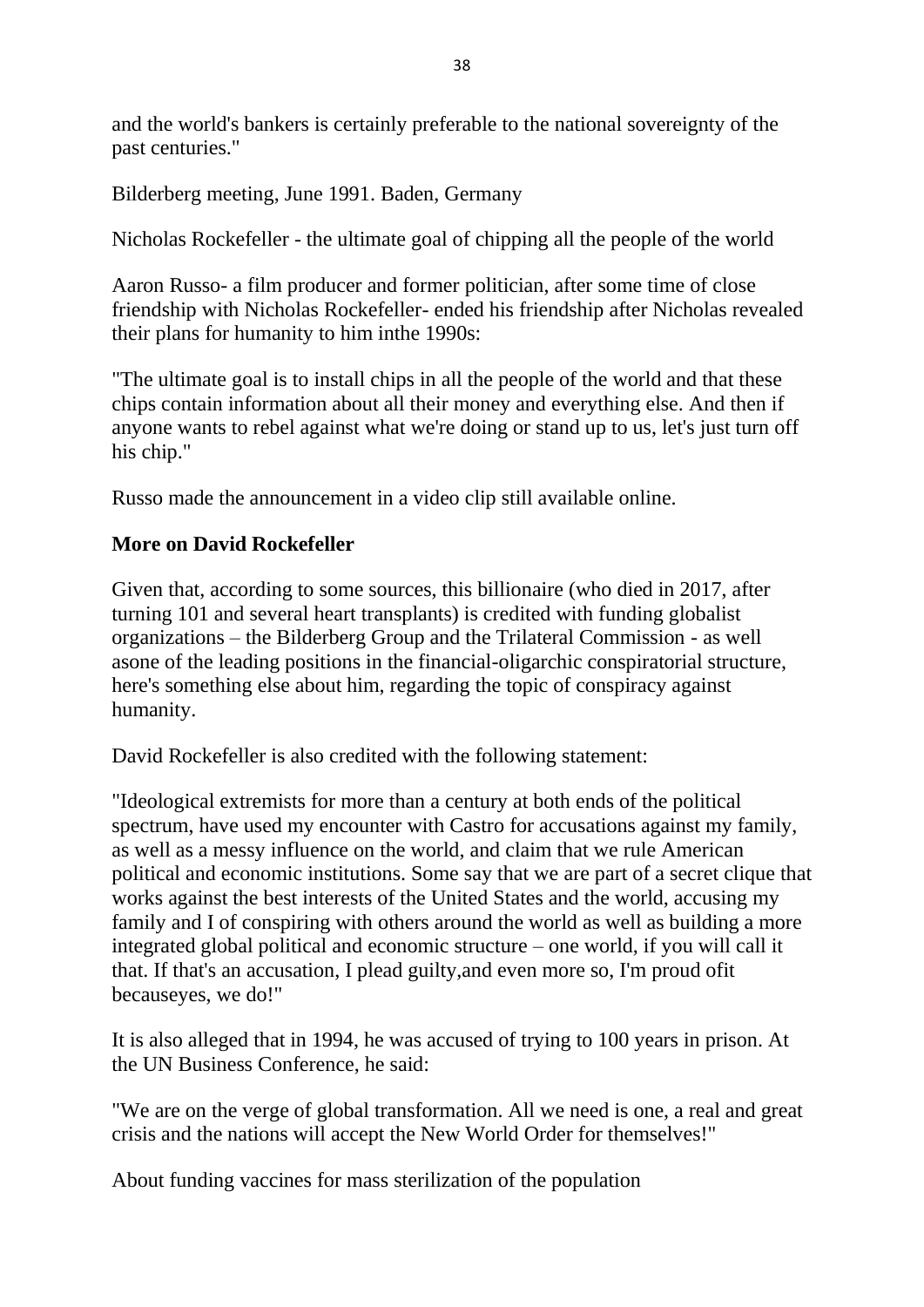According to some sources, AMERICAN journalist and researcher Jurriaan Meaessen, in a rockefeller fundation, came across a 1968 report by The Rockefeller Fundation. In 2013, the organisation funded vaccine research related to mass sterilizationofpeople, in order to plan for population depopulation.

This one, and many other researchers, argues that this Foundation still funds almost every new vacuum.

Rockefeller's"Scenarios for the Future of Technology and International Development"

In May 2010, rockefeller foundation and global business network created "Scenarios for the Future of Technology and International Development".

This document envisions a worldwide pandemic of influenzaviruses , which , unlike the2009 Swine Flu virus H1N1 , is "extremelyvirulentand deadly", and which , in just seven months , infected almost 20% of the global population and kills 8 million people.

According to the document, the pandemic was due to start in 2012 and end in 2030, with four possible scenarios of response to the problem being presented, the most interestingofwhich is " Lock step", which irresistibly recalls the events with the alleged pandemic of the alleged Covid-19 disease , which will be discussed in Open Letter Number 2.

### **The most important forms of global war against humanity**

According to numerous and extensive reports available not online, the secret war against humanity, in addition to financial fraud and malware,is conductedwith various other subversive activities, among which, as the most difficult forms,are mentioned:

-vaccines and various other harmful pharmaceutical products (tkz. jatrogen medicine),

-by producing and placing food containing genetically modified organisms (GMOs),

-regulations allowing excessive use of harmful chemical and other means in agriculture and industrial food production (in particular regulations collected in the Alimentaria Code),

- spraying from planes with so-called kemitrails (which, bacteria, viruses and other harmful microorganisms, heavy metals, and various toxic substances are sprayed with air, water, soil, humans, animals and plants),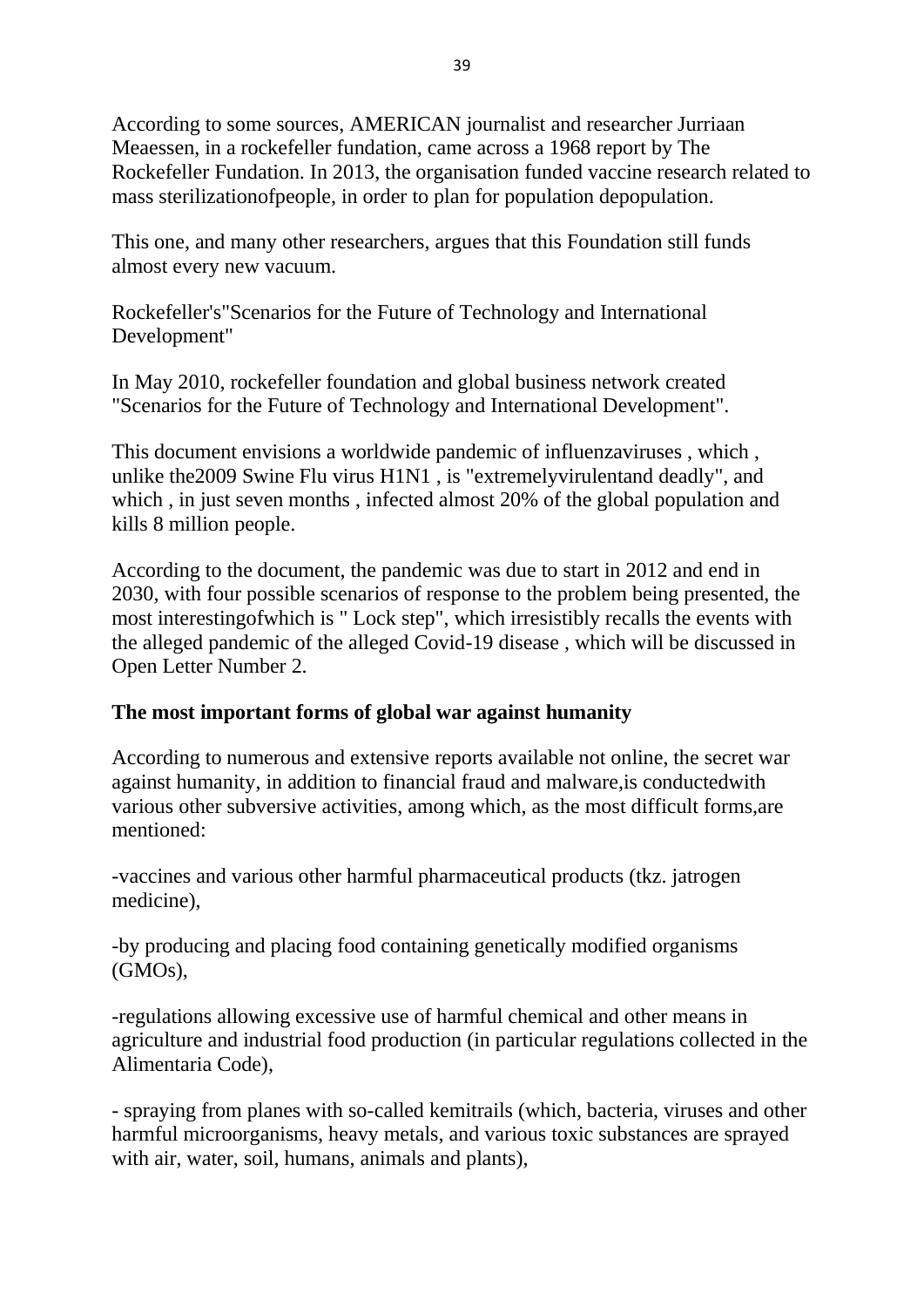-electromagnetic radiation (especially radiation used in telephone mobile networks - 1G, 2G, 3G, 4G, 5G, etc. ).

Connoisseurs say that a special form of psychological and propaganda war against humanity is being fought through informationand other modern technologies, as well as through the internet and other electronic media and the largest social networks.

Although all of these forms of action are very dangerous and with unparallelsably harmful consequences for human life and health, many authors see as the most difficult, dangerous and destructive form of action against humanityin vaccinations (which is a special topic that will be discussedmore in Open Letter II, and especially in Open Letter III).

Due to the extensiveness of the subject matter of this letter, not all mentioned forms of warfare against humanity will be discussed in more detail here, so it is recommended that readers be informed more more about it through content currently available online (which, for now, there are still many, even though such content is persistently and systematically removed).

### **Do certain groups and individuals acquire the characteristics of criminal acts in such actions?**

If it were found to be true here (and in many other places) the claims of numerous authors on the way of working, the plans and objectives of Committee 300 and all organizations, groups and individuals subordinate to them or superior, then it may be possible in their actions, both nationally and internationally, to gain the notion of multiple crimes of genocide and more crimes against humanity, whose prosecution is not subject to the outdated , which should be given its opinion by prosecutorsand criminal judges.

### **Criminal offences under international law**

Under international law, such persons may betried under certain conditions by the UN-based International Criminal Court, which was established by the United Nations by the RomeStatute, which came into force on July 1st 2002,for several acts prescribed by article6. (genocide),item a), b) and c) and Article 7. item a), b), c), e), f), g) and k) (crimesagainst humanity)of the RomanStatute.

### **Crimes of genocide**

By article 6. The Rome Statute could be described as the most serious form of genocide, implying acts committed with the intention, as a whole or in part, of destroying all existing national, ethnic, racial and religious groups throughout the world, namely: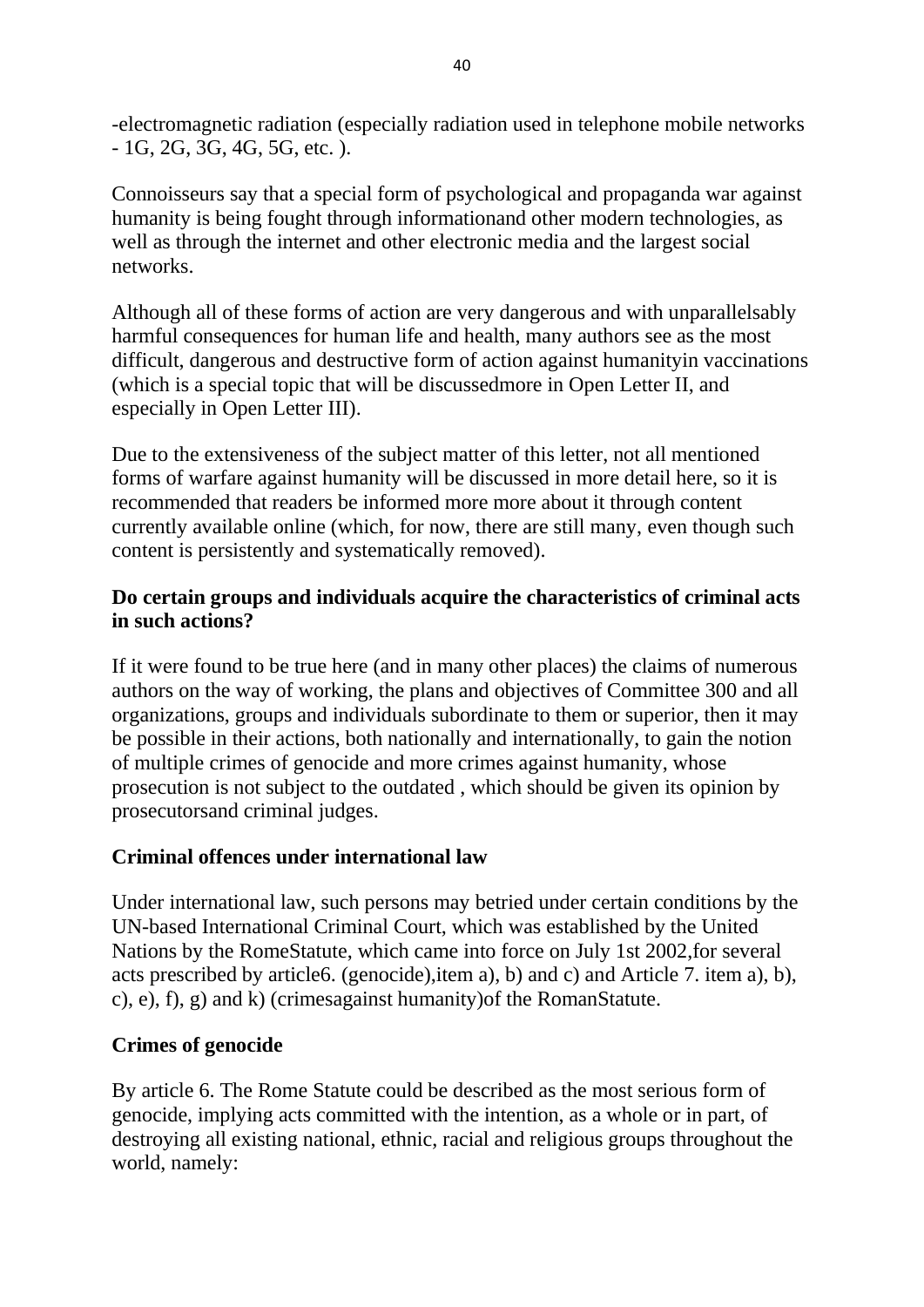a. By killing most or all members of most or all groups;

b. Inflicting serious physical or mental injuries on all members of all groups;

c. Deliberately establishing group living conditions, calculated for their physical destruction in whole or inpart.

#### **Felonies of crimes against humanity**

By article 7. Of the Rome Statute, such actions could be described as the most serious form of crimes against humanity, by whichacts committed as part of a widespread or systematic attack directed against all or most of the civilian populationswould beimplied, using the following methods:

a. Murder;

b. Extermination;

c. Enslavement;

E. Imprisonment or other severe deprivation of physical freedom by violating the fundamental rules of international law;

F. Torture;

K. Other inhumane acts of a similar character intentionally causing great suffering, or serious injury to the body or mental or physical health.

The provisions of Article 7 of the Law on The Right stipulate that the Paragraph 2. section b) The Roman statute "Extermination" stipulates that this act includes the intentional deprivation of basic living conditions, including deprivation of access to food and medicine,calculated to bring destruction of part of thepopulation, while the provisions of point e) of the same paragraph stipulate that "Torture" means intentionally inflicting grievous pain or suffering, either physical ormental, on a person in custody or under the control of the accused; except that torture will not include pain or suffering that is inherited only from, inherent or accidental to, lawful sanctions.

These two points of Article 7, paragraph 1, item b) of the Rome Statute may specifically apply to the current activities of the WHO and many national bodies and crisis headquarters that, in violation of all basic legal principles and international and domestic regulations, are taking unreasonable and devastating measures (in the form of the introduction of a state of emergency, curfew, the seizure of freedom of movement, prohibition of work, etc.), against the

### **Criminal offences under national law**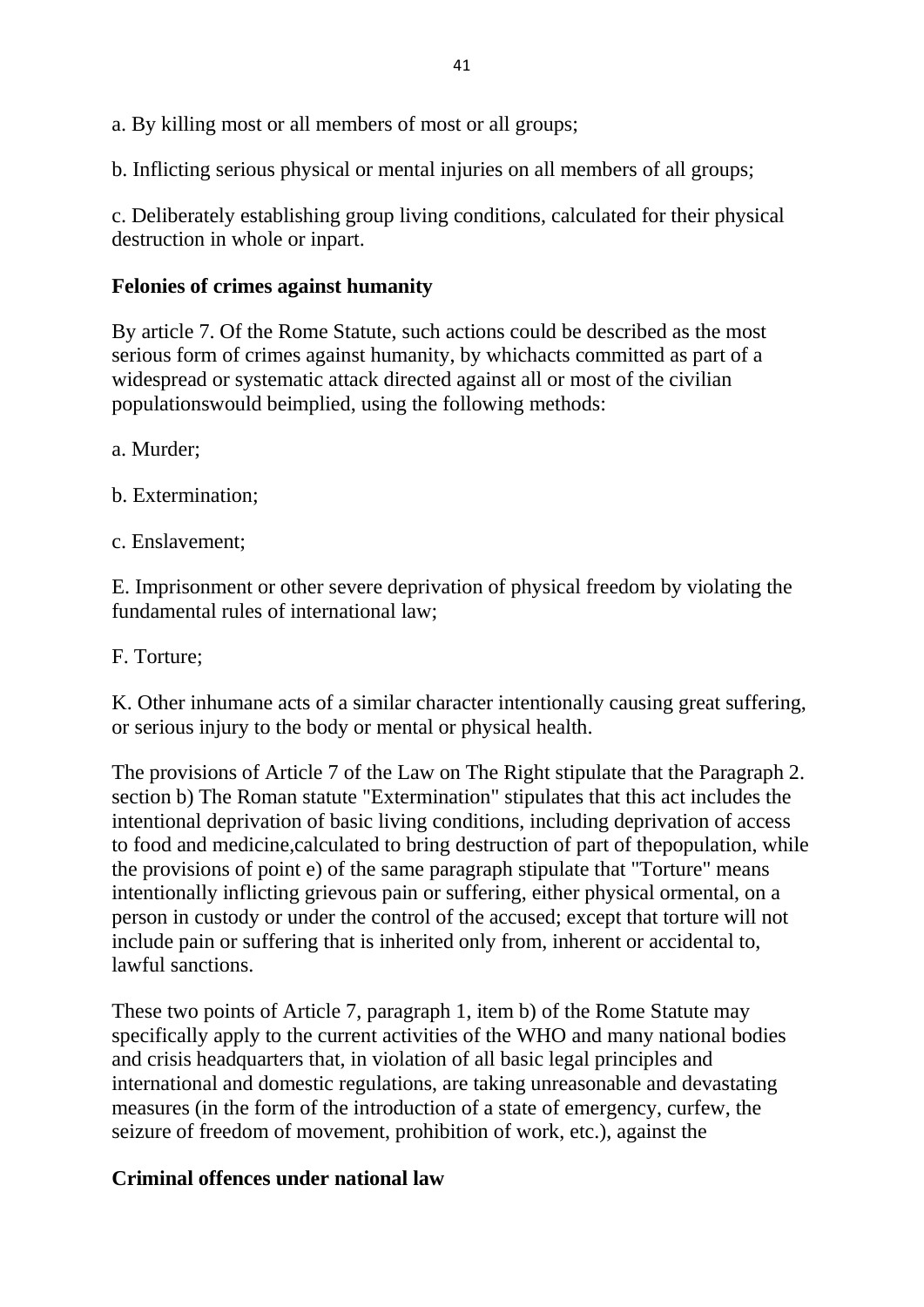Under national legislation, such persons could be tried in competent national courts, under each country's national laws, which regulate crimes committed by association to commit criminalacts, and crimes committed by a criminal organisation.

#### **Who's taking prosecution for acts like this?**

According to the provisions of Article 13 of the Law on The Right stipulated by the The Rome statute, the initiation of a criminal investigation by the prosecutor of the International Criminal Court can be requested by a state that is a party (i.e. that ratified the Rome Statute), the Security Council, and the prosecutor of that Court.

The prosecutor of that Court launches an investigation on official duty based on information about crimes committed under the jurisdiction of that Court.

That court, according to the provisions of Article 11 of the Code of Justice of the 12th U.S. the Rome Statute, competent only in respect of crimes committed after the degree to force of that Statute, i.e. committed after 01.07.2002.

The statute does not closely regulate who can provide the Prosecutor of the International Criminal Court with information about crimes under the jurisdiction of that Court, which means that information, or criminal charges for launching an investigation, in addition to the parties

and the Security Council, can be provided to him by individuals, groups, organisations and associations from all countries where such crimes were committed.

Under national legislation, criminal prosecution is undertaken by authorities authorized by domestic legislation, but the rule also applies that information, or criminal charges for launching an investigation, in addition to police and other state bodies, can be delivered to them by individuals, groups, organisations and associations.

#### **Process problems of criminal, material and other responsibility for officials in international bodies and organisations**

Given that, both criminal and material and any other responsibility, national laws are quite elaborated and covered, it seems that the trustees have come up with the thought of doing their criminal activities much more safely and efficiently through international bodiesand institutions , which, in addition to the desire to increase the material wealth of their corporations, is one of the main reasons for the creation of global andinternational entities, through which, almost undisturbed, they achieve most of their globalistic goals.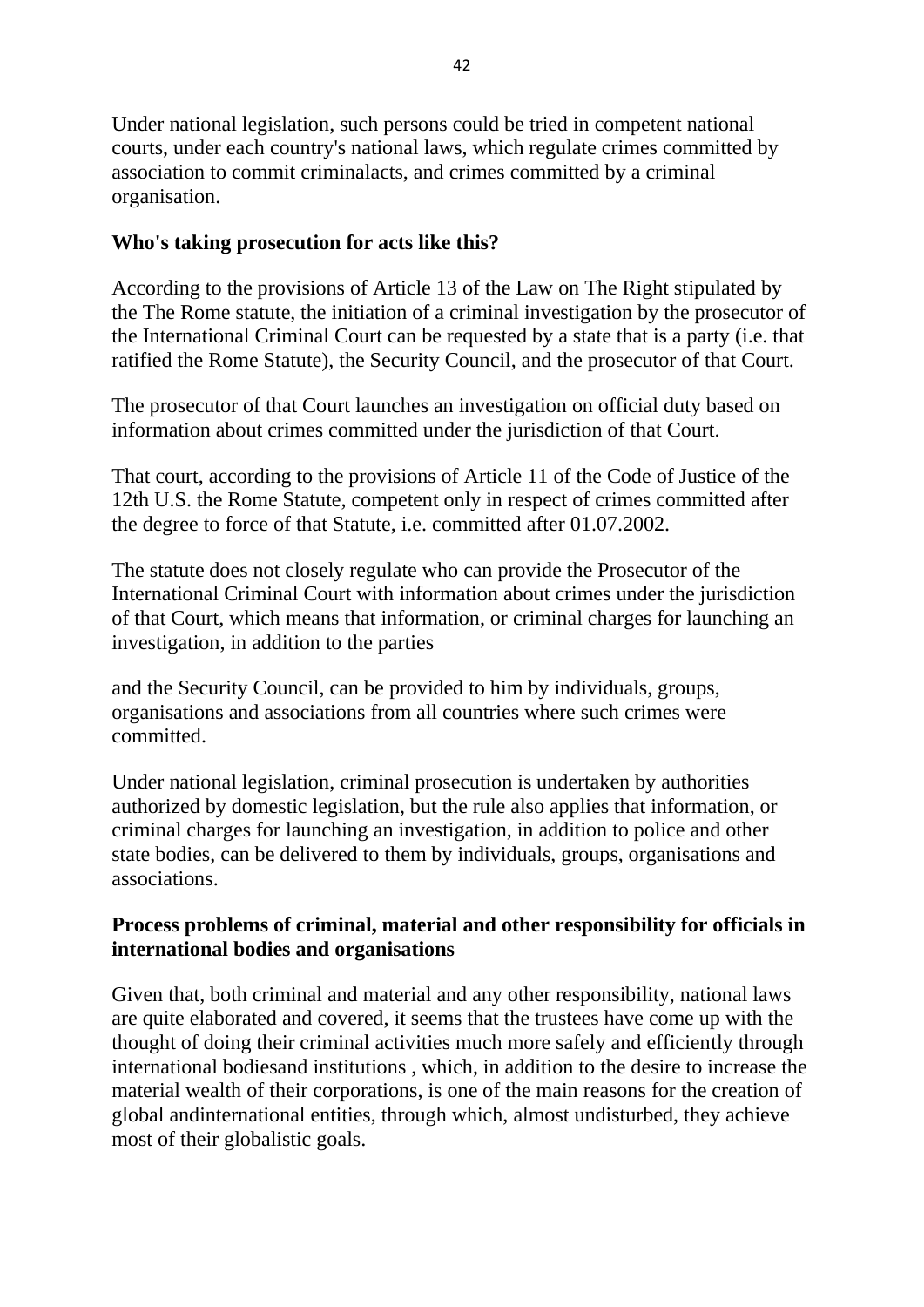Therefore, it is no wonder that until the creation of the aforementioned International Criminal Court there was no possibility of criminal responsibility of the conspirators and their associates, accomplices and obediators operating with international bodies, organs and organisations, such as the World Bank, the International Monetary Fund, the World Health Organisation, etc.

However, due to the non-ratification of the Roman Statute under which this Court acts, it has made it difficult to prosecute them before that Court, since they most often act as citizens of those states that have not ratified the Statue of Rome, and who do not accept the court's jurisdiction for any criminal offences, including the most serious ones.

### **Suggestions and recommendations**

For some of those who agree with claims of a conspiracy against humanity but have no idea how to act in the direction of exposing and suppressing it, potential suggestions, recommendations and suggestions follow.

#### **General recommendation**

For people of all professions and professions, the suggestion is that, through emeil, forums, social networks, or otherwise, they spread this and other information that indicates the possible existence of a conspiracy and possible danger to humanity.

Stopping the harmful actions of banking and other national and international corporations

For lawyers, judges, prosecutorsand others in legal science and theprofession, the recommendation is to examine and study existing national and international regulations and find the best way and procedure to stop the harmful actions of supranational, globalistand

corporate bodies, organs and organisations , and bring the main culprits for such behaviour, and their closestestaries, to justice.

As one of the main ways, suitable for the fastest and most efficient action in this direction, it is proposed to urgently confiscate and take over all national and corporate banks, companies, media and other legal entities found to be owned by conspiratorial financial-corporate oligarchy.

It is especially important to take away their financialpower - because it is probably their most important weapon , by which they"buy" all the otherweapons, and the people (politicians, profession and science) and the media, and everything else that can be bought for money.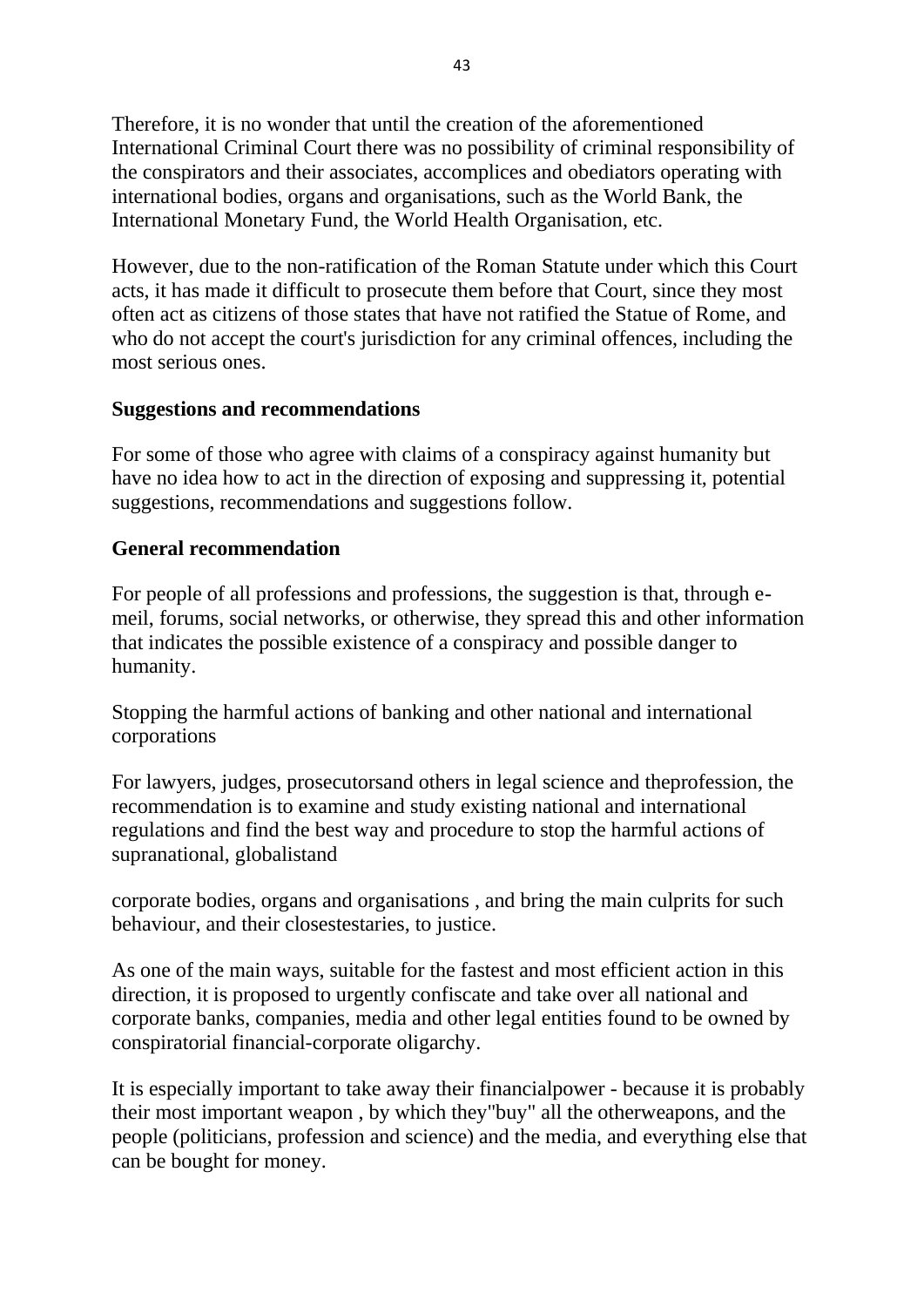This is the most important thing to do in the USA, because, nowadays, the headquarters of the largest banks, companies, companies, media and other entities used by the conspirators are based there.

### **Specifically on confiscation in the USA**

Since under the U.S. Constitution only Congress (and, in certain cases, the President of the United States) is authorized to issue money , appropriation of this constitutionalfunction by the founders of the Fed, Through an unconstitutional law in 1913, it represents anunconstitutional act, which has robbednot only American citizens, but of all humanity, because the US dollar was used, and still used, as aworld currency, for which everything can bebought and sold.

In particular, issues concerning the protection of privacy and the protection of freedom of thought and expression on the internet and social networks (protection against illegal censorship) should be addressed, as well as the possibility of establishing national or internationalcontrol over the most important technology company, operating globally.

Since the United States houses the headquarters of the most important technology companies and corporations (which are also found to be owned by conspiracies), which deal with the production of software and hardware (such as Microsoft, Apple and others), internet technologies (such as Google and others), social networks (such as Facebook, Twitter and others), through which secret control of Internet users is conducted, in confiscationand download.

### **Stopping the harmful effects of individual world bodies and organisations**

Since the conspirators achieve some of their most important goals and projects through many international and social bodies and organizations, especially through the WorldBank, the International Monetary Fund , the World Health Organization, etc., it is very important to investigate their actions and behavior , and take away their opportunities for harmful action against eated nations or all of humanity.

### **Combating vaccination and other potential forms of genocidal activity**

The recommendation to legal, medical, engineering and other professions is to study the potential harmful effects of vaccines and other pharmaceutical products as soon as possible, genetically modified organisms (GMOs)and excessive use of harmful chemicals and other means in polyuchy and industrial food production (produced according to regulations totaled in the Code of Alimonaryus), spraying fromaircraft with so-called chemicals and electromagnetic radiation, especially those used in telephone cell networks - 1G, 2G, 3G, 4G, 5G, etc.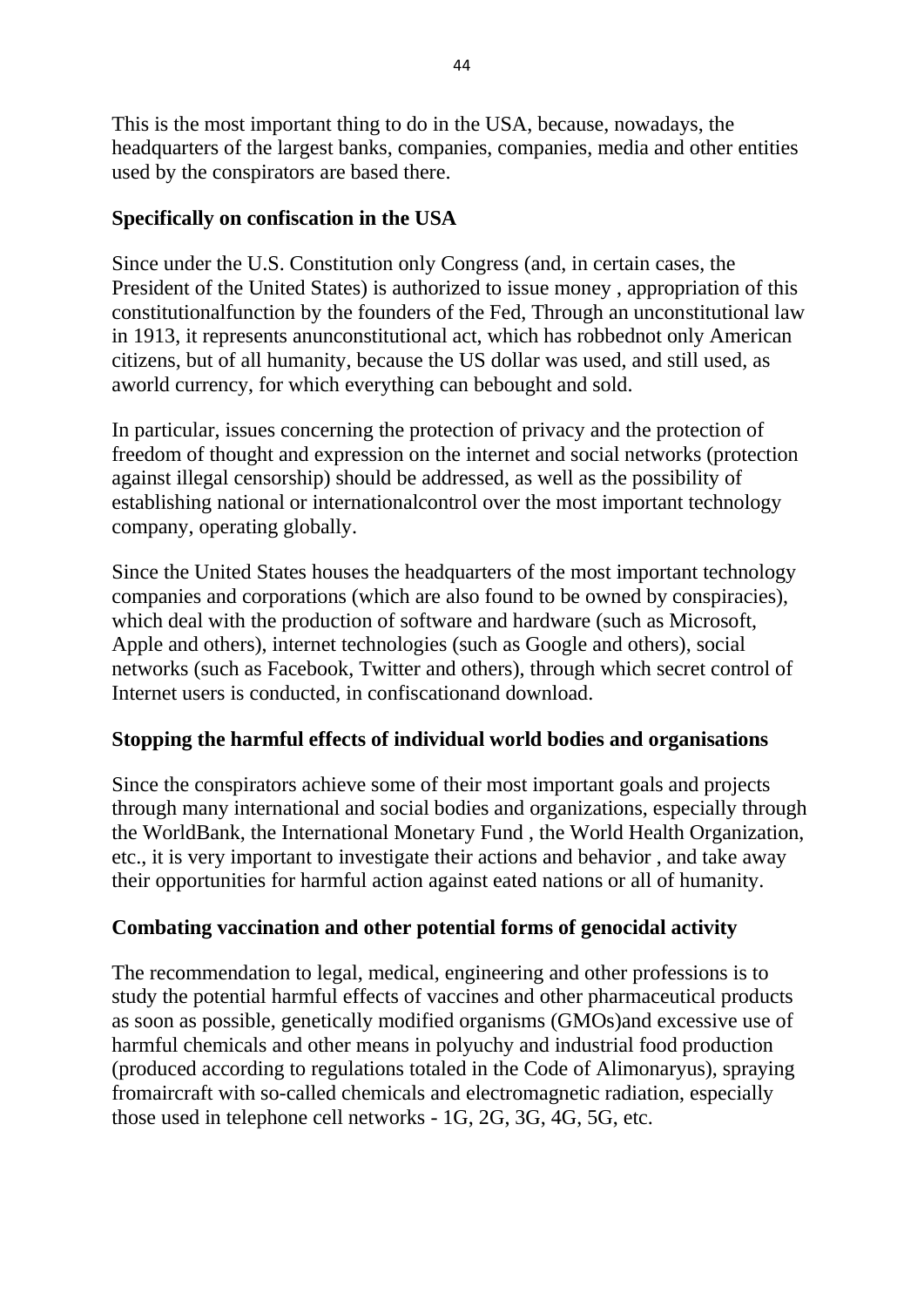Related to so-called chemitrails, there are already many reports that humanity , among other things, is being eassed with viruses and other harmful substances that cause poisonings whose consequencesare attributed to the alleged Covid-19 disease, which is why we need to check the need for a more urgent ban on the flyover of national air territories by any means necessary

It is also recommended that more urgent checks on the necessity of using certain frequencies of electromagnetic radiation, especially those used in 5G telephonemobile networks, for which there are already many reports and studies on the harmful effects on human health(in the form of poisonings whose consequences also look like consequences attributed to the alleged covid-19 disease).

### **Taking national control over primary money emissions and trade**

With several of the largest central banks issuing untied money, which is used for international and domestic payments almost worldwide, the recommendation for lawyers and economists is to consider a way to regain control of primary money emissions as soon as possible in national frameworks.

Also to consider is the problem of trade that would exclude the possibility of paying goods and services to certain currencies used as reserve world currencies (US dollar, Euro,British pound,etc.).

### **Nationalisation of foreign-owned media and prohibition of work by associations, non-governmental other organisations established by foreign capital**

According to many information, in addition to political means, the conspiracy is largely carried out, through the media (television, news and other), associations, NGOs and other organizations, the need for their nationalizationand prohibition of the establishment and operation of foreign-ownedmedia, as well as the prohibition of work by associations, non-governmental other organizations established by foreign capital, is also necessary.

# **Measures to distribute national income more fairly**

In the end, in order to function more efficiently in distributive justice and to reduce, for the future, the possibility of such and similar conspiratorial scenarios against humanity, it seems that measures should be considered for a fairer distribution of national income.

In the current system of distribution of national income, which is, on all occasions, organized by the conspirators, it seems that they themselves (although, in relation to all of humanity, according to some estimates there are only about 0.000001 or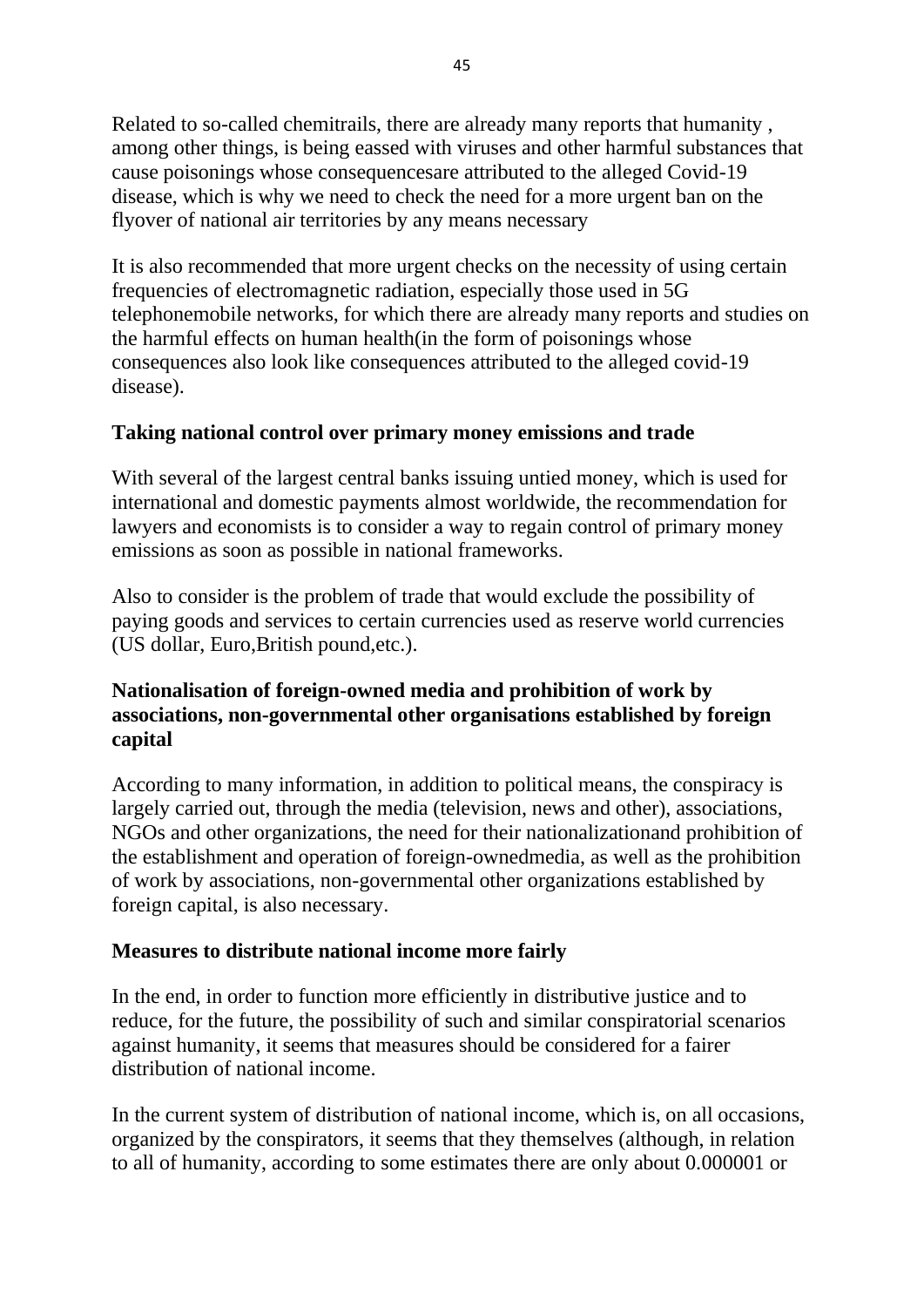0.000001%) legally, they allocate about 80% - 90% of the national income, while the rest is shared by everyoneelse.

In this rest, they intended the main part for entertainers - actors, singers, athletes, etc., while everyone else, including workers ,doctors, professors, engineers, judges, etc., remain only crumbs, barely enough to survive.

The exception for these last professions exists in the so-called "most developed" countries, where they are stimulated by significantly higher wages than in other countries, although even if they survive, there may be worse poverty and poverty, if the conspirators succeed in achieving all their plans and goals.

In addition to being unfinished and fearing for their careers and for their work, perhaps this is one of the main reasons why most experts are still largely silent today and are not trying to stop even this potential pandemic attempt at the collective suicide of humanity.

### **Prosecuting conspirators and their associates, aides and other accomplices**

It seems that lawyers dealing with criminal law should consider all possibilities of prosecuting conspirators and their associates, aides and other accomplices who act in domestic and international bodies, bodies and organizations (such as the World Bank, International Monetary Fund, World Health Organization, etc.), through national bodies andcourts, as well as through the International Criminal Court.

Given the potential difficulties of prosecuting at the International Criminal Court (due to non-ratification by individual states), the possibility of establishing two special international criminal courts , one of whichwould deal with politicalfinancial conspiracies andcrimes , which strip nations offinancial-monetary sovereignty and looting and destroy the economy , may also be considered. while others would deal with medical-pharmaceutical and other conspiracies andcrimes that destroy children and adults ' health and lives( vaccines and various other harmful pharmaceutical products, production and placement of food containing genetically modified organisms (GMO), regulations allowing the over-use of harmful chemicals and other means in polyuch and industrial food production - Code of Alimentarius,airplanespraying – kemitrails, electromagnetic radiation, etc.

### **Karma: natural (divine) justice**

In the end, the general suggestion to all readers is that, regardless of what they think of this Pism, they also consider whether their(good or bad) life and their further and final destiny are more important written laws made by people , to whom such right is referred to by other human laws, or theunwritten natural or divine laws as they were called before the adhesives of current written human laws, and as they were now called.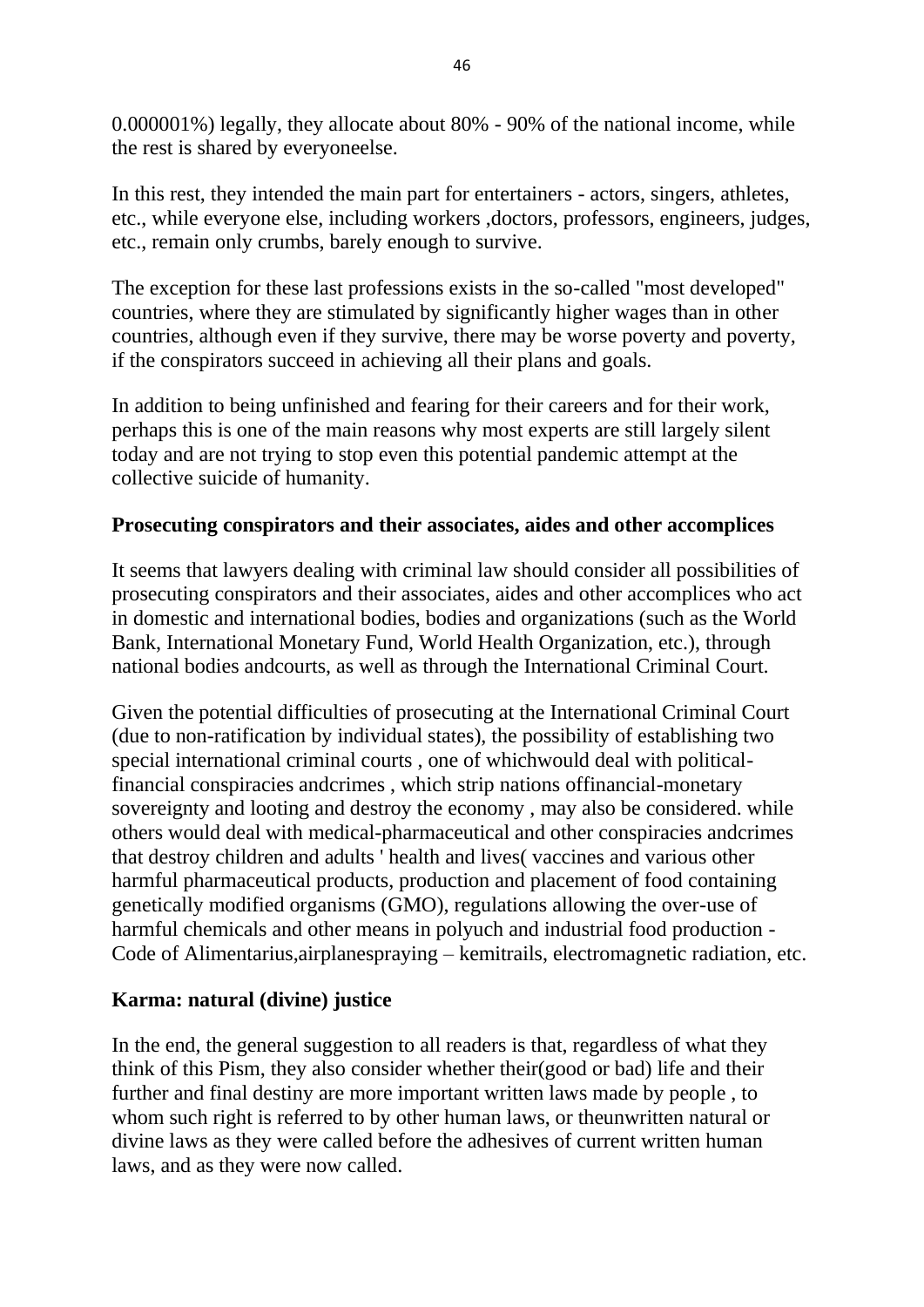This is primarily the case of the law of Karma,which was applied in theancient Veda legislation, which is thousands of years older than the oldest written laws known today.

According to the law of Karma, human destiny (good or bad) is determined by man'sactions andbehavior, which, depending on the intention, will, consciousness and conscience of each individual, can be good or bad.

Most people, in most life situations, intuitively know what's good and what's not good todo.

However, since it is sometimes difficult to determine how to treat others in a specific situation, then perhaps the so-called goldenrule , whose essence has two forms, positive andnegative, may help:

### **1. Do to others what you want for yourself!**

### **2. Don't do to others what you don't want to do to yourself!**

This rule is universal and rooted in many religions and cultures, and, according to Wikipedia, it was also adopted at the Assembly of World Religions held in 1993,and incorporatedinto the "Declarationof Global Ethics".

#### **Conclusive considerations**

Although there are numerous claims that today's conspiracies (and/or their family's ancestry) organized and prepared all wars and revolutions over the last 150 years (including both world wars and the communist revolution in imperial Russia), the dismantling of the former USSR and the former SFRY, almost all civic, religious and other unrest, including various "oranges" and other "revolutions" and "springs", here, due to the extensiveness of the topic, will not be discussed in these types of conspiracies and crimes.

The criminal and lopsided actions of this small group of conspirators against all mankind, in addition to the ad mentioned, are evidenced by a multitude of other texts and books, but it seems that, and what has been put forward so far, is sufficient to conclude that in the XX and XXI century there was a great aberling of the profession, science and morality, and that such a drastic decline was planned, organized and supported by this conspiratorial oligarchy , with the help of financial, media, medical, legal and other instruments.

If, in this regard, the behaviour of science and the profession is observed in the areas of health, law, politics and the media in this alleged pandemic, it is likely that the fiancees, at least in part, have already achieved some of the main goals that Colleman and many other authors point to.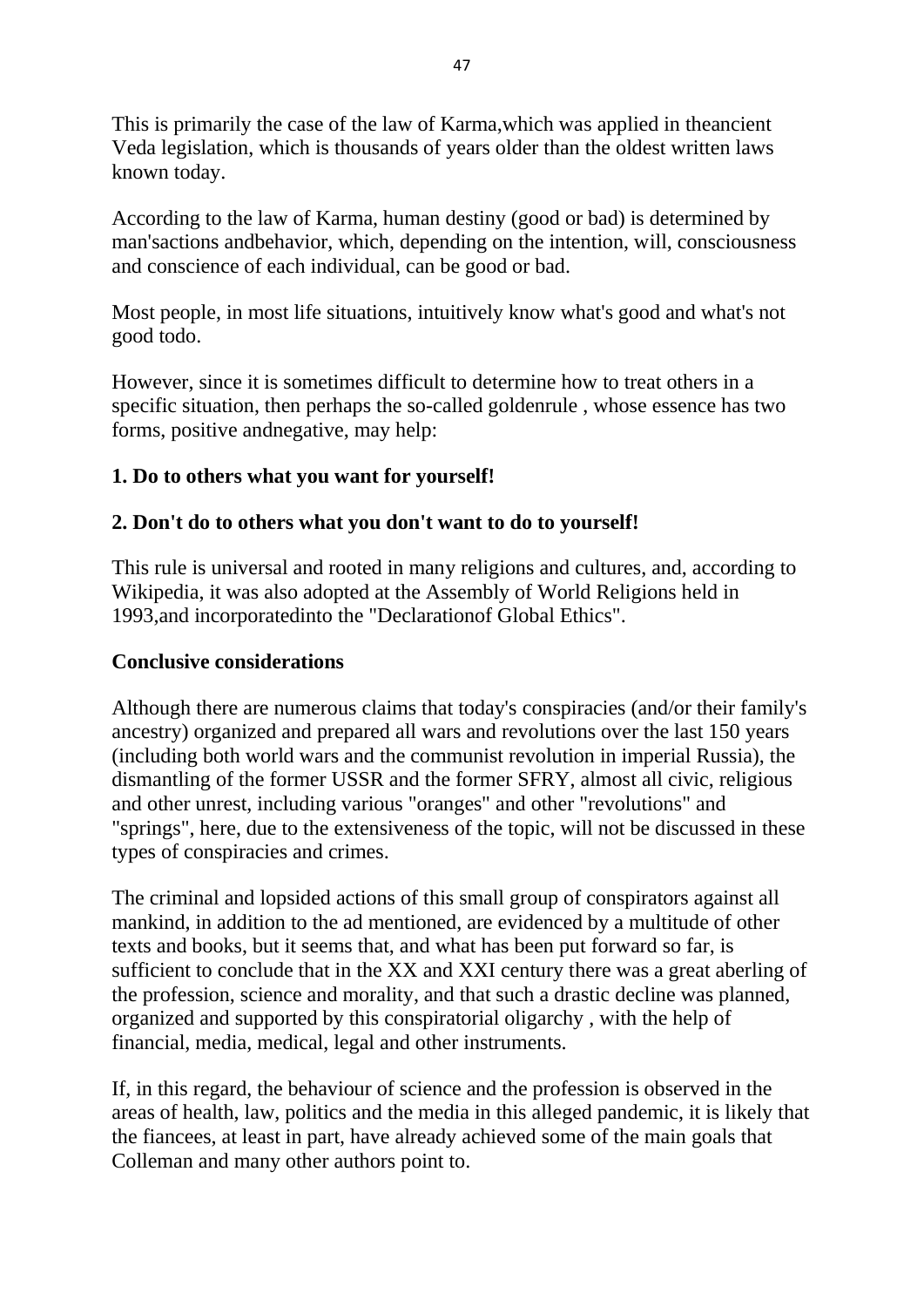Therefore, it seems that in this day and age many individuals, in all the most important areas of human being, do not act for the benefit of their families, nations and humanity, but for the benefit of these conspiracies, as the greatest enemies of families, nations and humanity.

In most countries in the world, national laws are enacted that, at the expense of national ones, favor foreign and international entities, and almost all the most important heads of national bodies behave like ordinary officials, who receive instructions and commands for their work directly from conspirators or their associates and aides.

National borders are being demolished, customs and other duties for the import of goods from their companies are abolished, thus creating conditions that, if all this continues, would undoubtedly lead to the conspiracy to become owners of all private property in the very near future, while state property and private property of other people would cease to exist.

Already in most countries in the world gradually, but faster and faster, almost all national (state, mix and private) are failing. small and large), enterprises and individual and family businesses,

and all their capital and assets are slowly taken over by a small number of the largest corporations, interconnected by ownership, which, according to some data, is mainly in the hands of a small number of shadow families, who manage Committee 300, and through them, and their associates and aides, who, further, through corrupt and/or affected individuals, manage the most important national and international bodies.

State authorities have become their clerical apparatus that, in various ways, destroys all the national economy (both state and private), slightly leaving it in their hands, starting from banks to manufacturing and service companies, so that for some time, almost all national economies, and almost all of humanity, have been working just for them.

However, it seems that issuing money without cover has brought them to the door of imminent bankruptcy- which would show everyone that the fake emperor is naked (which many have long warned of), which would significantly affectand disrupt their most important plans.

To avoid bankruptcy, the conspirators, according to estimates by some "conspiracy theorists," have planned a highly transparent scam with the alleged Covid-19 pandemic, which is taking place undisturbed throughout the world, precisely because, in most major countries, they have already established hidden control over the work of the most important political, legal, medical, media and other individuals.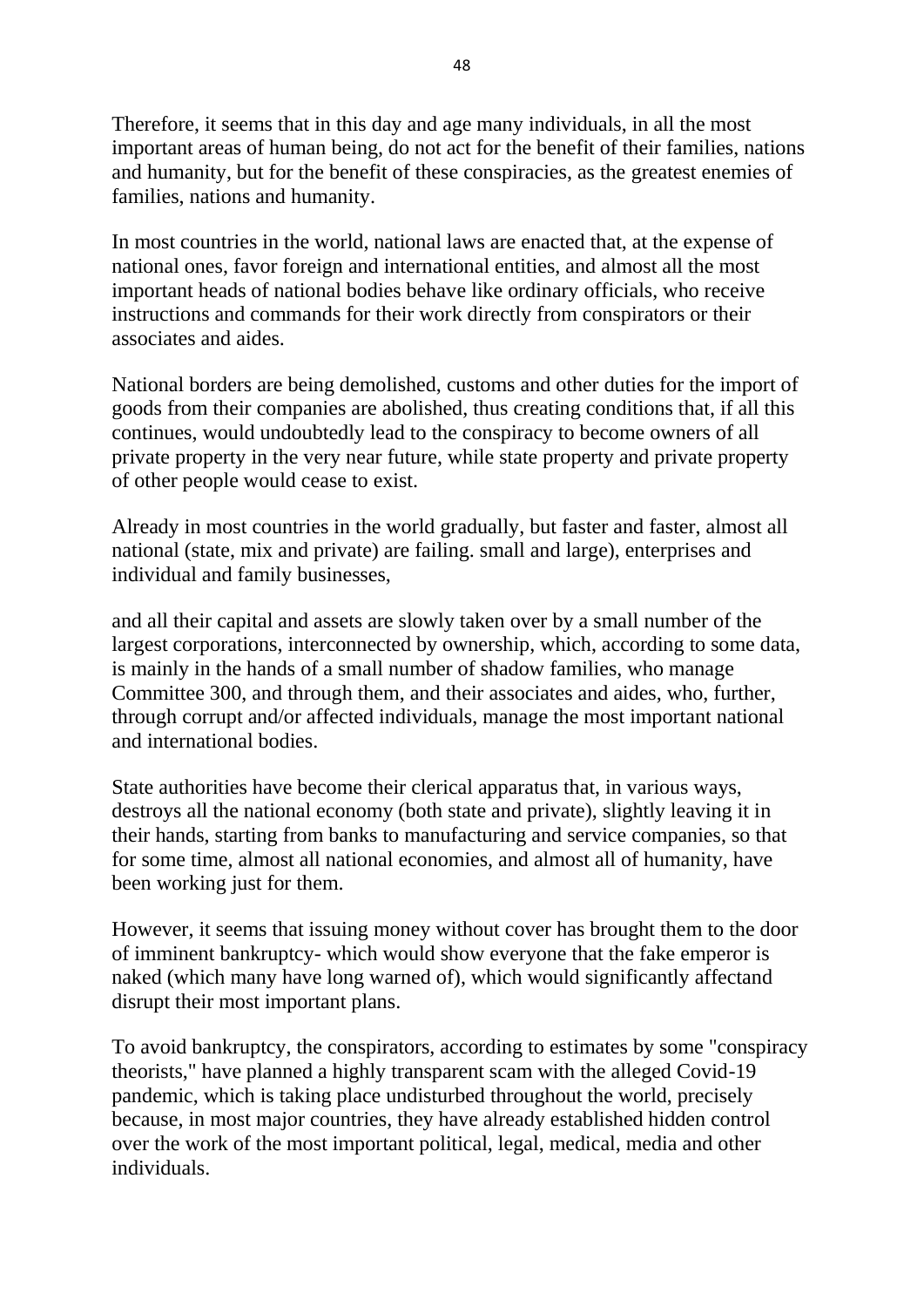The scam appears to be conducted phase by stage, precisely according to their preprepared plans, which some "theorists" conspiracies pointed to before (andafter) the alleged pandemic was declared.

Due to the monstrosity of their plan, but also because of media control and hiding from the public the most important facts and information, it seems that most of humanity still does not believe in the existence of such a conspiracy, although it seems that by the end of the realization of their plan there are only two final stages left:

1. Vaccinating the entire population with high-sophisticated vaccines, with nanotechnology chips and material for permanent change of human genetics , which, through computers of the latest technology, would enable absolute control and management of the behavior of eachvaccinated person, and

2. The establishment of a world governmentand state - led by the conspiracy and their associates andaides, with a population of about halfa billion - survivedafter vaccination.

That is why perhaps the following days, months and years, are crucial not only for the survival of human civilization as it has existed so far, but also for the biological survival of humanity, and that is why the message for readers who agree with such a conclusion would be that, after reading this letter, they would deeply imagine and consult with theirconscience and intuition, and then decide whether they, and in what way, can do something to stop and prevent this dangerous and threatening tyranny, the exploitation and destruction of their families, friends, nations andall ofhumanity , which, in many countries, has already begun with the introduction of unreasonable and terrorist "anti Covid" measures against their own people (more of which will be discussed in Open Letter II).

Given the tremendously rapid development of perfect nanos and other technologies (especially informative ones), it seems that people of all professions need a serious warning that if, in the coming days,months andyears, nothing is done to stop the conspiracy, there is a serious possibility that almost all of today's professions (starting with workers in the production and

trade of products and services, through doctors, engineers and professors, to the police, the army, prosecutors, judges, politicians, etc.) in the very near future they will be replaced by robotsand machines, and that in such a situation, the fiancees will sacrifice almost all of humanity as redundant and unnecessary ballast (because humans, even now, when they are finished with slaves, are considered useless).

Maybe all those doctors, engineers, professors, policemen, soldiers, prosecutors, judges, politicians,and everyoneelse, who is currently working against their families, nations, humanity, should think about it.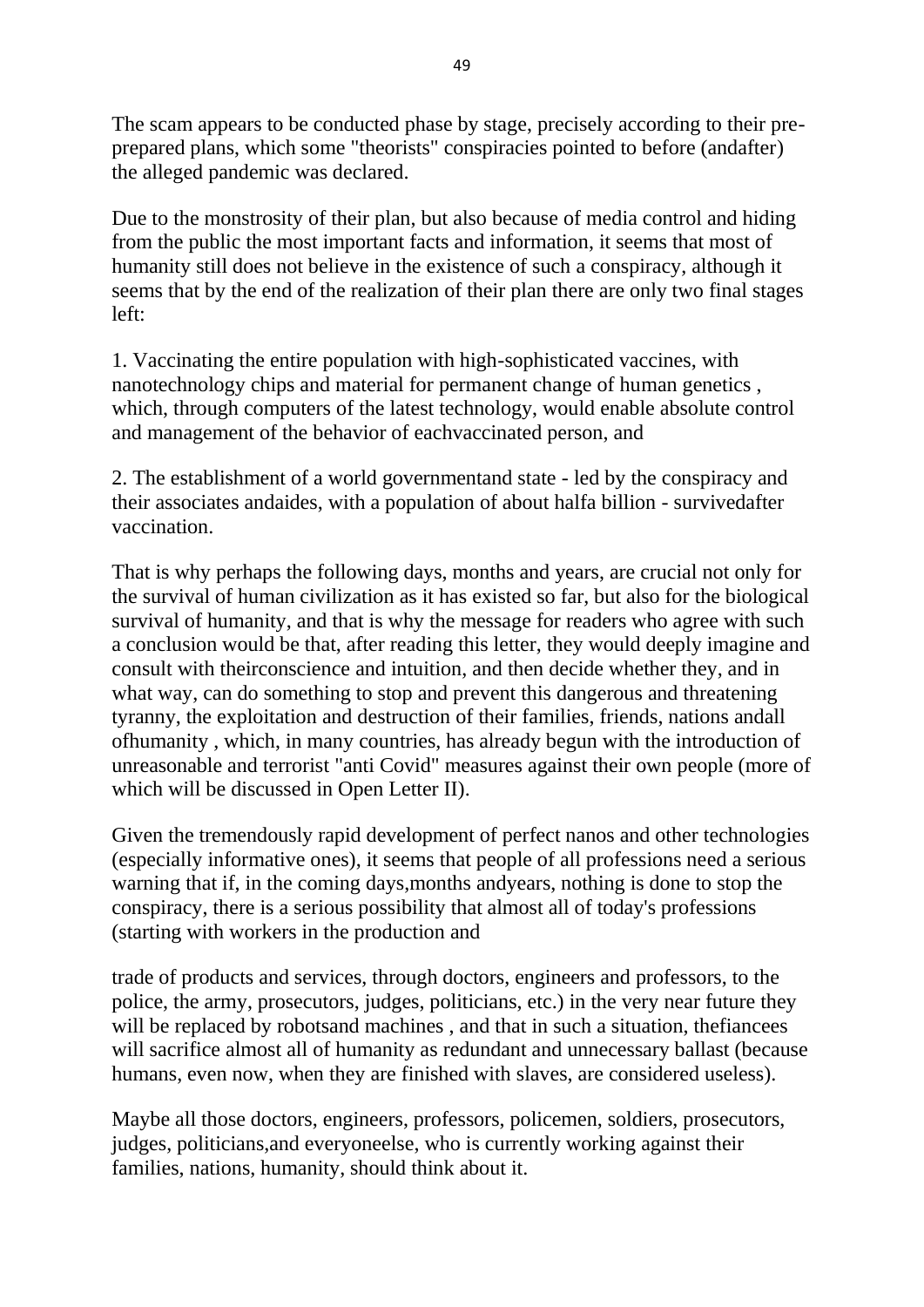Perhaps the time has ripened for humanity to finally take a new path and build a fairer society, in which doctors will protect health, lawyersjustice, governments human rights and freedoms, and the media information, and in which educational institutions and religions will develop the highest spiritualknowledge.

In this sense, the message for the end of thisScripture , which comes from the famousvisionary,who was far ahead of his time:

"The day that the scientist begins to study non-physical (spiritual) phenomena, humanity will prosper more in ten years than in the earlier centuries of its history."

Nikola Tesla

...

Author of the letter: 25.12.2020. Predrag Krsmanovic

#### **About the author of the letter**

Predrag Krsmanovic, licentiate jurist, with about 40 years of legal experience, mostly as a judge and lawyer.

Currently he is the president of the Administrative Department of the Cantonal Court in Tuzla.

Author of the book "Practicum for litigation" ("Privredna štampa" d.o.o. Sarajevo, 2010)

A longtime educator at the Federation of Bosnia and Herzegovina's Centre for The Education of Judges and Prosecutors.

In the field of civil and administrative law, and the application of the European Convention on Human Rights, he published several professional papers in several journals, and a large number of sentences from case law.

As a consultant, he participated in the development of several modules from the civil area in Bosnia and Herzegovina, which, during 2006, were drafted in coordination of the Centres for Education of Judges and Prosecutors of the Federation of Bosnia and Herzegovina and Republika Srpska, as well as the High Judicial and Prosecutorial Council of Bosnia and Herzegovina.